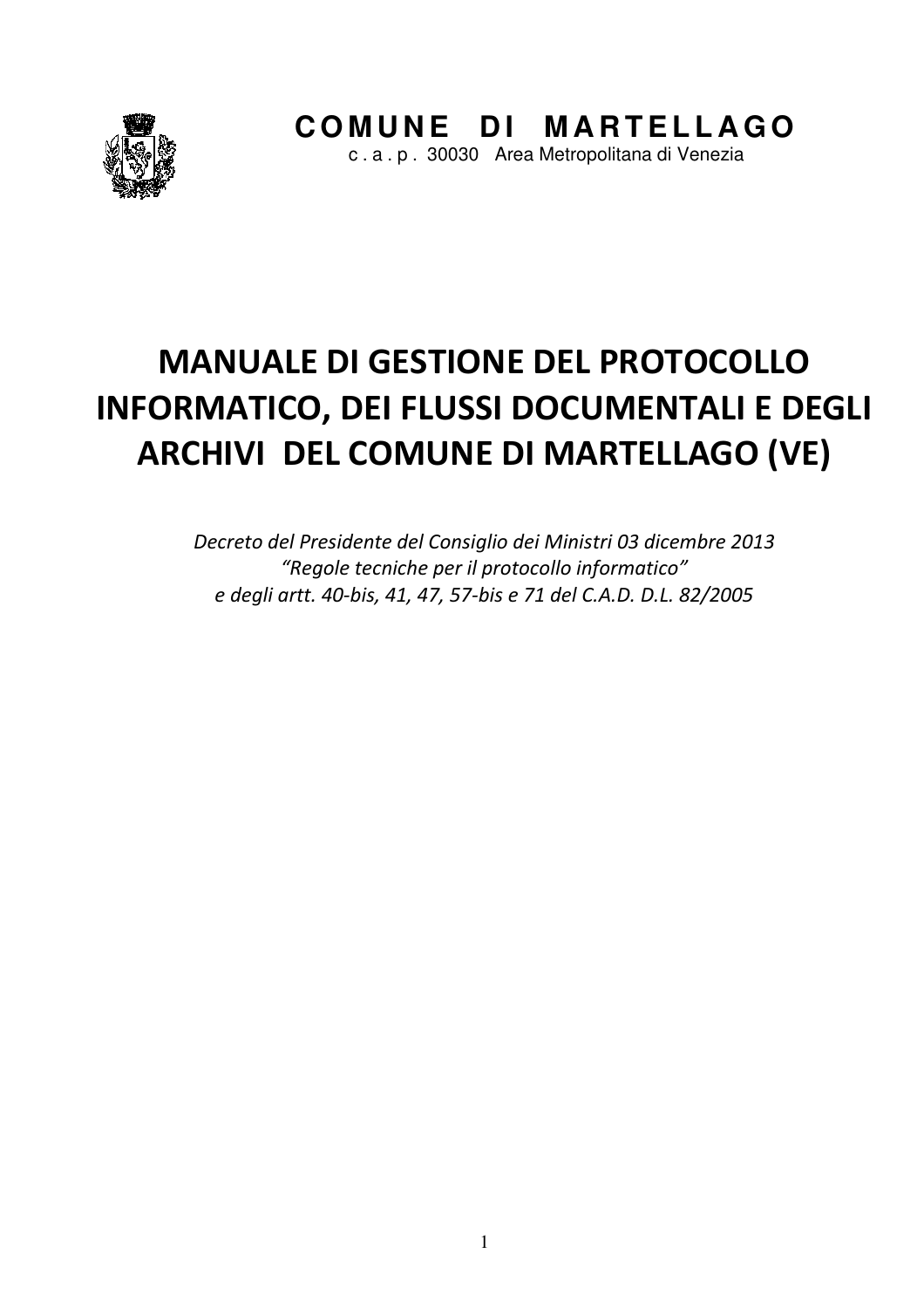# **INDICE**

#### **1 PRINCIPI GENERALI**

- 1.1 Premessa
- 1.2 Ambito di applicazione del manuale
- 1.3 Definizioni
- 1.4 Norme di riferimento

# 2 DOCUMENTI E MODALITA' DI GESTIONE

- 2.1 Il documento informatico amministrativo
- 2.2 Il documento analogico cartaceo amministrativo
- 2.3 Documento ricevuto
- 2.4 Documento inviato
- 2.5 Documento interno formale
- 2.6 Documento interno informale
- 2.7 Copia informatica di documento analogico
- 2.8 Copia analogica di documento informatico
- 2.9 Duplicati di documenti informatici
- 2.10 Copie ed estratti informatici di documenti informatici
- 2.11 Formazione del documento informatico
- 2.12 La firma
- 2.13 Immodificabilità e integrità del documento informatico, copie, duplicati ed estratti
- 2.14 Requisiti degli strumenti informatici di scambio
- 2.15 Trasmissione documenti con il sistema pubblico di connettività
- 2.16 Uso della Posta Elettronica Certificata
- 2.17 Interoperabilità dei sistemi di protocollo informatico

# **3 ORGANIZZAZIONE DELL'ENTE E DEL PROTOCOLLO**

- 3.1 Il protocollo informatico
- 3.2 Area Organizzativa Omogenea e modelli organizzativi

3.3 Accreditamento dell'amministrazione/AOO all'Indice delle Pubbliche Amministrazioni  $(IPA)$ 

3.4 Individuazione del Responsabile della Gestione Documentale e del Servizio di Protocollo informatico

- 3.5 Individuazione del Responsabile della Conservazione dei Documenti Informatici
- 3.6 La classificazione dei documenti

3.7 Requisiti minimi di sicurezza dei sistemi di gestione documentale e protocollo informatico

- 3.8 Tutela dei dati personali
- 3.9 Formazione del personale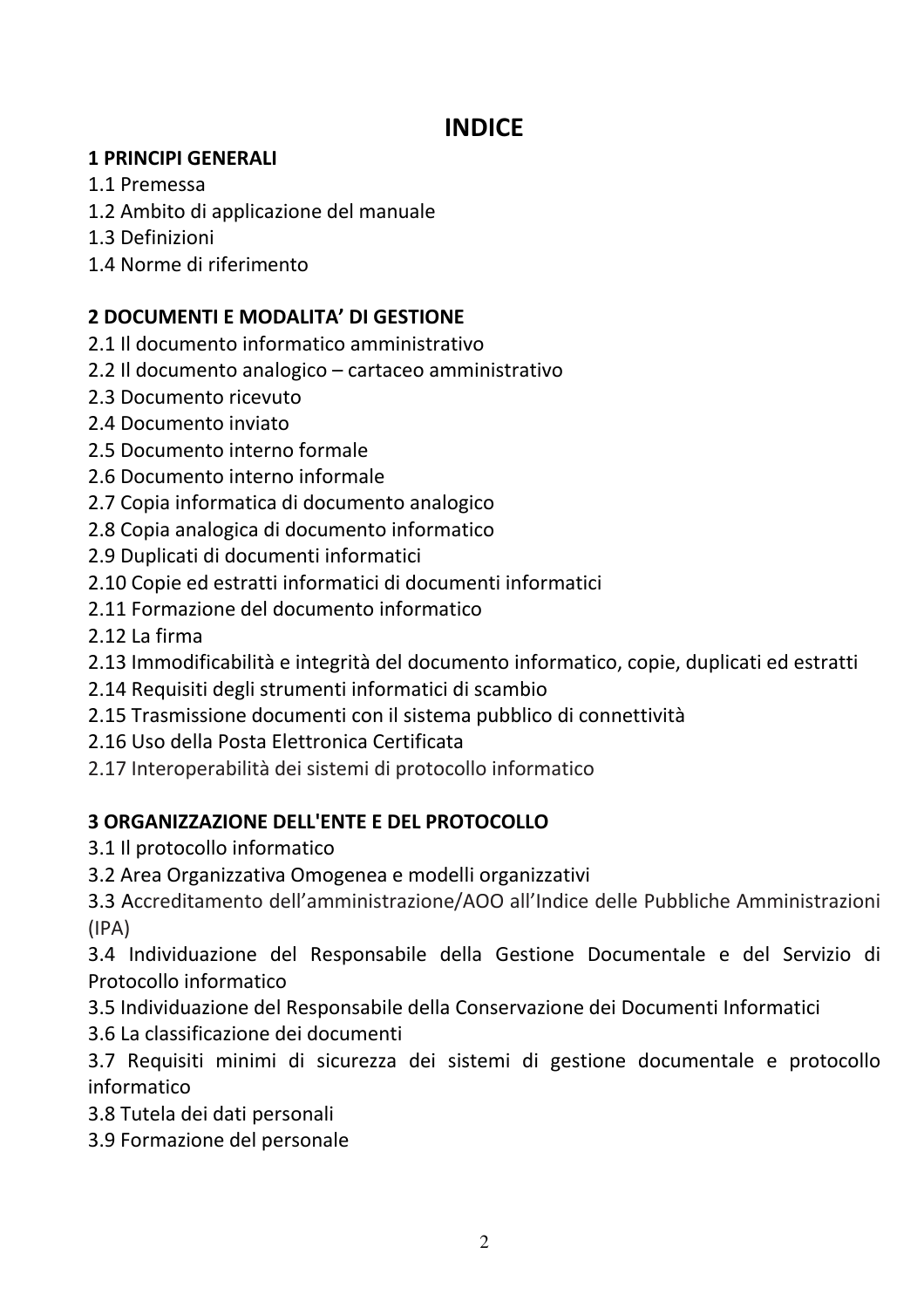# **4 DESCRIZIONE DEL FLUSSO DI LAVORAZIONE DEI DOCUMENTI**

4.1 Generalità

- 4.2 Flusso dei documenti ricevuti dalla AOO
- 4.2.1 Ricezione di documenti informatici sulle caselle di posta elettronica certificata
- 4.2.2 Ricezione di documenti informatici sulla casella di posta elettronica tradizionale
- 4.2.3 Caratteristiche dei documenti inviati telematicamente
- 4.2.4 Ricezione di documenti informatici su supporti rimovibili
- 4.2.5 Ricezione di documenti informatici da portale web dell'Ente

4.2.6 Ricezione di documenti cartacei a mezzo servizio postale, corriere o consegnati a mano

- 4.2.7 Documenti esclusi dalla protocollazione
- 4.2.8 Rilascio di ricevute attestanti la ricezione di documenti informatici
- 4.2.9 Rilascio di ricevute attestanti la ricezione di documenti cartacei
- 4.2.10 Classificazione, assegnazione e presa in carico dei documenti
- 4.3 Flusso dei documenti creati e trasmessi dall'AOO
- 4.3.1 Sorgente interna dei documenti
- 4.3.2 Verifica formale dei documenti
- 4.3.3 Registrazione di protocollo e segnatura
- 4.3.4 Trasmissione di documenti informatici
- 4.3.5 Trasmissione di documenti cartacei a mezzo posta
- 4.4 Documenti informali

# 5 SISTEMA DI CLASSIFICAZIONE, FASCICOLAZIONE DIGITALE E ARCHIVIAZIONE

- 5.1 Titolario o piano di classificazione
- 5.2 Classificazione dei documenti
- 5.3 La fascicolazione
- 5.4 La fascicolazione digitale
- 5.4.1 Processo di assegnazione dei fascicoli digitali ai documenti
- 5.4.2 Fascicoli relativi ad affari o procedimenti amministrativi
- 5.4.3 Fascicoli relativi a persone fisiche o giuridiche
- 5.4.4 Modifica delle assegnazioni dei fascicoli digitali
- 5.4.5 Chiusura dei fascicoli digitali
- 5.5 Serie archivistiche e repertori

5.6 Archiviazione dei documenti - Tempi, criteri e regole di selezione del sistema di classificazione

5.6.1 Procedure di scarto

# **6 GESTIONE DELLE REGISTRAZIONI DI PROTOCOLLO**

- 6.1 Unicità del protocollo informatico
- 6.2 Registrazione di protocollo
- 6.3 Elementi facoltativi delle registrazioni di protocollo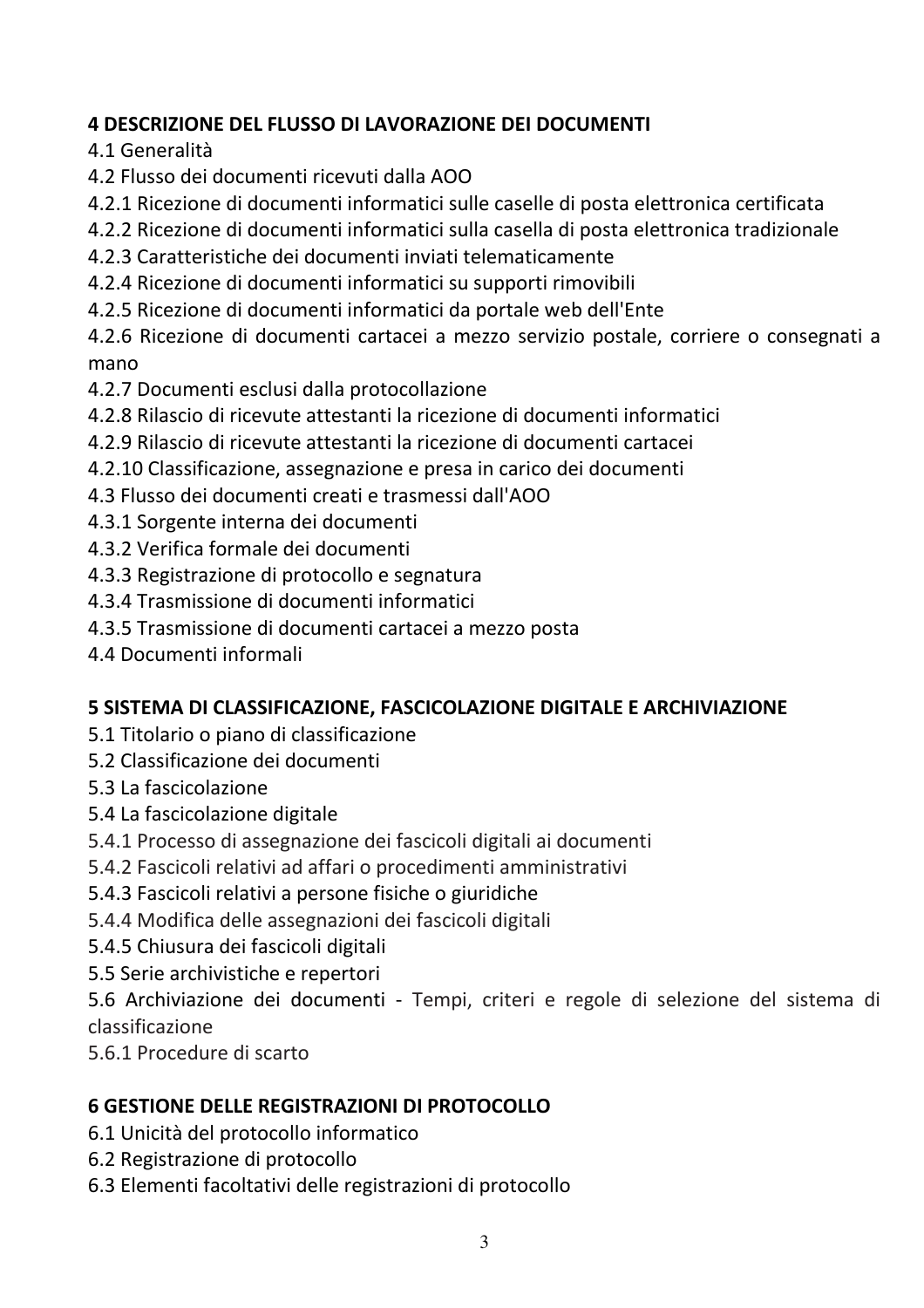- 6.4 Segnatura di protocollo dei documenti
- 6.5 Annullamento delle registrazioni di protocollo
- 6.6 Protocollazione documenti interni formali
- 6.7 Registrazione differita di protocollo
- 6.8 Documenti riservati (Protocollo riservato)
- 6.9 Corrispondenza anonima
- 6.10 Corrispondenza priva di firma o con firma illeggibile
- 6.11 Protocollazione di documenti digitali pervenuti erroneamente
- 6.12 Ricezione di documenti cartacei pervenuti erroneamente
- 6.13 Corrispondenza personale
- 6.14 Integrazioni documentarie
- 6.15 Buste di gara
- 6.16 Documenti in partenza con più di tre destinatari

# 7 IL SISTEMA DI GESTIONE DOCUMENTALE E DI PROTOCOLLAZIONE ADOTTATO **DALL'ENTE**

7.1 Descrizione funzionale ed operativa

#### **8 CONSERVAZIONE DEI DOCUMENTI INFORMATICI**

- 8.1 Principi sulla conservazione dei documenti informatici
- 8.2 La conservazione dei documenti informatici dell'Ente

#### **9 REGISTRO DI EMERGENZA**

9.1 Utilizzo del registro di emergenza

#### **10 SICUREZZA**

- 10.1 Obiettivi
- 10.2 Misure di sicurezza
- 10.3 Credenziali di accesso al sistema documentale
- 10.4 Sicurezza nella formazione dei documenti
- 10.5 Trasmissione ed interscambio dei documenti informatici
- 10.6 Accesso ai documenti informatici

#### **11 NORME TRANSITORIE E FINALI**

- 11.1 Modalità di approvazione e aggiornamento del manuale
- 11.2 Pubblicità del manuale
- 11.3 Entrata in vigore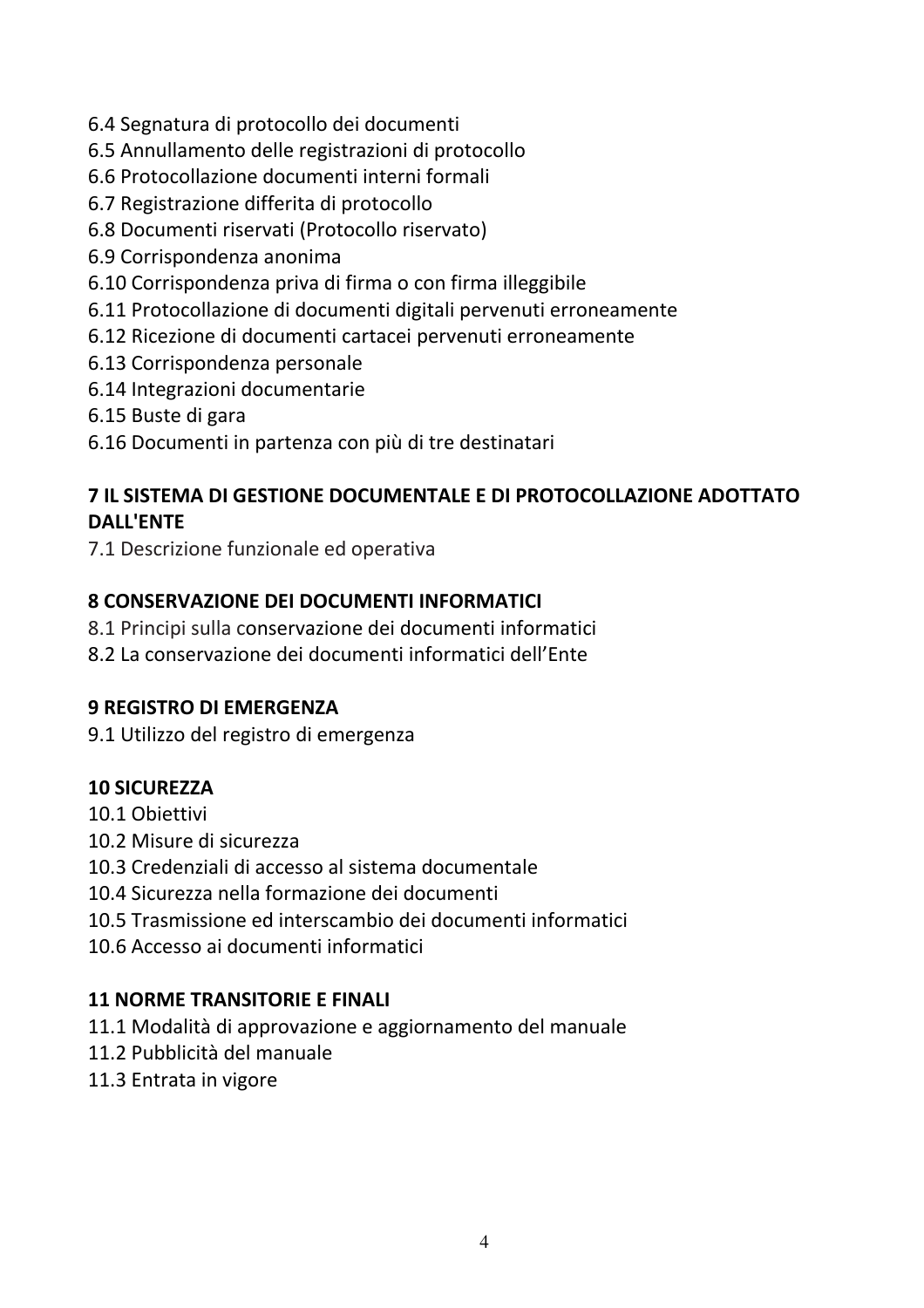#### **ALLEGATI**

Allegato 1 - TITOLARIO DI CLASSIFICAZIONE

Allegato 2 - PIANO DI FASCICOLAZIONE

Allegato 3 - NORME DI RIFERIMENTO

Allegato 4 - DESCRIZIONE SISTEMA DI PROTOCOLLO INFORMATICO

Allegato 5 - FORMATI DEI DOCUMENTI INFORMATICI

Allegato 6 - METADATI MINIMI DEL DOCUMENTO

Allegato 7 - ORGANIGRAMMA

Allegato 8 - PIANO DI CONSERVAZIONE

Allegato 9 - OGGETTARIO

Allegato 10 - PIANO DI SICUREZZA E DI CONSERVAZIONE DEI DOCUMENTI INFORMATICI

Allegato 11 - METADATI MINIMI DEL FASCICOLO INFORMATICO

Allegato 12 - DIAGRAMMI DI FLUSSO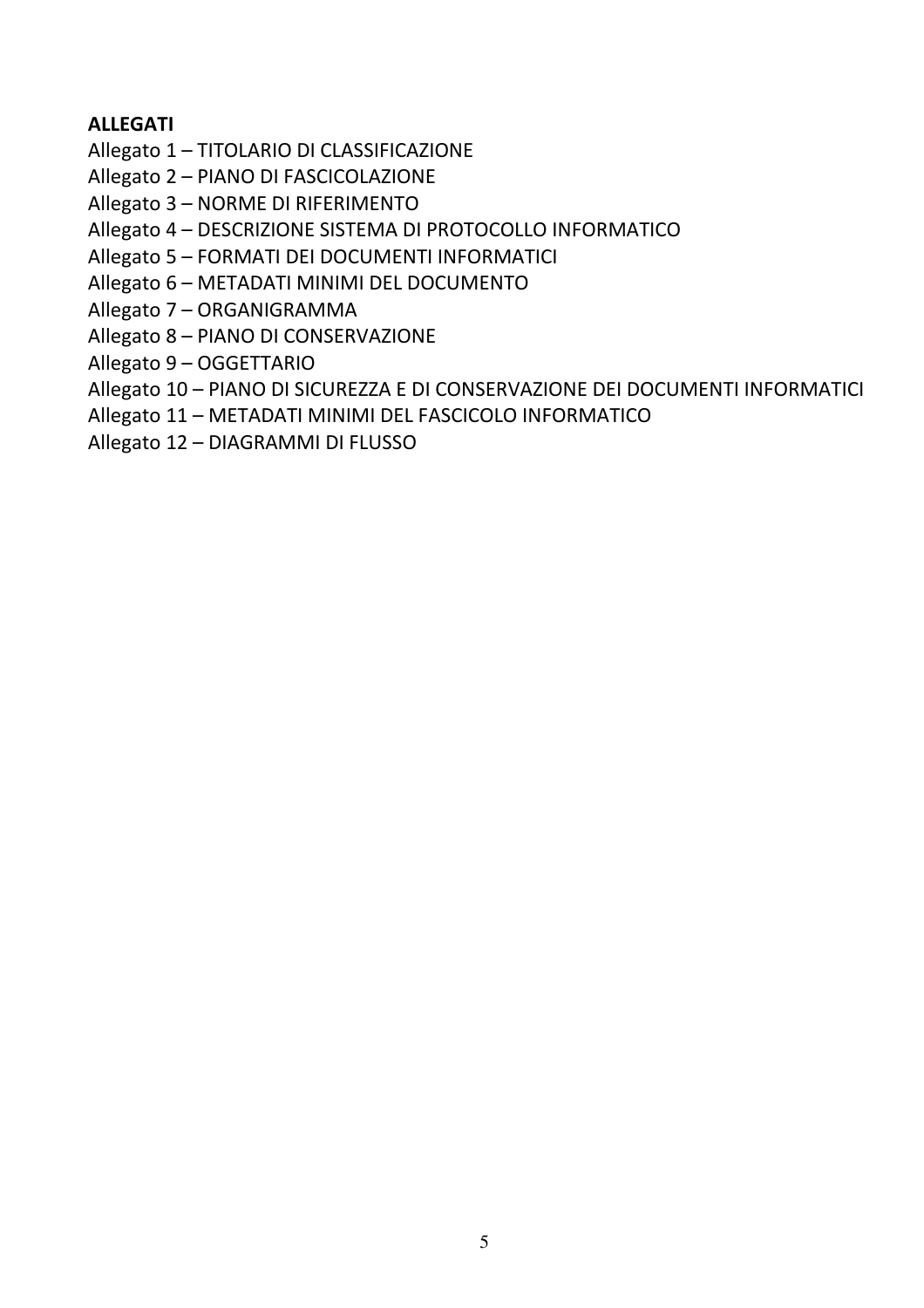#### **1 PRINCIPI GENERALI**

#### 1.1 Premessa

Obiettivo del Manuale di gestione è descrivere sia il sistema di gestione documentale a partire dalla fase di protocollazione della corrispondenza in ingresso e in uscita e di quella interna, sia le funzionalità disponibili agli addetti interni e ai soggetti esterni che a diverso titolo interagiscono con l'amministrazione.

Il protocollo informatico costituisce l'infrastruttura di base tecnico-funzionale su cui avviare il processo di ammodernamento e di trasparenza dell'amministrazione. Il Manuale è destinato alla più ampia diffusione interna ed esterna, in quanto fornisce indicazioni complete circa la corretta esecuzione delle operazioni di formazione, registrazione, classificazione, fascicolazione e archiviazione dei documenti informatici e non. Il presente documento pertanto si rivolge non solo agli operatori di protocollo ma, in generale, a tutti i dipendenti e ai soggetti esterni che si relazionano con l'amministrazione del Comune di Martellago.

Esso disciplina:

la gestione dei documenti in un contesto di dematerializzazione e di digitalizzazione dei procedimenti;

i livelli di esecuzione, le responsabilità e i metodi di controllo dei processi e delle azioni amministrative;

le modalità operative di gestione del protocollo, dei flussi documentali e procedimentali, degli archivi;

l'uso del titolario di classificazione (All. 1) e del piano di fascicolazione (All. 2);

le modalità di accesso alle informazioni da parte di coloro che ne hanno titolo ed interesse, in attuazione del principio di trasparenza dell'azione amministrativa.

#### 1.2 Ambito di applicazione del manuale

Il presente Manuale di gestione del protocollo informatico, dei flussi documentali e degli archivi è adottato ai sensi del decreto del Presidente del Consiglio dei Ministri 03 dicembre 2013 – Regole tecniche per il protocollo informatico ai sensi degli artt. 40-bis, 41. 47. 57-bis e 71 del C.A.D. di cui D.L. 82/2005. Esso descrive le attività di formazione, registrazione, classificazione, fascicolazione ed archiviazione dei documenti, oltre che la gestione dei flussi documentali dell'Ente.

Attraverso l'integrazione con le procedure di gestione dei procedimenti amministrativi, di accesso agli atti e di archiviazione dei documenti, il protocollo informatico realizza le condizioni operative per una più efficiente gestione del flusso informativo e documentale interno dell'amministrazione anche ai fini dello snellimento delle procedure e della trasparenza dell'azione amministrativa. Il protocollo fa fede, anche con effetto giuridico, dell'effettivo ricevimento e spedizione di un documento.

#### 1.3 Definizioni

Ai fini del presente Manuale s'intende: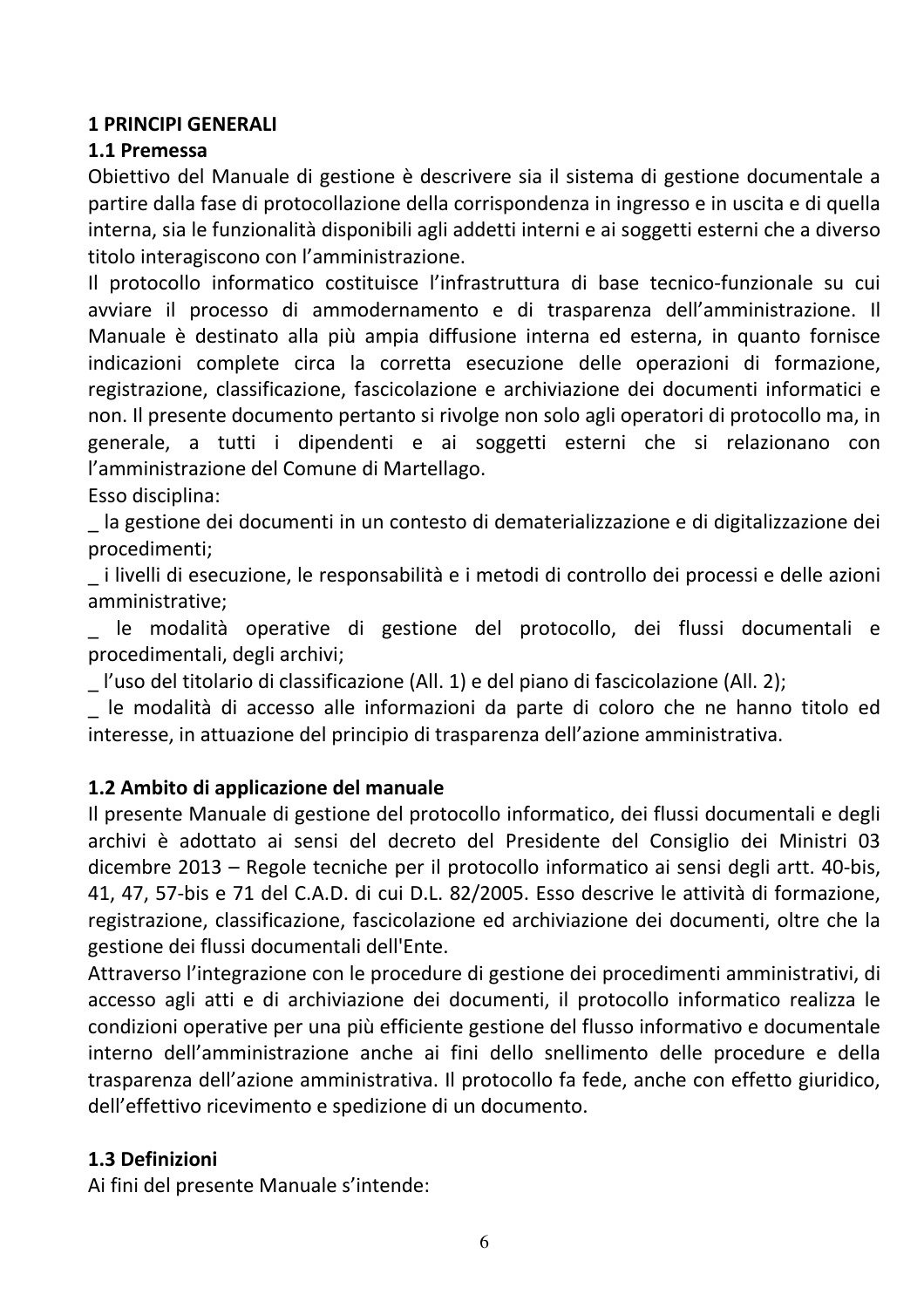• per "CAD", il decreto legislativo 7 marzo 2005 n. 82 – Codice dell'amministrazione digitale, nel testo vigente;

• per "Regole tecniche" o "DPCM", il decreto del Presidente del Consiglio dei Ministri 03 dicembre 2013 – Regole tecniche per il protocollo informatico ai sensi dell'artt. 40-bis, 41, 47, 57-bis e 71, del C.A.D. di cui D.L. 82/2005;

• per "amministrazione" l'ente Comune di Martellago.

Si riportano, di seguito, gli acronimi utilizzati più frequentemente:

\_ AOO - Area Organizzativa Omogenea;

\_ PeA - Protocollo e Atti - Sistema di Gestione documentale - l'applicativo sviluppato o acquisito dall'amministrazione per implementare il servizio di protocollo informatico e di gestione documentale;

UOR – Unità Organizzativa Responsabile

\_ RPA Responsabile del Procedimento Amministrativo - il dipendente che ha la responsabilità dell'esecuzione degli adempimenti amministrativi relativi ad un affare;

\_ RSP - Responsabile della gestione documentale e del Servizio di Protocollo informatico;

RCI - Responsabile della conservazione interna e della sicurezza dei documenti informatici;

MdG - Manuale di Gestione del protocollo informatico, dei flussi documentali e degli archivi.

#### 1.4 Norme di riferimento

Le principali norme di riferimento sono elencate nell'Allegato 3) - "Norme di riferimento".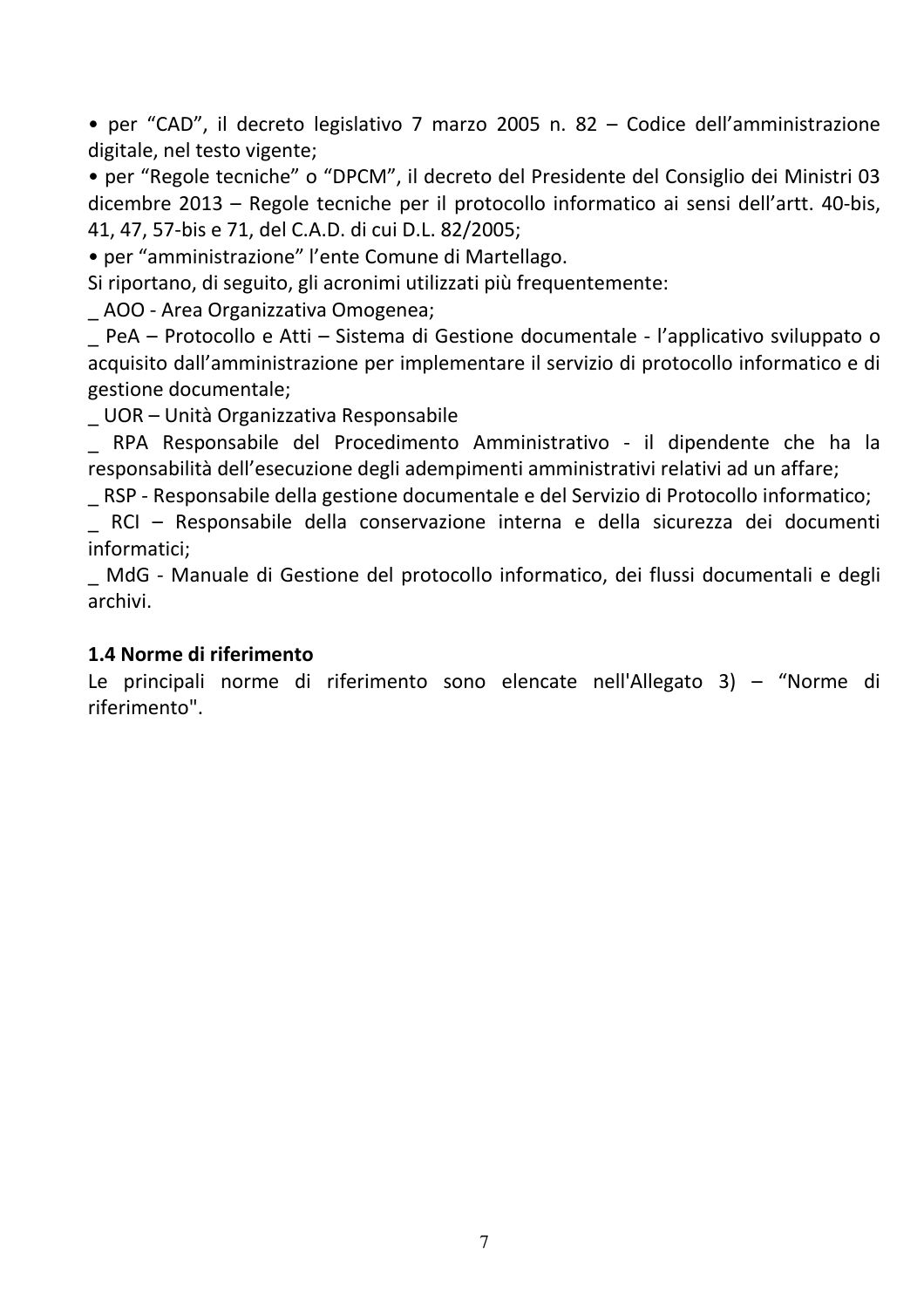# 2 DOCUMENTI E MODALITA' DI GESTIONE

Nell'ambito del processo di gestione documentale, il documento amministrativo, in termini tecnologici, è classificabile in:

· informatico (rappresentazione informatica di atti, fatti o dati giuridicamente rilevanti);

· analogico (rappresentazione non informatica di atti. fatti o dati giuridicamente rilevanti).

In termini operativi, il documento amministrativo è invece classificabile in:

· ricevuto:

 $\cdot$  inviato:

· interno formale;

 $\cdot$  interno informale.

#### 2.1 Il documento informatico amministrativo

Il Codice dell'Amministrazione Digitale definisce il documento informatico come "il documento elettronico che contiene la rappresentazione informatica di atti, fatti o dati giuridicamente rilevanti".

Gli atti formati dalle pubbliche amministrazioni con strumenti informatici, nonché i dati e i documenti informatici detenuti dalle stesse, costituiscono informazione primaria ed originale da cui è possibile effettuare, su diversi o identici tipi di supporto, duplicazioni e copie per gli usi consentiti dalla legge.

I documenti costituenti atti amministrativi con rilevanza interna al procedimento amministrativo sottoscritti con firma elettronica avanzata hanno l'efficacia prevista dall'art. 2702 del codice civile.

Secondo quanto previsto dall'art. 40 del CAD "1. Le pubbliche amministrazioni formano gli originali dei propri documenti con mezzi informatici secondo le disposizioni di cui al presente codice e le regole tecniche di cui all'articolo 71".

#### 2.2 Il documento analogico – cartaceo amministrativo

Per documento analogico si intende "la rappresentazione non informatica di atti, fatti o dati giuridicamente rilevanti" cioè un documento "formato utilizzando una grandezza fisica che assume valori continui, come le tracce su carta (esempio: documenti cartacei), come le immagini su film (esempio: pellicole mediche, microfilm), come le magnetizzazioni su nastro (esempio: cassette e nastri magnetici audio e video) su supporto non digitale".

Di seguito faremo riferimento ad un documento amministrativo cartaceo predisposto con strumenti informatici (ad esempio, una lettera prodotta tramite un software di office automation) e poi stampato.

In quest'ultimo caso si definisce "originale" il documento cartaceo nella sua redazione definitiva, perfetta ed autentica negli elementi sostanziali e formali, comprendente tutti gli elementi di garanzia e di informazione del mittente e del destinatario, stampato su carta intestata e dotato di firma autografa.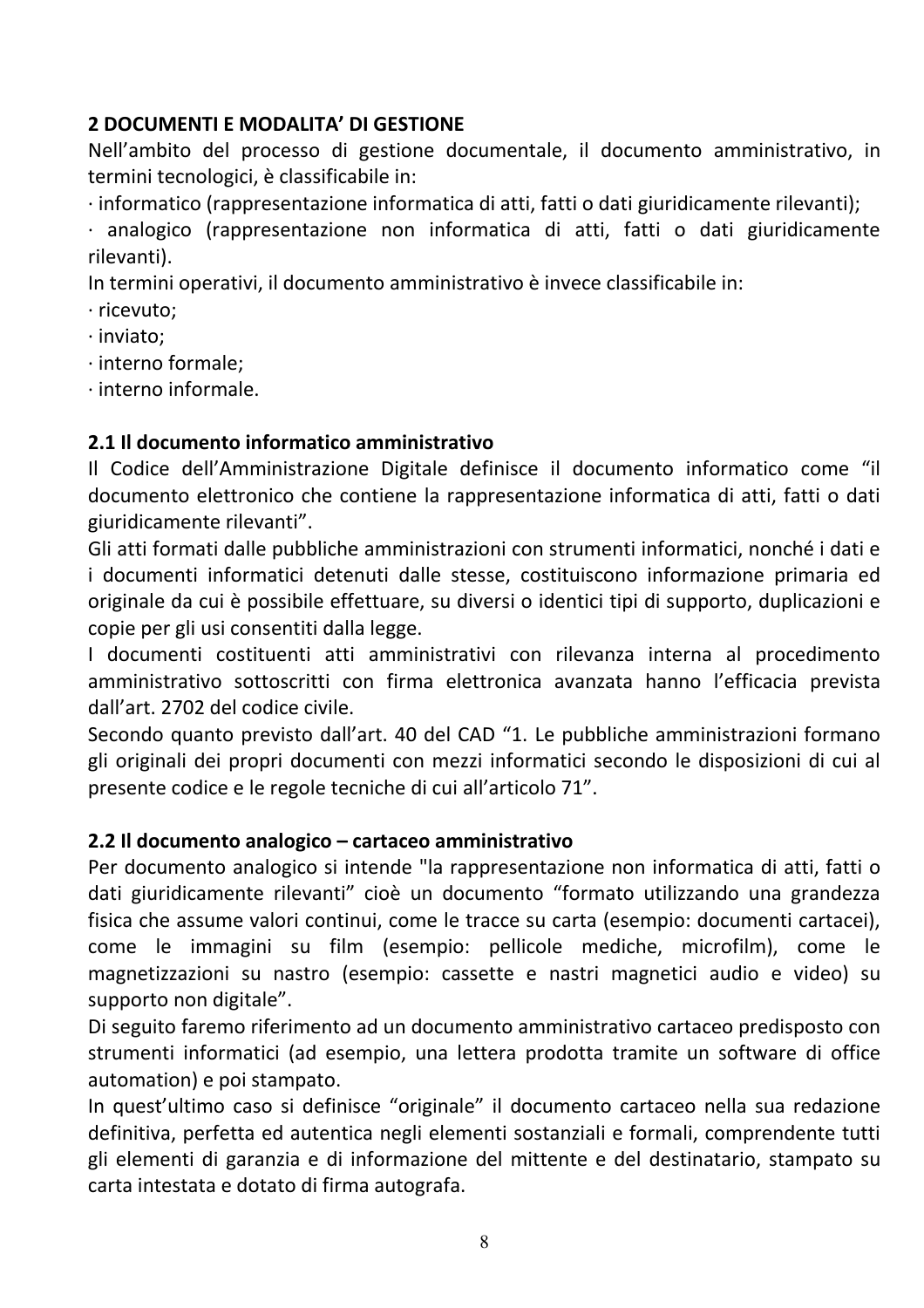#### 2.3 Documento ricevuto

La corrispondenza in ingresso può essere acquisita dalla AOO con diversi mezzi e modalità in base alla tecnologia di trasporto utilizzata dal mittente.

I documenti informatici possono essere recapitati/trasmessi, a titolo esemplificativo. tramite:

- Caselle di posta elettronica istituzionale. La casella istituzionale del Comune di Martellago è info@comune.martellago.ve.it; inoltre sono istituite le caselle di posta elettronica ordinaria dei diversi Settori, Servizi o Uffici pubblicate sul sito istituzionale www.martellago.gov.it;

- Posta elettronica certificata: la casella PEC del Comune di Martellago è comune.martellago.ve@pecveneto.it;

- Canali Web: il Comune di Martellago è dotato di un portale web, raggiungibile all'indirizzo: http://www.martellago.gov.it/it/home.html;

- Eventuali canali informativi cooperativi.

I documenti ricevuti nelle caselle di posta elettronica ordinaria dovranno essere inoltrate  $a^{\dagger}$ sistema gestione documentale PeA, all'indirizzo: di postainterna@comune.martellago.ve.it, quando se ne valuti la rilevanza ai fini della protocollazione.

L'Ente dà piena attuazione a quanto disposto dall'art. 45, comma 1, del CAD, in base al quale "I documenti trasmessi da chiunque a una pubblica amministrazione con qualsiasi mezzo telematico o informatico, idoneo ad accertarne la fonte di provenienza, soddisfano il requisito della forma scritta e la loro trasmissione non deve essere seguita da quella del documento originale".

Un documento analogico può essere tipicamente recapitato mediante:

- Posta convenzionale e posta raccomandata: I documenti analogici ricevuti tramite il servizio postale, recapitati al Comune di Martellago, pervengono all'ufficio Protocollo al più tardi entro le ore 12,00 di ogni giorno lavorativo. L'ufficio Protocollo provvede, tranne per i documenti esclusi dalla registrazione a protocollo (si veda art. 4.2.6), che vengono assegnati alle UOR destinatarie tramite inserimento nelle rispettive cassette/cartelline, alla registrazione a protocollo attraverso il sistema di protocollo informatico e gestione documentale PeA e alla segnatura dei singoli documenti dando priorità a quelli individuabili come urgenti. Provvede contestualmente alla scansione dei documenti analogici, che vengono comunque inoltrati per competenza alle UOR destinatarie. Tutti i documenti le cui dimensioni non consentono la scansione con l'attrezzatura in dotazione al Protocollo Generale dovranno essere scansionati dalla UOR destinataria.

- Fax: I documenti ricevuti tramite fax sono da considerarsi a tutti gli effetti analogici, poiché solo la loro modalità di trasmissione è telematica.

- Brevi Manu: consegna diretta da parte dell'interessato o tramite una persona dallo stesso delegata allo sportello dell'Ufficio Protocollo o agli altri uffici autorizzati alla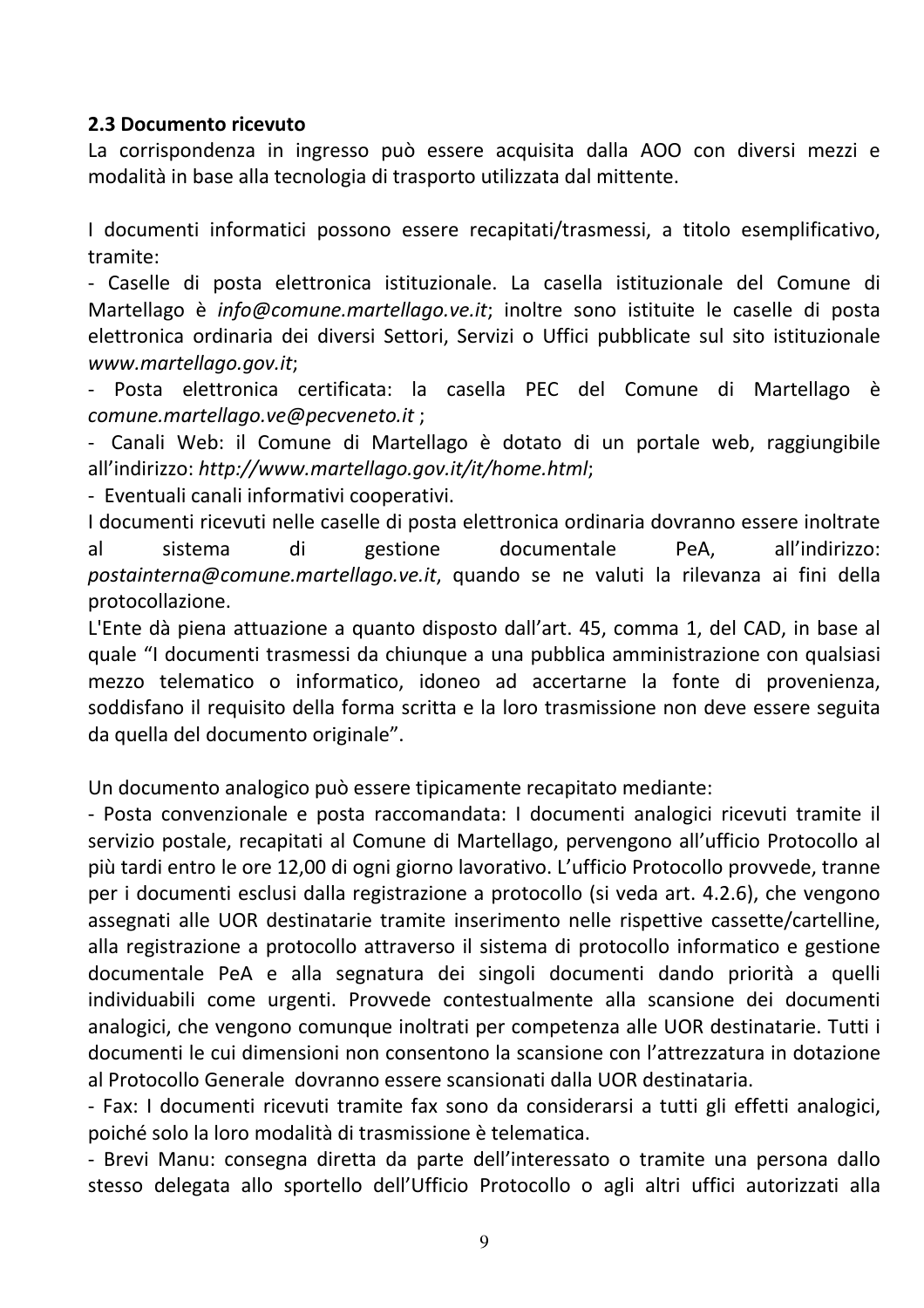protocollazione in entrata. Gli operatori provvedono alla registrazione, segnatura e, per quanto possibile, scansione dei documenti, con relativo smistamento all'UOR di competenza nello stesso giorno di ricezione. Viene rilasciata apposita ricevuta della avvenuta registrazione mediante il programma di protocollo informatico o, in alternativa, viene apposta la segnatura di protocollo sulla copia già in possesso dell'utente apponendo la dicitura "copia per l'utente".

Tutti i documenti pervenuti devono essere registrati, segnati, classificati e smistati alla UOR di competenza contestualmente alla loro ricezione nella medesima giornata lavorativa. I documenti ricevuti al di fuori dell'orario di lavoro devono essere registrati, segnati, classificati e assegnati entro 24 ore da quando sono pervenuti salvo che vi figurino, entro detto lasso di tempo, uno o più giorni non lavorativi, nel qual caso l'operazione di smistamento viene assicurata entro le 24 ore dall'inizio del primo giorno lavorativo successivo, rispettando l'ordine cronologico di arrivo.

#### 2.4 Documento inviato

I documenti informatici, con gli eventuali allegati, anch'essi informatici, sono inviati di norma per mezzo della posta elettronica convenzionale o certificata.

Il documento informatico può inoltre essere riversato su supporto digitale rimovibile in formato non modificabile, per la trasmissione al destinatario con altri mezzi di trasporto.

Le comunicazioni verso i privati avvengono sia attraverso i canali analogici che informatici. Le comunicazioni verso le altre pubbliche amministrazioni avvengono di norma mediante l'uso dei canali informatici o in cooperazione applicativa e sono convertiti in formati standard (ad es. XML, PDF,...) al fine di garantire la leggibilità per altri sistemi, la non alterabilità durante le fasi di accesso e conservazione e l'immutabilità nel tempo del contenuto e della struttura; ove richiesto, i documenti vengono sottoscritti con firma digitale prima dell'invio con posta elettronica certificata.

Nel caso di costituzione di fascicoli informatici, a questi vanno allegati gli originali informatici dei documenti prodotti in partenza ed inviati all'esterno in forma cartacea.

Il documento in uscita viene di norma redatto su supporto informatico nel sistema di gestione documentale PeA, sottoscritto digitalmente dal Responsabile del procedimento amministrativo e registrato nel sistema di protocollo.

Per la formazione delle copie su supporto analogico dei documenti informatici si veda il punto 2.8 del presente Manuale.

#### 2.5 Documento interno formale

I documenti interni sono formati con tecnologie informatiche avvalendosi del sistema di scrivania e gestione documentale PeA.

Il documento informatico di rilevanza amministrativa giuridico-probatoria scambiato tra unità organizzative mediante il sistema di gestione documentale viene preventivamente sottoscritto con firma digitale o altra firma elettronica.

Il documento interno formale deve essere protocollato con protocollo interno.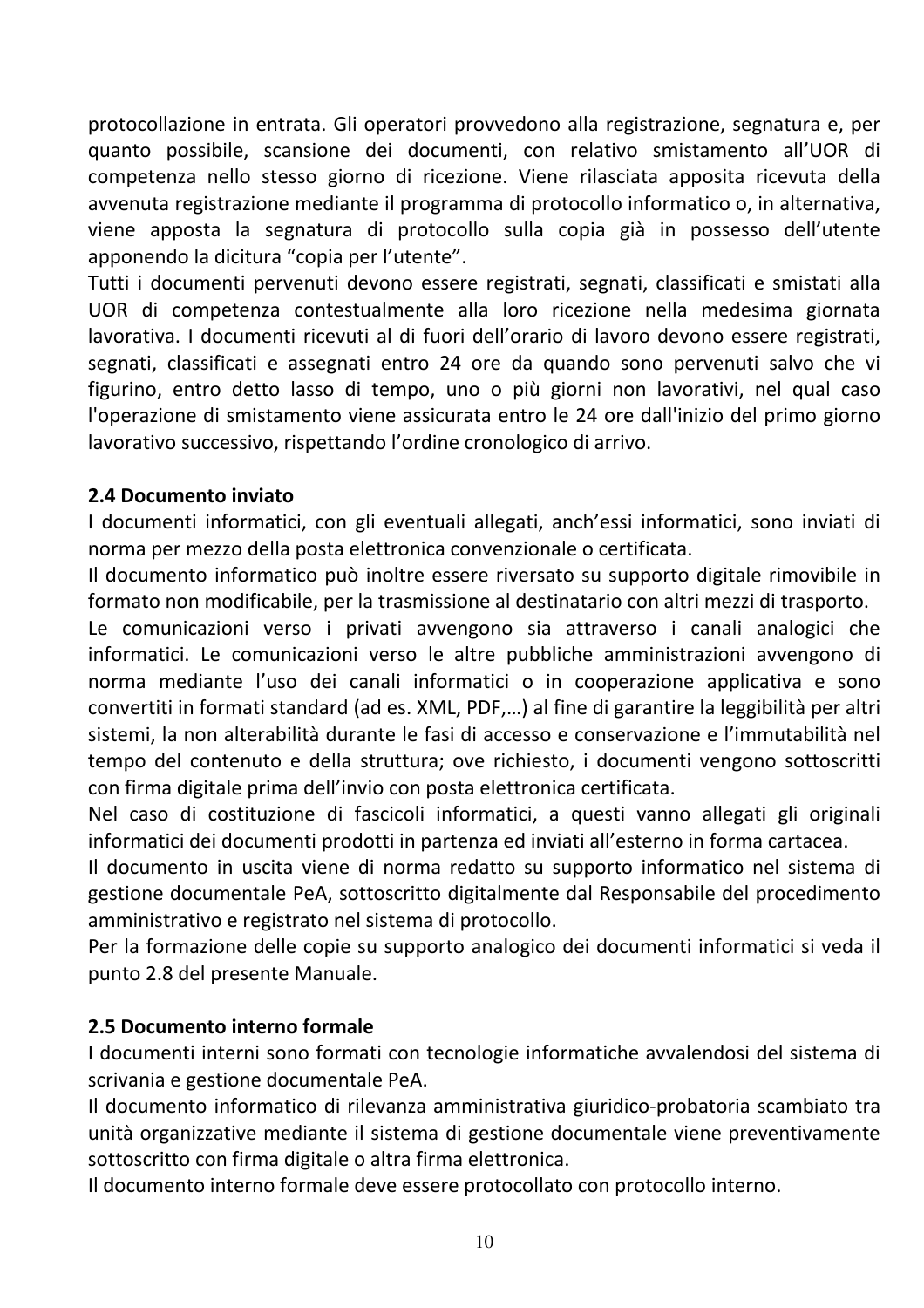Il sistema in uso è in grado di tracciare in modo immodificabile tutte le operazioni relative a una registrazione, con un meccanismo di attribuzione alla singola persona di documenti o annotazioni che configura i requisiti per l'identificazione informatica.

# 2.6 Documento interno informale

I documenti interni di preminente carattere informativo sono di norma memorie informali, appunti, brevi comunicazioni di rilevanza meramente informativa scambiate tra uffici.

Sono di norma scambiati attraverso il mezzo della posta elettronica interna non certificata.

# 2.7 Copia informatica di documento analogico

La copia informatica di documento analogico viene formata normalmente mediante copia per immagine (scansione di documento amministrativo cartaceo o altra modalità) che genera un documento informatico con contenuto e forma identici a quelli dell'originale analogico.

Tali copie hanno la stessa efficacia probatoria degli originali da cui sono estratte, se la loro conformità è attestata da un pubblico ufficiale a ciò autorizzato, con dichiarazione allegata al documento informatico e asseverata secondo le regole tecniche stabilite ai sensi dell'articolo 71 del CAD.

La dichiarazione di conformità all'originale:

- Attesta la corrispondenza di forma e contenuto della copia all'originale.

- E' attestata dal funzionario incaricato ad autenticare le copie.
- E' sottoscritta con firma digitale (in quanto sostituisce anche il timbro).

- Può essere inserita nel documento informatico contenente la copia informatica oppure può essere prodotta come documento informatico separato contenente un riferimento temporale e l'impronta di ogni copia.

#### Formula

# ATTESTAZIONE DI CONFORMITA' DI COPIA INFORMATICA DI DOCUMENTO **ANALOGICO**

Il sottoscritto, nella sua qualità di pubblico ufficiale incaricato, attesta che la presente copia informatica del sopra riportato documento analogico è conforme per forma e contenuto all'originale ed è stata prodotta mediante l'utilizzo di un sistema di gestione documentale conforme alle regole tecniche vigenti.

(comma 2 art. 22 D.lgs 82/2005)

# 2.8 Copia analogica di documento informatico

Le copie analogiche di documenti informatici sostituiscono ad ogni effetto di legge l'originale, da cui sono tratte se, la conformità in tutte le sue componenti è attestata da un pubblico ufficiale a ciò autorizzato (art. 23 comma 1 e 2 del CAD).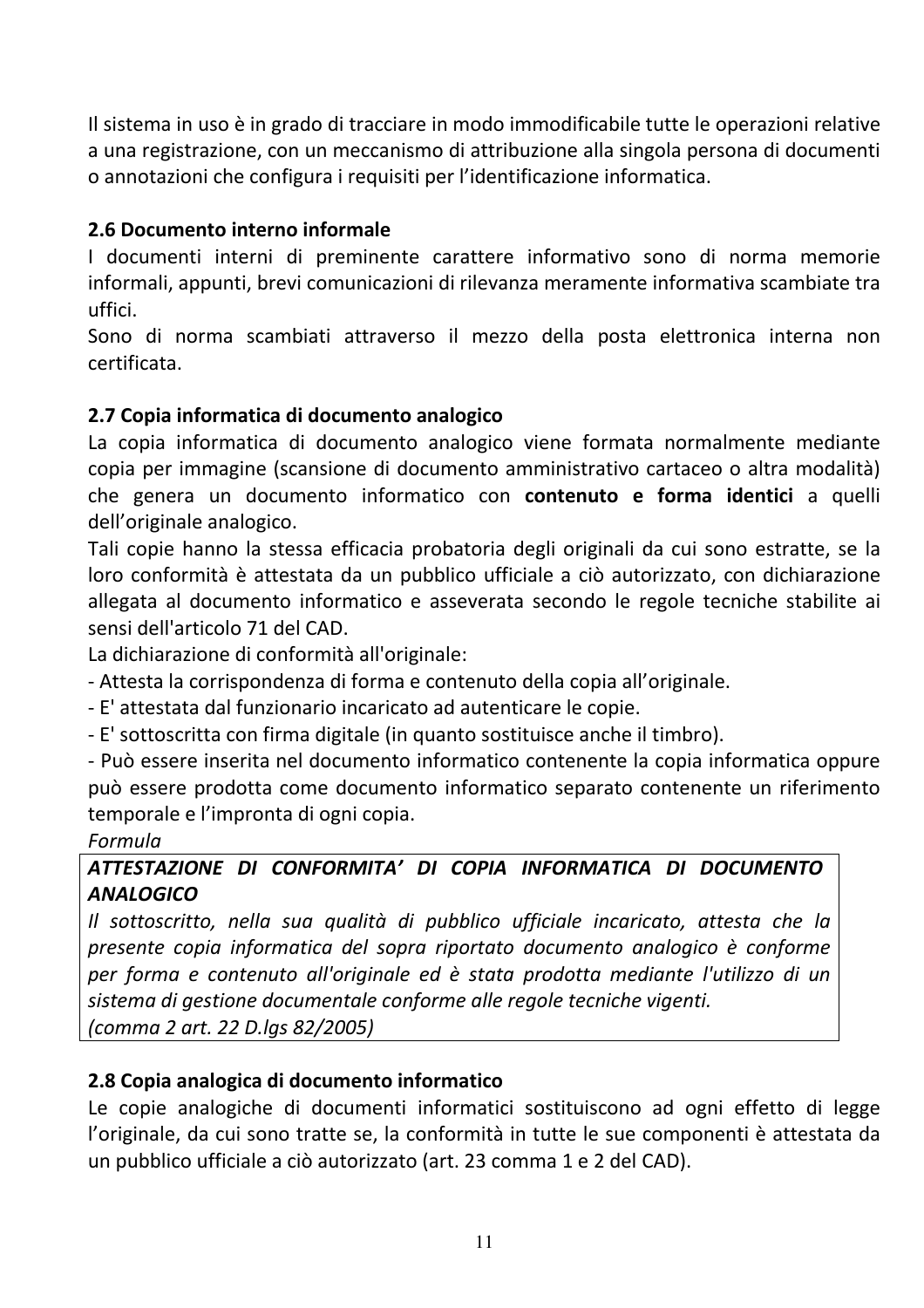La dichiarazione di conformità va apposta in calce alla riproduzione analogica del documento informatico secondo la seguente formulazione:

#### Formula

|                                                                                        | Formula                                                                         |  |                                                               |  |  |  |
|----------------------------------------------------------------------------------------|---------------------------------------------------------------------------------|--|---------------------------------------------------------------|--|--|--|
|                                                                                        |                                                                                 |  | ATTESTAZIONE DI CONFORMITA' DI COPIA ANALOGICA DI DOCUMENTO   |  |  |  |
|                                                                                        | <b>INFORMATICO</b>                                                              |  |                                                               |  |  |  |
| La presente copia, composta di _______________________fogli, è conforme all'originale, |                                                                                 |  |                                                               |  |  |  |
|                                                                                        | munito delle prescritte firme.                                                  |  |                                                               |  |  |  |
|                                                                                        | Il documento informatico riprodotto è stato formato con il software             |  |                                                               |  |  |  |
|                                                                                        |                                                                                 |  |                                                               |  |  |  |
|                                                                                        | Le sottoscrizioni elettroniche sono state apposte come segue:                   |  |                                                               |  |  |  |
|                                                                                        |                                                                                 |  | da da con firma elettronica semplice/qualificata/digitale ri- |  |  |  |
|                                                                                        |                                                                                 |  |                                                               |  |  |  |
|                                                                                        | www._____________________.com in data ________________________ alle ore ______; |  |                                                               |  |  |  |
|                                                                                        | Luogo e data di rilascio".                                                      |  |                                                               |  |  |  |
|                                                                                        | Firma                                                                           |  |                                                               |  |  |  |

Ai sensi del comma 2-bis dell'art. 23, del CAD sulle copie analogiche di documenti informatici può essere apposto a stampa un contrassegno tramite il quale è possibile accedere al documento informatico, ovvero verificare la corrispondenza allo stesso della copia analogica, che sostituisce a tutti gli effetti di legge la sottoscrizione autografa del pubblico ufficiale.

Ai sensi dei commi 4-bis. 4-ter. e 4-quater., dell'art. 3-bis del D.lgs 82/2005, in assenza del domicilio digitale le amministrazioni possono predisporre le comunicazioni ai cittadini come documenti informatici sottoscritti con firma digitale, da conservare nei propri archivi, ed inviare ai cittadini stessi copia analogica di tali documenti sottoscritti con firma autografa sostituita a mezzo stampa predisposta secondo le disposizioni di cui all'articolo 3 del decreto legislativo 12 dicembre 1993, n. 39. Tale modalità soddisfa a tutti gli effetti di legge gli obblighi di conservazione e di esibizione dei documenti previsti dalla legislazione vigente laddove la copia analogica inviata al cittadino contenga una dicitura che specifichi che il documento informatico, da cui la copia è tratta, è stato predisposto e conservato presso l'amministrazione in conformità alle regole tecniche di cui all'articolo 71. Inoltre tali modalità soddisfano le condizioni di cui all'articolo 23, comma 2-bis, salvo i casi in cui il documento rappresenti, per propria natura, una certificazione rilasciata dall'amministrazione da utilizzarsi nei rapporti tra privati.

# 2.9 Duplicati di documenti informatici

Il duplicato di un documento informatico è un documento informatico risultante dall'utilizzo di un software specifico composto dalla stessa sequenza di bit del documento di origine, cioè un nuovo esemplare dello stesso documento. Il duplicato viene prodotto:

- sullo stesso sistema di memorizzazione: stesso PC o dispositivo mobile

- su altro sistema di memorizzazione: ad esempio da PC a dispositivo mobile (chiavetta USB, Cd etc).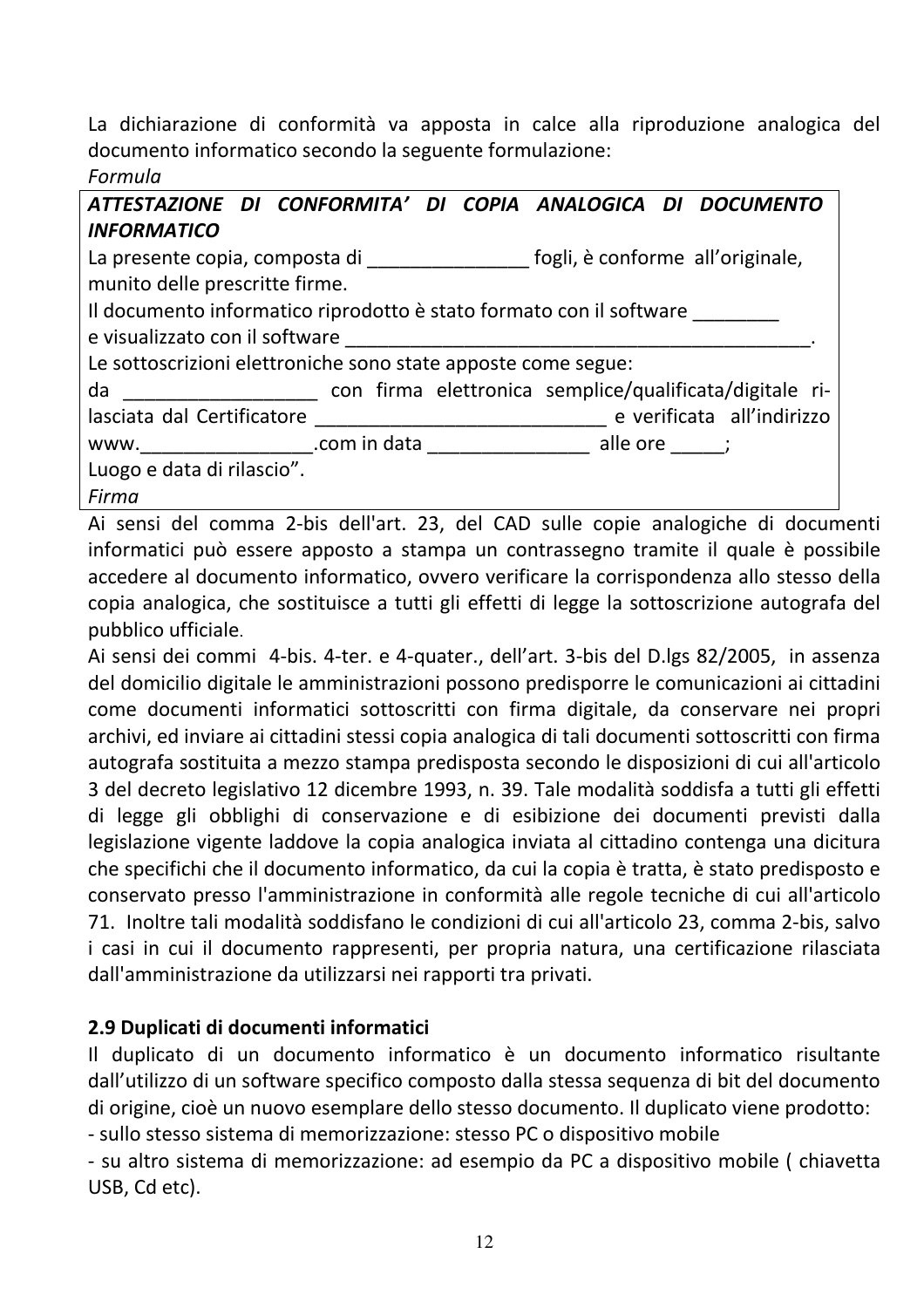I duplicati prodotti dal sistema di gestione documentale, conforme alle regole tecniche vigenti in materia di formazione, copia, duplicazione, riproduzione e validazione, conservazione dei documenti informatici amministrativi (D.P.C.M. 13 novembre 2014), sono costituiti dalla stessa sequenza di bit del documento informatico di origine e pertanto hanno il medesimo valore giuridico, ad ogni effetto di legge, del documento informatico da cui sono tratti.

Se i duplicati non sono prodotti dal sistema di gestione documentale, ai duplicati viene allegata un'attestazione di conformità relativa al processo di formazione del duplicato che assicura l'identità della sequenza di bit del duplicato rispetto all'originale.

Il sottoscritto, nella sua qualità di funzionario incaricato, attesta che il duplicato allegato è conforme all'originale.

Martellago .....................

Il Funzionario Incaricato

Firma digitale

Il duplicato del documento informatico è un documento prodotto mediante idoneo processo o strumento che assicuri che il documento informatico, ottenuto sullo stesso sistema di memorizzazione o su un sistema diverso, contenga la stessa seguenza binaria del documento informatico di origine da cui è tratto. I duplicati informatici hanno il medesimo valore giuridico del documento informatico da cui sono tratti se prodotti in conformità delle regole tecniche. Il "duplicato informatico" è dunque un documento informatico ottenuto mediante la memorizzazione, sullo stesso dispositivo o su dispositivi diversi, della medesima seguenza di valori binari del documento originario.

Pertanto, a differenza delle copie di documenti informatici, che si limitano a mantenere il contenuto dei documenti originari (ma non il loro formato), i duplicati informatici non necessitano di attestazione di conformità all'originale da parte di un notaio o di un pubblico ufficiale, stante la loro perfetta corrispondenza nel numero e nella seguenza dei valori binari e hanno il medesimo valore giuridico del documento informatico da cui sono tratti qualora prodotti mediante processi e strumenti che assicurino la predetta sequenza.

#### 2.10 Copie ed estratti informatici di documenti informatici

La copia e gli estratti informatici dei documenti informatici sono prodotti attraverso il sistema di gestione documentale che utilizza i formati esposti nell'allegato 5), nonché mediante processi e strumenti che assicurano la corrispondenza del contenuto della copia o dell'estratto informatico alle informazioni del documento informatico di origine. In tal caso copie ed estratti hanno la stessa efficacia probatoria dell'originale se la conformità all'originale da cui sono tratte è attestata da un pubblico ufficiale a ciò autorizzato o se la conformità non è espressamente disconosciuta.

Copia/estratto di documento informatico prodotto con sistema di gestione documentale conforme alle regole tecniche vigenti (D.P.C.M. 13 novembre 2014)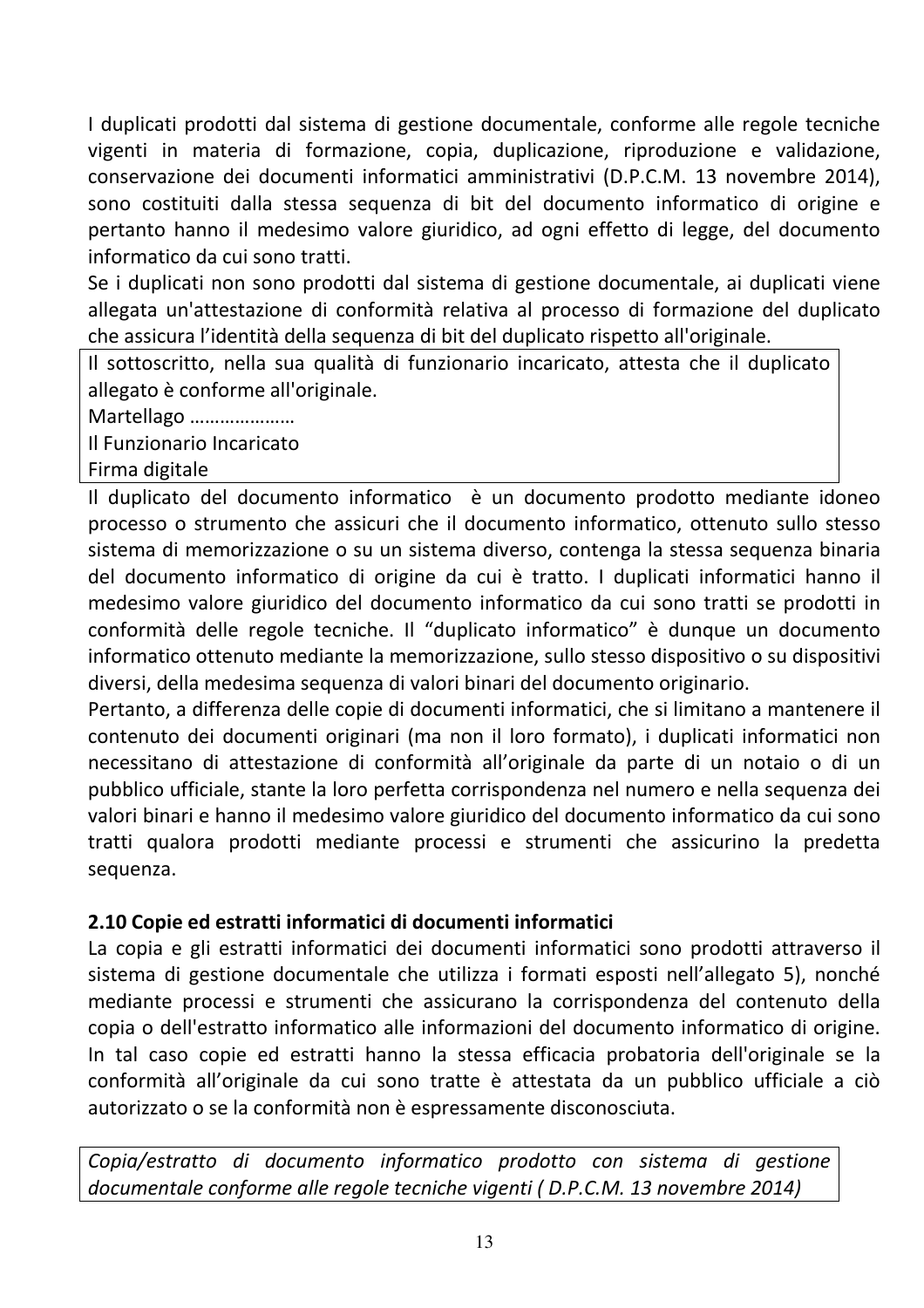Se la copia e gli estratti informatici dei documenti informatici non sono prodotti attraverso il sistema di gestione documentale, in calce alle copie ed estratti informatici viene inserita l'attestazione di conformità all'originale delle copie o dell'estratto informatico sottoscritta con firma digitale dal funzionario delegato dal Sindaco.

Il sottoscritto, nella sua qualità di funzionario Incaricato, attesta che la copia / estratto informatico sopra riportato è conforme all'originale informatico Martellago ...................... Il Funzionario Incaricato Firma digitale

#### 2.11 Formazione del documento informatico

I documenti dell'amministrazione sono prodotti con sistemi informatici come previsto dalla vigente normativa.

L'allegato 1 del DPCM 3 dicembre 2013 definisce, in materia di documento informatico, le caratteristiche di:

- Staticità: "caratteristica che garantisce l'assenza di tutti gli elementi dinamici, quali macroistruzioni, riferimenti esterni o codici eseguibili e l'assenza di informazioni di ausilio alla redazione, quali annotazioni, revisioni, segnalibri, gestite dal prodotto software utilizzato per la redazione";

- Integrità: "insieme delle caratteristiche di un documento informatico che ne dichiarano la qualità di essere completo e inalterato";

- Immodificabilità: "caratteristica che rende il contenuto del documento informatico non alterabile nella forma e nel contenuto durante l'intero ciclo di gestione e ne garantisce la staticità nella conservazione del documento stesso"

- Leggibilità: "insieme delle caratteristiche in base alle quali le informazioni contenute nei documenti informatici sono fruibili durante l'intero ciclo di gestione dei documenti"

- Autenticità: "caratteristica di un documento informatico che garantisce di essere ciò che dichiara di essere, senza aver subito alterazioni o modifiche. L'autenticità può essere valutata analizzando l'identità del sottoscrittore e l'integrità del documento informatico" Ogni documento formato per essere inoltrato all'esterno o all'interno in modo formale deve:

 $\cdot$  trattare un unico argomento indicato in maniera sintetica, ma esaustiva a cura dell'autore nello spazio riservato all'oggetto;

· fare riferimento, in via principale, ad un solo fascicolo.

Le firme necessarie alla redazione e perfezione giuridica del documento in partenza devono essere apposte prima della sua protocollazione.

L'art. 3 del DPCM del 13 novembre 2014 evidenzia che:

1. Il documento informatico è formato mediante una delle seguenti principali modalità:

a) redazione tramite l'utilizzo di appositi strumenti software;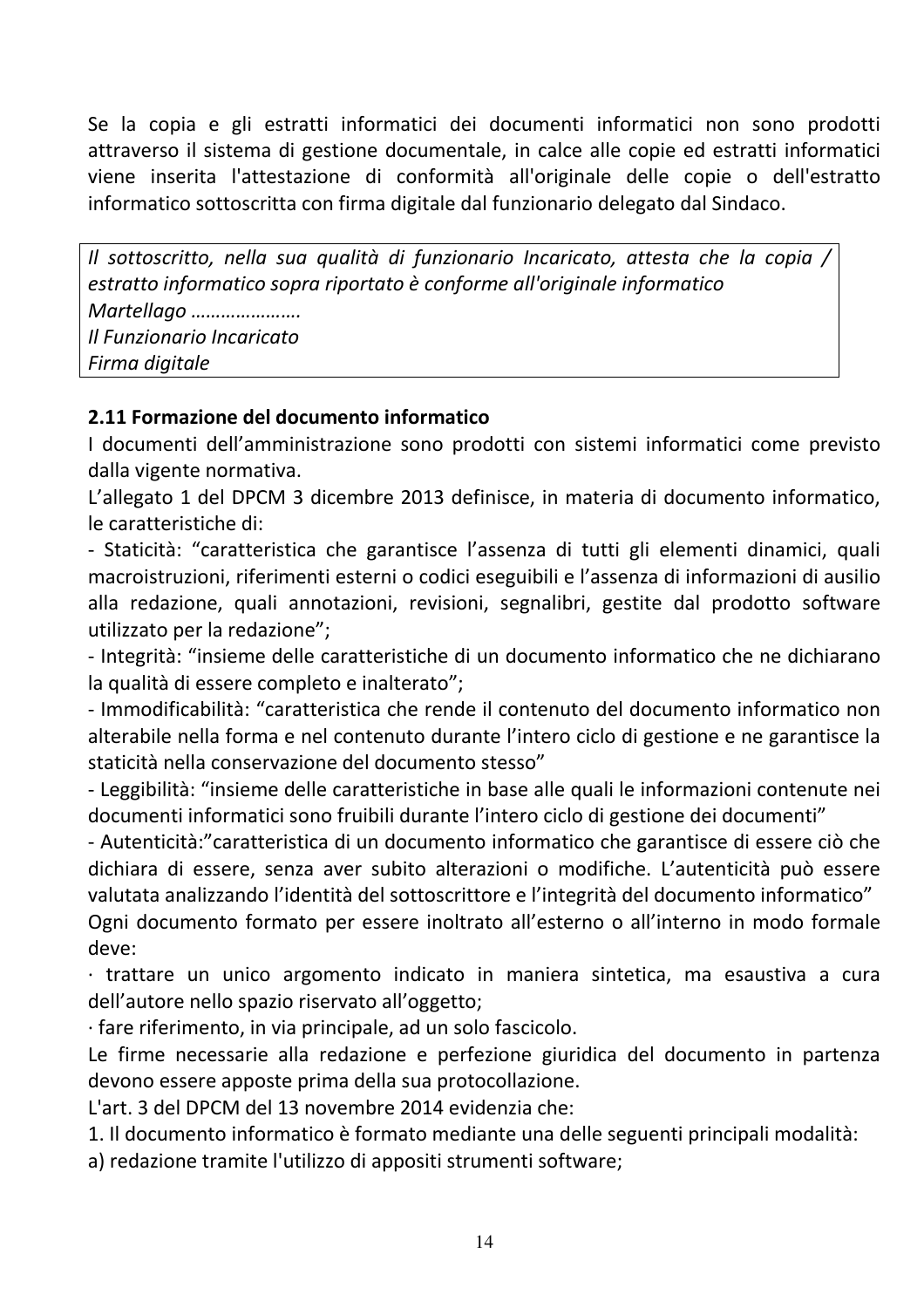b) acquisizione di un documento informatico per via telematica o su supporto informatico, acquisizione della copia per immagine su supporto informatico di un documento analogico, acquisizione della copia informatica di un documento analogico;

c) registrazione informatica delle informazioni risultanti da transazioni o processi informatici o dalla presentazione telematica di dati attraverso moduli o formulari resi disponibili all'utente:

d) generazione o raggruppamento anche in via automatica di un insieme di dati o registrazioni, provenienti da una o più basi dati, anche appartenenti a più soggetti interoperanti, secondo una struttura logica predeterminata e memorizzata in forma statica.

2. Il documento informatico assume la caratteristica di immodificabilità se formato in modo che forma e contenuto non siano alterabili durante le fasi di tenuta e accesso e ne sia garantita la staticità nella fase di conservazione.

3. Il documento informatico, identificato in modo univoco e persistente, è memorizzato in un sistema di gestione informatica dei documenti o di conservazione la cui tenuta può anche essere delegata a terzi.

4. Nel caso di documento informatico formato ai sensi del comma 1, lettera a), le caratteristiche di immodificabilità e di integrità sono determinate da una o più delle seguenti operazioni:

a) la sottoscrizione con firma digitale ovvero con firma elettronica qualificata;

b) l'apposizione di una validazione temporale;

c) il trasferimento a soggetti terzi con posta elettronica certificata con ricevuta completa;

d) la memorizzazione su sistemi di gestione documentale che adottino idonee politiche di sicurezza;

e) il versamento ad un sistema di conservazione.

5. Nel caso di documento informatico formato ai sensi del comma 1, lettera b), le caratteristiche di immodificabilità e di integrità sono determinate dall'operazione di memorizzazione in un sistema di gestione informatica dei documenti che garantisca l'inalterabilità del documento o in un sistema di conservazione.

6. Nel caso di documento informatico formato ai sensi del comma 1. lettere c) e d), le caratteristiche di immodificabilità e di integrità sono determinate dall'operazione di registrazione dell'esito della medesima operazione e dall'applicazione di misure per la protezione dell'integrità delle basi di dati e per la produzione e conservazione dei log di sistema, ovvero con la produzione di una estrazione statica dei dati e il trasferimento della stessa nel sistema di conservazione.

7. Laddove non sia presente, al documento informatico immodificabile è associato un riferimento temporale.

8. L'evidenza informatica corrispondente al documento informatico immodificabile è prodotta in uno dei formati contenuti nell'allegato 5) del presente decreto in modo da assicurare l'indipendenza dalle piattaforme tecnologiche, l'interoperabilità tra sistemi informatici e la durata nel tempo dei dati in termini di accesso e di leggibilità. Formati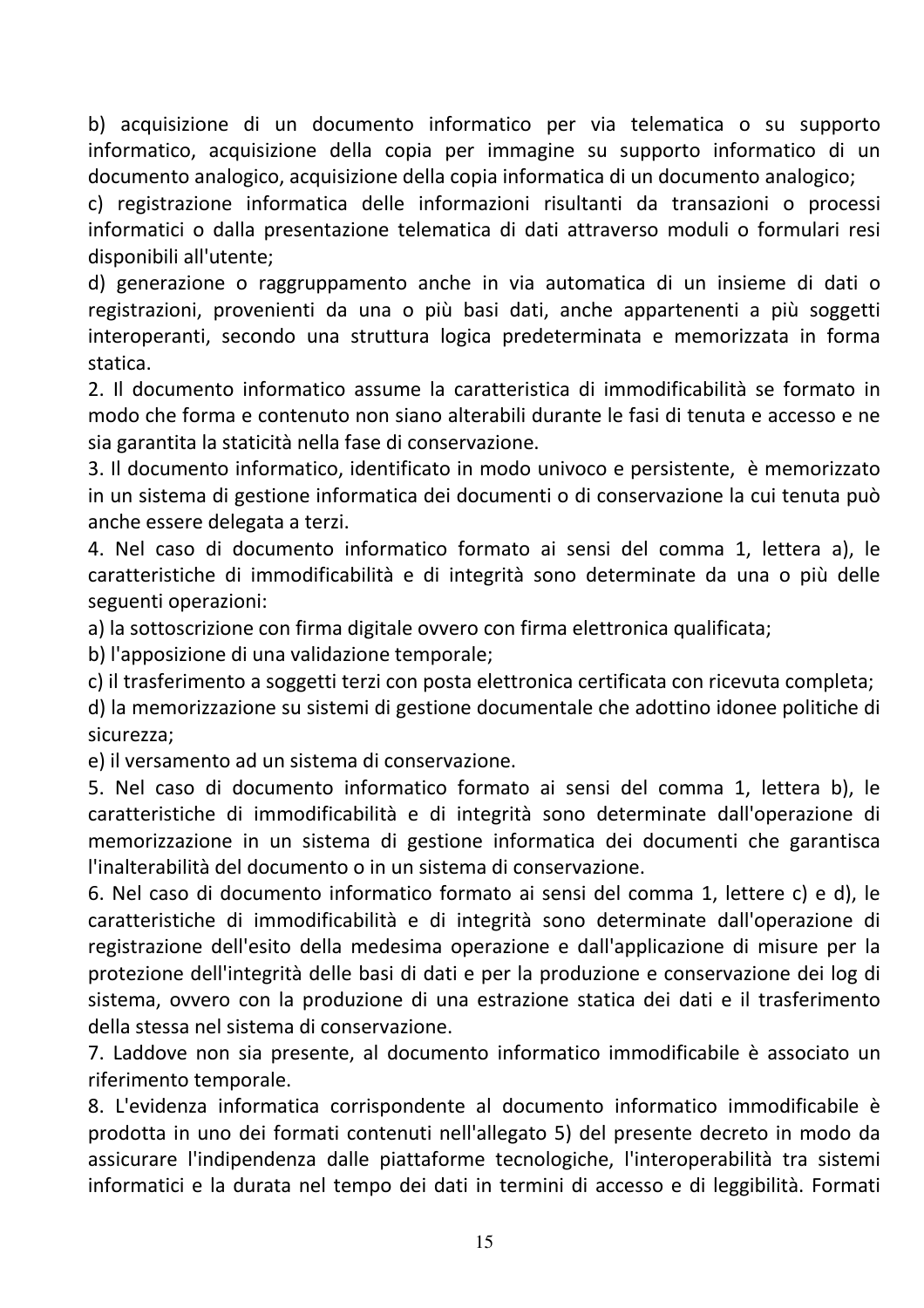diversi possono essere scelti nei casi in cui la natura del documento informatico lo richieda per un utilizzo specifico nel suo contesto tipico.

9. Al documento informatico immodificabile vengono associati i metadati che sono stati generati durante la sua formazione. L'insieme minimo dei metadati, come definiti nell'allegato 6) al presente manuale, è costituito da:

a) l'identificativo univoco e persistente;

b) il riferimento temporale di cui al comma 7;

c) l'oggetto;

d) il soggetto che ha formato il documento;

e) l'eventuale destinatario;

f) l'impronta del documento informatico.

Eventuali ulteriori metadati sono definiti in funzione del contesto e delle necessità gestionali e conservative.

Per agevolare il processo di formazione dei documenti informatici e consentire, al tempo stesso, la trattazione automatica dei dati in essi contenuti, l'amministrazione comunale renderà disponibili per via telematica moduli e formulari standardizzati validi ad ogni effetto di legge.

#### 2.12 La firma

Nell'ambito del sistema di gestione documentale questo Ente utilizza le seguenti tipologie di firma:

Semplice: insieme dei dati in forma elettronica, allegati oppure connessi tramite associazione logica ad altri dati elettronici, utilizzati come metodo di identificazione informatica in forma di PIN o insieme di Username e Password.

La firma semplice viene utilizzata per l'autenticazione a fini di consultazione e accesso all'erogazione di servizi:

- all'interno dell'Ente per l'utilizzo delle procedure documentali dei software applicativi secondo i diversi livelli di autorizzazione;

- per la consultazione di fascicoli informatici sul sito dell'Ente in quanto soggetto interessato al procedimento:

- per la redazione in download di documentazione dal sito dell'Ente;

- per procedimenti semplici sul sito dell'Ente ad esempio pagamenti.

Non ha valore di sottoscrizione.

Firma avanzata: consente l'identificazione del firmatario e la connessione univoca ad esso. Le forme di firma avanzata utilizzabili da questo Ente sono: Certificati digitali, codici OTP (One Time Password), firma grafometrica, PEC con ricevuta completa, Carta Naz. Servizi.

Nei rapporti con i soggetti esterni, segnatamente in caso di ricezione dei documenti la firma avanzata per così dire "sostitutiva" rappresentata dalla ricevuta completa della PEC, costituisce legittimazione per l'inserimento all'interno di un'istruttoria procedimentale di documentazione prodotta dal mittente interessato al procedimento.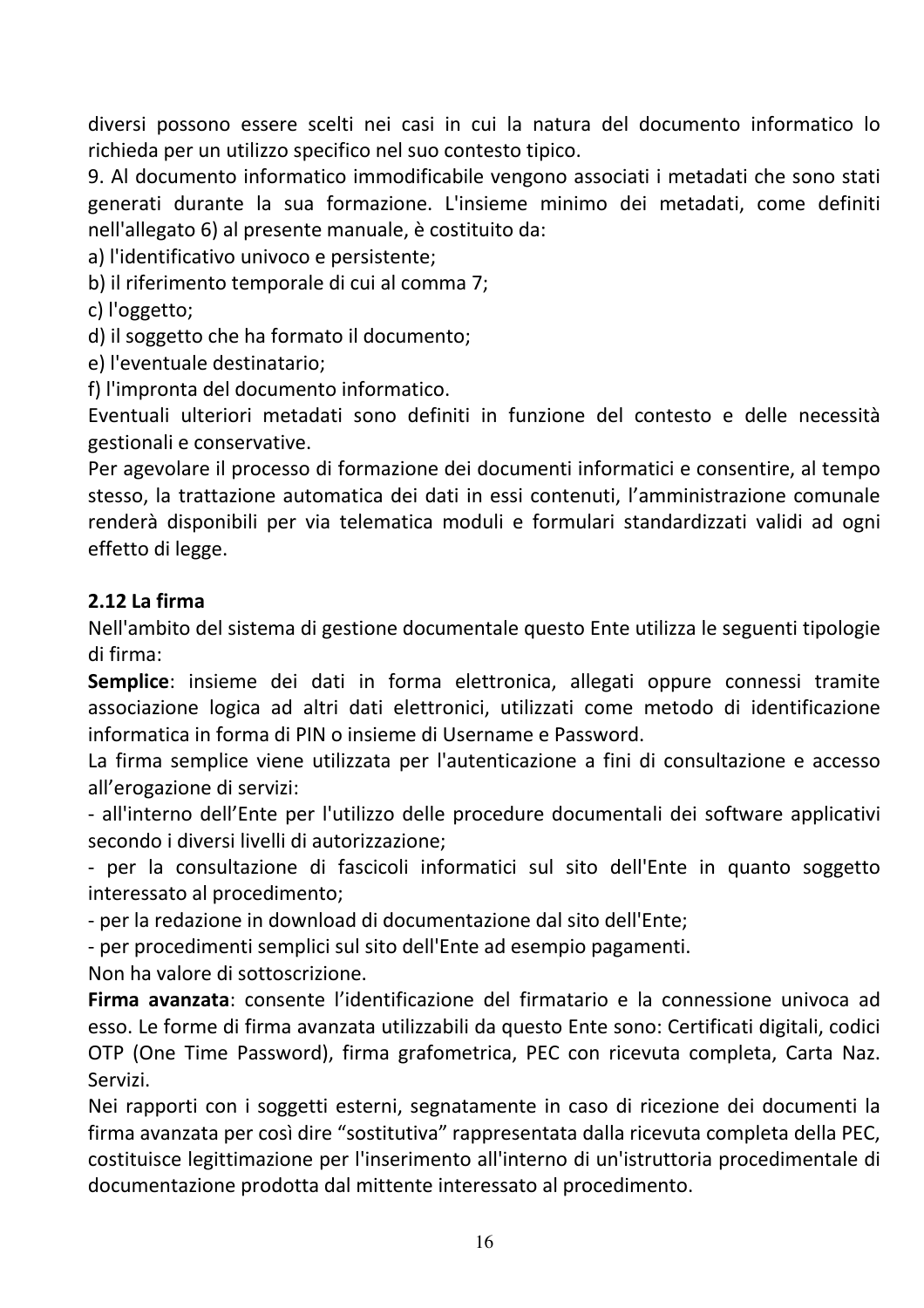Firma qualificata: realizzata mediante dispositivo sicuro per la generazione di un certificato digitale e utilizzata mediate dispositivi quali Token, Smart card, Firma remota, Firma automatica.

Viene utilizzata per tutte le attività di natura pubblicistica che non richiedono che il documento informatico acquisisca le caratteristiche di immodificabilità ed integrità ed inoltre che non richieda l'apposizione di timbri o sigilli.

Firma digitale: costituita da un certificato qualificato e sistema di chiavi crittografiche, una pubblica e una privata, consente di rendere manifesta e di verificare la provenienza e l'integrità di uno o più documenti informatici. Si utilizza con dispositivi quali token, smart card, firma remota e firma automatica.

In relazione al valore legale di firma autografa e sottoscrizione, garantisce, oltre alla provenienza, anche l'integrità e l'autenticità del documento sottoscritto, inoltre sostituisce l'apposizione di timbri e sigilli.

Viene utilizzata per la firma di provvedimenti con effetto costitutivo, modificativo o estintivo di rapporti giuridici, sia di natura pubblicistica (delibere, determinazioni, ordinanze, documenti finanziari e contabili, pareri ecc.) che privatistica e contrattuale ( contratti, ordini, contabilizzazioni di lavori pubblici) che verranno versati nel sistema di conservazione.

Firma autografa: su documenti analogici e copie analogiche di documenti informatici.

A queste firme si aggiunge la modalità di acquisizione digitale della sottoscrizione autografa ai sensi dell'art 25 comma 2 del CAD.

#### 2.13 Immodificabilità e integrità del documento informatico, copie, duplicati ed estratti

L'immodificabilità e l'integrità di documento informatici, copie, duplicati ed estratti viene assicurata mediante:

a) conversione in formato privo di contenuti dinamici (macro istruzioni e codici eseguibili) quali in PDF/A o altri formati esplicitati nell'apposito allegato 5);

b) sottoscrizione con firma digitale ovvero con firma elettronica qualificata;

c) l'apposizione di una validazione temporale (marca temporale);

d) il trasferimento a soggetti terzi con posta elettronica certificata con ricevuta completa;

e) la memorizzazione su sistemi di gestione documentale che adottino idonee politiche di sicurezza;

f) il versamento ad un sistema di conservazione.

Con riferimento in particolare a documenti specifici quali:

1) le registrazione di protocollo

2) la registrazione in ulteriori registri, repertori, albi, elenchi, archivi e raccolte di dati contenuti nel sistema di gestione documentale.

Al documento, una volta divenuto immodificabile, deve essere associato l'insieme minimo dei metadati (identificativo univoco e persistente, il riferimento temporale, l'oggetto, il soggetto che ha formato il documento, l'eventuale destinatario, l'impronta informatica). Eventuali ulteriori metadati sono descritti nell'allegato 5).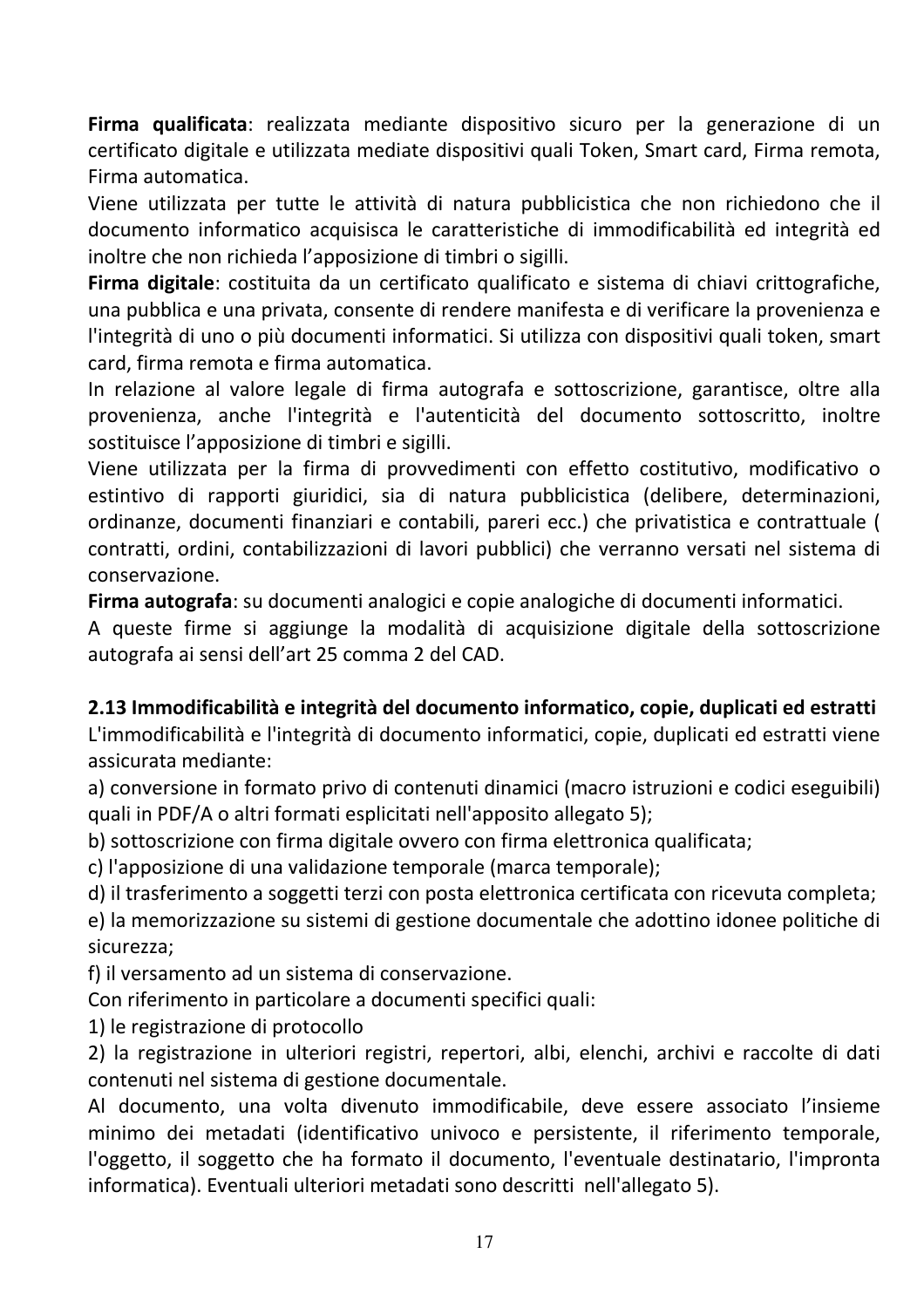#### 2.14 Requisiti degli strumenti informatici di scambio

Scopo degli strumenti informatici di scambio e degli standard di composizione dei messaggi è garantire sia l'interoperabilità, sia i requisiti minimi di seguito richiamati:

· l'integrità del messaggio;

· la riservatezza del messaggio:

· il non ripudio dei messaggi;

· l'automazione dei processi di protocollazione e smistamento dei messaggi all'interno della AOO;

· l'interconnessione tra le unità organizzative della AOO nel caso di documenti interni;

· la certificazione dell'avvenuto inoltro e ricezione.

#### 2.15 Trasmissione documenti con il sistema pubblico di connettività

Lo scambio dei documenti informatici tra le varie amministrazioni, e con i cittadini, avviene attraverso meccanismi di "interoperabilità" e "cooperazione applicativa". L'articolo 72 del CAD, distinguendo due diversi livelli di interoperabilità, ne fornisce la seguente definizione:

· interoperabilità di base: i servizi per la realizzazione, gestione ed evoluzione di strumenti per lo scambio di documenti informatici fra le pubbliche amministrazioni e tra queste e i cittadini;

· interoperabilità evoluta: i servizi idonei a favorire la circolazione, lo scambio di dati e informazioni, e l'erogazione fra le pubbliche amministrazioni e tra queste e i cittadini;

· cooperazione applicativa: la parte del sistema pubblico di connettività finalizzata all'interazione tra i sistemi informatici delle pubbliche amministrazioni per garantire l'integrazione dei metadati, delle informazioni e dei procedimenti amministrativi.

Il rispetto degli standard di protocollazione e di scambio dei messaggi garantisce l'interoperabilità dei sistemi di protocollo.

L'interoperabilità e la cooperazione applicativa tra le Amministrazioni Pubbliche sono attuate attraverso una infrastruttura condivisa a livello nazionale, operante sul Sistema Pubblico di Connettività (SPC), che si colloca nel contesto definito dal CAD. Quest'ultimo definisce il SPC come "insieme di infrastrutture tecnologiche e di regole tecniche, per lo sviluppo, la condivisione, l'integrazione e la diffusione del patrimonio informativo e dei dati della pubblica amministrazione, necessarie per assicurare l'interoperabilità di base ed evoluta e la cooperazione applicativa dei sistemi informatici e dei flussi informativi, garantendo la sicurezza, la riservatezza delle informazioni, nonché la salvaguardia e l'autonomia del patrimonio informativo di ciascuna pubblica amministrazione."

#### 2.16 Uso della Posta Elettronica Certificata

L'utilizzo della Posta Elettronica Certificata (PEC) o di altro sistema analogo consente di:

conoscere in modo inequivocabile la data, l'ora di trasmissione e il contenuto;

· garantire l'avvenuta consegna all'indirizzo di posta elettronica certificata dichiarato dal destinatario: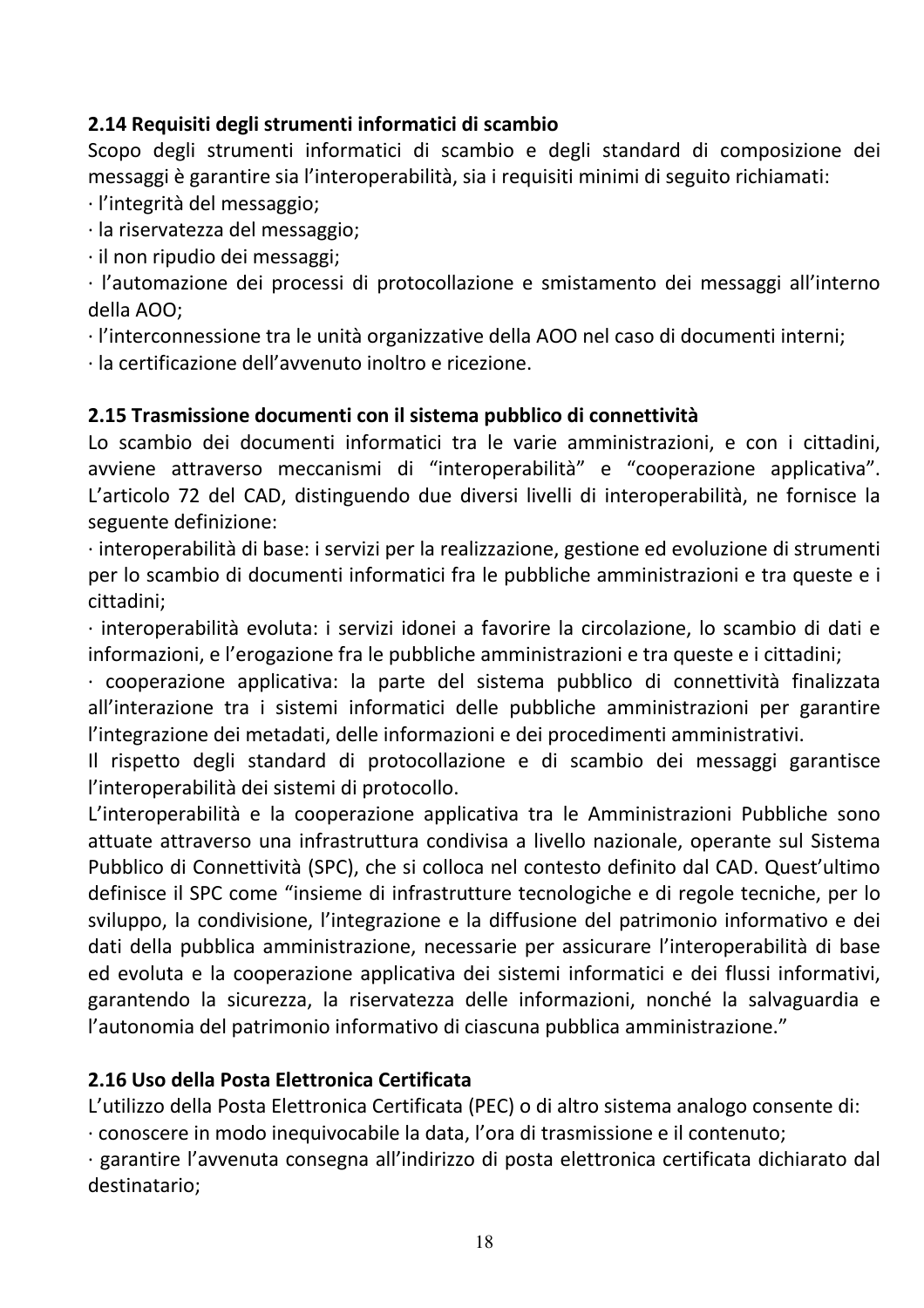· interoperare e cooperare dal punto di vista applicativo con altre AOO.

Il documento informatico trasmesso per via telematica si intende inviato e pervenuto al destinatario se trasmesso all'indirizzo elettronico (PEC) da questi dichiarato. La dichiarazione da parte dell'utente del proprio indirizzo di posta elettronica certificata costituisce espressa accettazione dell'invio, tramite questo canale, degli atti e dei provvedimenti amministrativi relativi all'utente stesso. Quanto sopra vale anche per l'indirizzo di posta elettronica ordinaria, per le istanze, le comunicazioni e le dichiarazioni presentate all'Ente. La trasmissione del documento informatico per via telematica, con una modalità che assicuri l'avvenuta consegna, equivale alla notificazione per mezzo della posta raccomandata, salvo che la legge disponga diversamente.

L'AOO Comune di Martellago dispone di una casella di Posta Elettronica Certificata istituzionale per la corrispondenza, sia in ingresso che in uscita, pubblicata sull'Indice delle Pubbliche Amministrazioni (IPA). Tale casella costituisce l'indirizzo virtuale della AOO e di tutti gli uffici che ad essa fanno riferimento.

# 2.17 Interoperabilità dei sistemi di protocollo informatico

Per interoperabilità dei sistemi di protocollo informatico si intende la possibilità di trattamento automatico, da parte di un sistema di protocollo ricevente, delle informazioni trasmesse da un sistema di protocollo mittente, allo scopo di automatizzare anche le attività ed i processi amministrativi conseguenti (Circolare n. 60 del 23/01/2013 dell'Agenzia per l'Italia Digitale).

Per realizzare l'interoperabilità dei sistemi di protocollo informatico gestiti dalle pubbliche amministrazioni è necessario, in primo luogo, stabilire una modalità di comunicazione comune, che consenta la trasmissione telematica dei documenti sulla rete

I sistemi di gestione informatica dei flussi documentali, orientati alla trasparenza amministrativa ed all'efficienza interna, si collocano in una dimensione più ampia nell'ottica della interconnessione e interoperabilità dei sistemi informativi pubblici.

Per interoperabilità dei sistemi di gestione documentale e protocollo informatico si intende la possibilità di trattamento automatico, da parte di un sistema, delle informazioni trasmesse da un diverso sistema mittente, allo scopo di automatizzare altresì le attività ed i processi amministrativi conseguenti (art. 55, comma 4, del decreto del Presidente della Repubblica 28 dicembre 2000, n. 445).

Per realizzare l'interoperabilità dei sistemi di gestione documentale e protocollo informatico gestiti dalle pubbliche amministrazioni distribuite sul territorio è necessario, in primo luogo, stabilire una modalità di comunicazione comune, che consenta la trasmissione telematica dei documenti sulla rete.

Alla luce del decreto Legislativo 7 marzo 2005, n. 82, (CAD), i mezzi di comunicazione telematica di base, sono costituiti dalla: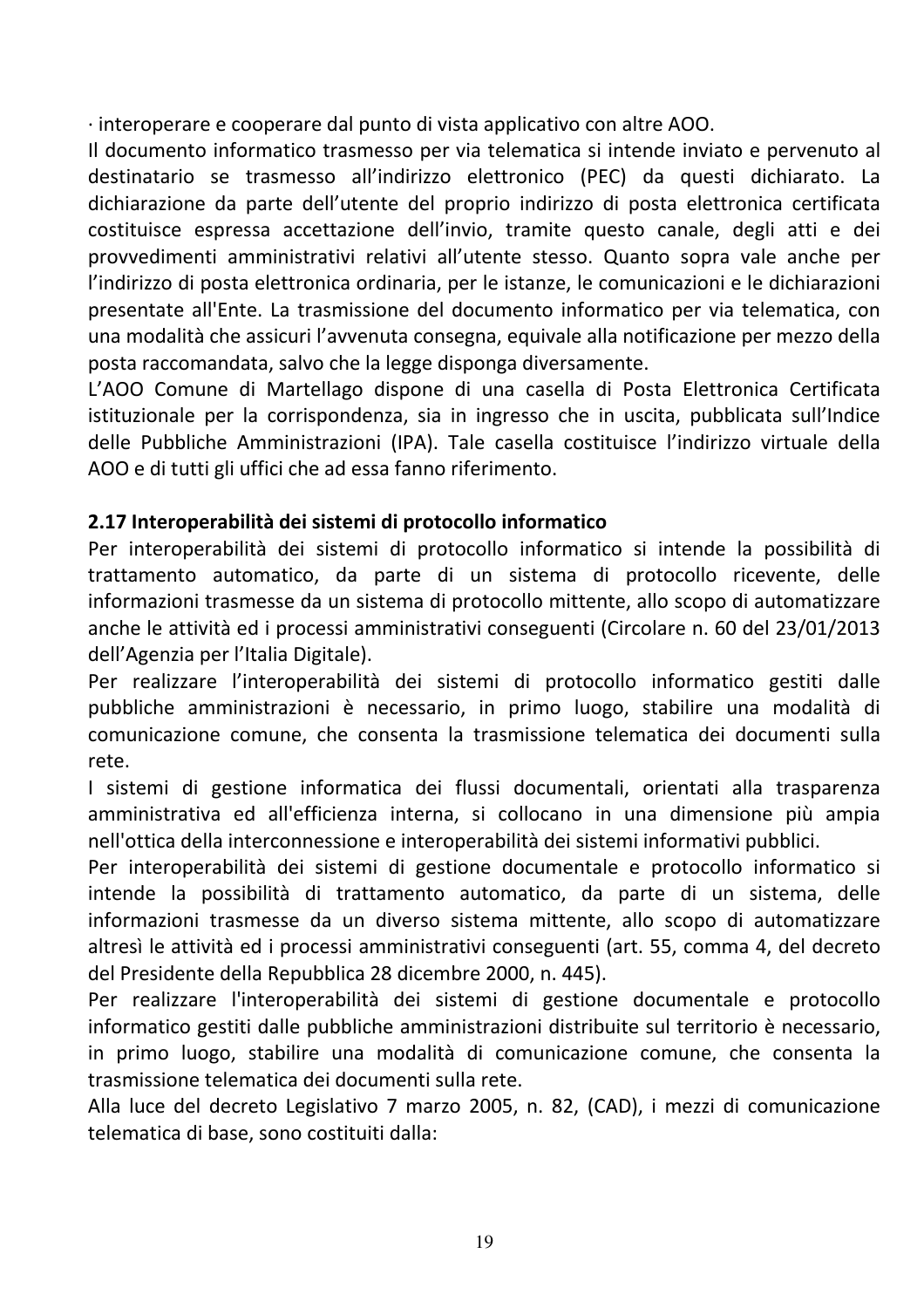- posta elettronica e posta elettronica certificata, con l'impiego del protocollo SMTP e del formato MIME per la codifica dei messaggi secondo quanto indicato nelle regole tecniche per il protocollo informatico previste dal CAD;

- cooperazione applicativa basata sul Sistema Pubblico di Connettività e Sistema Pubblico di Cooperazione. In tale caso i messaggi scambiati tra Enti e PA attraverso le Porte di Dominio, secondo gli standard definiti nell'ambito dell'SPCoop, sono racchiusi in una busta costituita da un uso della struttura SOAP 1.1 con estensioni (come indicato nelle regole tecniche del SPC di cui al D.P.C.M. 1 aprile 2008).

Oltre ad una modalità di comunicazione comune, l'interoperabilità dei sistemi di protocollo richiede anche una efficace interazione dei sistemi di gestione documentale. In questo senso, le regole tecniche stabiliscono che ogni messaggio protocollato debba riportare alcune informazioni archivistiche fondamentali, per facilitare il trattamento dei documenti da parte del ricevente. Tali informazioni sono incluse nella segnatura informatica di ciascun messaggio protocollato.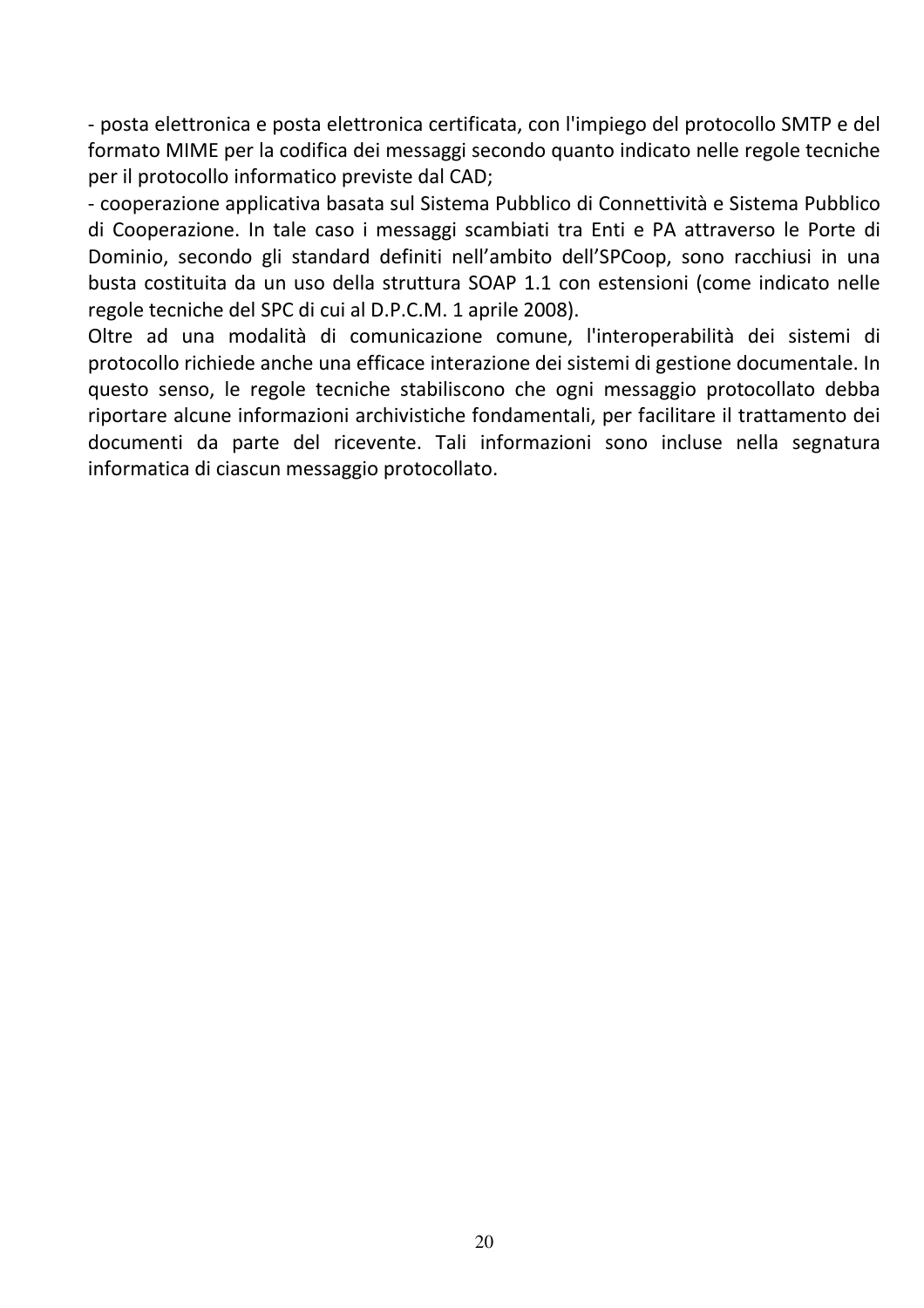# **3 ORGANIZZAZIONE DELL'ENTE E DEL PROTOCOLLO**

#### 3.1 Il protocollo informatico

L'Ente gestisce un unico protocollo informatico per tutti i documenti in arrivo e in partenza nell'ambito di un sistema di gestione documentale conforme alle previsioni di cui:

- alle Regole Tecniche per il protocollo informatico ai sensi degli articoli 40 bis, 41, 47, 57 bis e 71 del Codice dell'Amministrazione digitale di cui al D.Lgs n. 82/2005 (di seguito indicato come Codice) approvate con D.P.C.M. 3 dicembre 2013 ( di seguito indicate come Regole Tecniche);

- al Testo Unico sulla documentazione amministrativa approvato con D.P.R. 445/2000 (di seguito indicato come TU).

Il registro è generato automaticamente dal sistema di protocollo che assegna a ciascun documento registrato il numero e la data di protocollazione.

All'unico sistema di protocollazione corrisponde un unico titolario di classificazione (all.  $1$ ).

L'Ente produce un unico archivio, l'articolazione in archivio corrente, archivio di deposito ed archivio storico risponde esclusivamente a criteri di funzionalità.

personale autorizzato dei singoli uffici provvede all'implementazione della  $\mathbf{I}$ fascicolazione della corrispondenza in arrivo, secondo il Piano di Fascicolazione (all. 2), ed alla protocollazione della corrispondenza in partenza. Gestisce e custodisce i documenti dell'archivio corrente (e, in alcuni casi, dell'archivio di deposito).

Nell'ambito della gestione documentale il sistema di protocollo si compone di:

- risorse archivistiche: il piano di classificazione o titolario (Allegato 1) e il presente manuale di gestione:

- risorse informatiche: software applicativo dedicato descritto PeA nell'apposito (Allegato 4), piattaforma documentale, PEC e posta elettronica ordinaria;

- risorse umane: operatori che agiscono nell'ambito dell'organigramma dell'AOO (Allegato 7) con esclusione del personale operaio;

- normativa: D.P.R. 445/2000. D.P.C.M. 3 dicembre 2013. D.Lsg 82/2005.

#### 3.2 Area Organizzativa Omogenea e modelli organizzativi

L'amministrazione ha individuato un'unica Area Organizzativa Omogenea (AOO) che è composta dall'insieme di tutte le unità organizzative (settori, servizi). All'interno della AOO il sistema di protocollazione è unico.

Nell'unica AOO è istituito un servizio per la tenuta del protocollo informatico, la gestione dei flussi documentali e degli archivi. All'interno della AOO il sistema di protocollazione è parzialmente centralizzato per la corrispondenza in entrata mentre è decentralizzato per la corrispondenza in uscita.

Gli operatori incaricati dell'attività di protocollazione in entrata e in uscita sono abilitati dal RSP per il tramite del Responsabile del CED.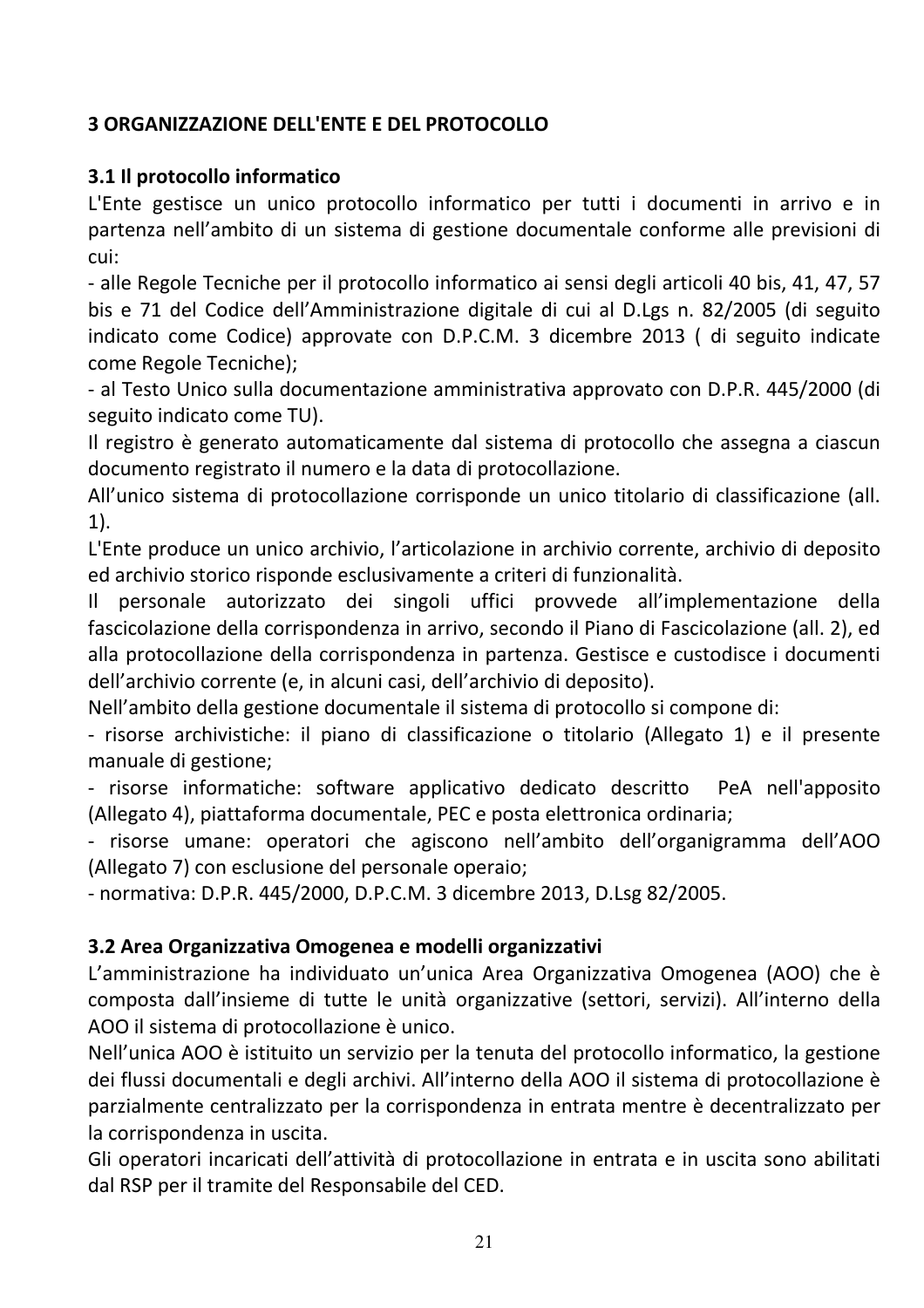L'amministrazione, nell'ambito degli adempimenti previsti, si è accreditata presso l'Indice delle Pubbliche Amministrazioni (IPA) fornendo le informazioni che individuano l'amministrazione stessa e le unità organizzative in cui è articolata.

L'Indice delle Pubbliche Amministrazioni (IPA) è accessibile tramite il relativo sito internet da parte di tutti i soggetti pubblici o privati. L'amministrazione comunica tempestivamente all'IPA ogni successiva modifica delle proprie credenziali di riferimento e la data in cui la modifica stessa sarà operativa in modo da garantire l'affidabilità di tutti i dati.

#### $3.3$ Accreditamento dell'amministrazione/AOO all'Indice delle **Pubbliche** Amministrazioni (IPA)

Nell'ambito degli adempimenti previsti, l'amministrazione si è accreditata presso l'Indice delle Pubbliche Amministrazioni (IPA) fornendo le seguenti informazioni che individuano l'amministrazione stessa e le AOO in cui è articolata:

- ·la denominazione della amministrazione:
- · il codice identificativo proposto per la amministrazione;
- ·l'indirizzo della sede principale della amministrazione;
- · l'elenco delle proprie Aree Organizzative Omogenee con l'indicazione:
- della denominazione;
- del codice identificativo:
- della casella di posta elettronica;
- del nominativo del RSP;
- della data di istituzione:
- dell'eventuale data di soppressione;
- · l'elenco delle UOR dell'AOO
- · i dati relativi alla fatturazione elettronica

L'Indice delle Pubbliche Amministrazioni (IPA) è accessibile tramite il relativo sito internet da parte di tutti i soggetti pubblici o privati. L'amministrazione comunica tempestivamente all'IPA ogni successiva modifica delle proprie credenziali di riferimento e la data in cui la modifica stessa sarà operativa in modo da garantire l'affidabilità di tutti i dati.

# 3.4 Individuazione del Responsabile della gestione documentale e del Servizio di **Protocollo informatico**

Nell'ambito dell'Area Organizzativa Omogenea è istituito il Servizio per la tenuta del protocollo informatico, della gestione informatica dei flussi documentali e degli archivi.

Alla guida del suddetto servizio è posto il Responsabile della gestione documentale e del Servizio Protocollo Informatico (RSP) da nominare, con il suo sostituto, con specifica delibera di Giunta Comunale.

E' compito del Responsabile: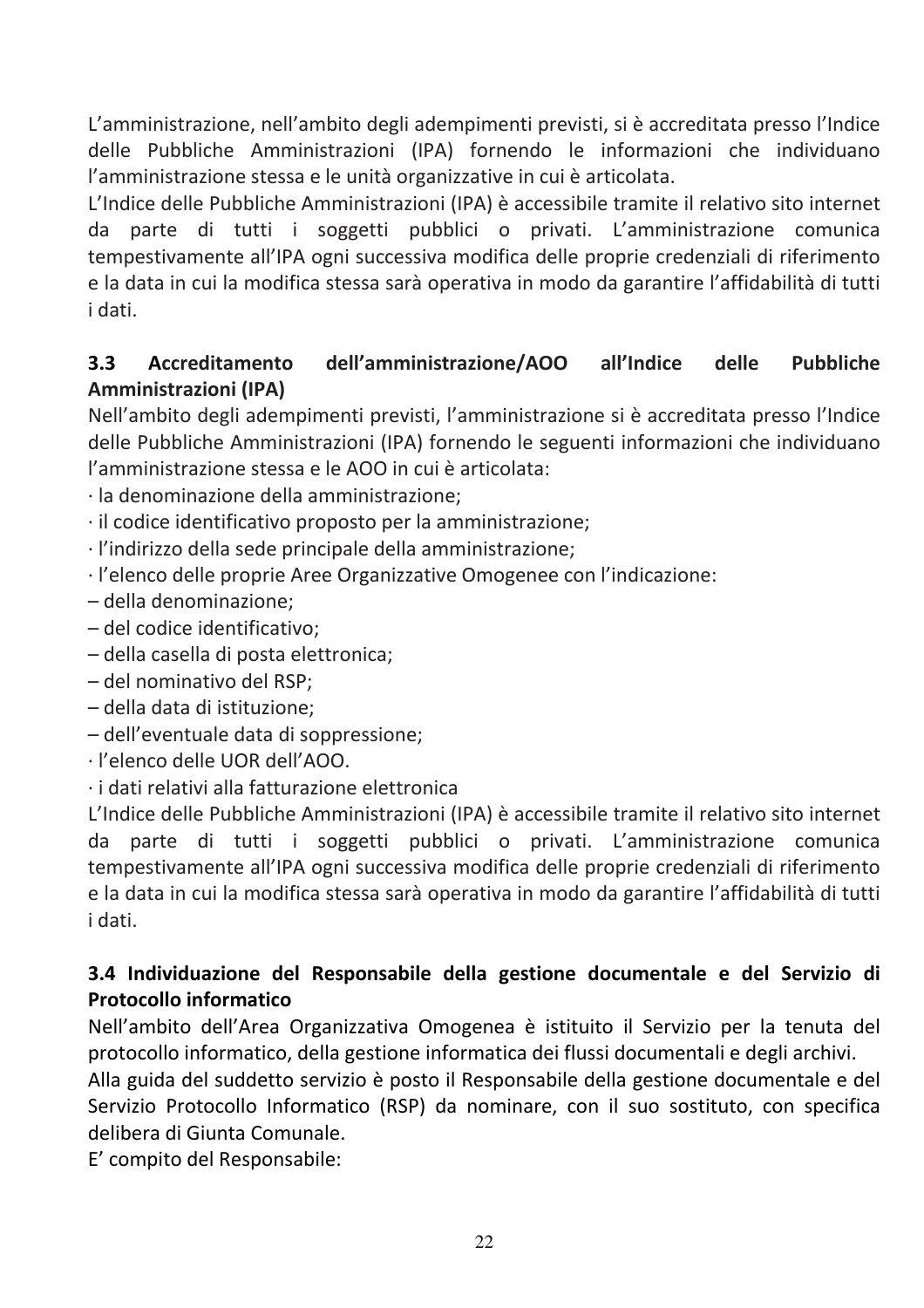- provvedere all'aggiornamento e all'eventuale revisione del Manuale della gestione documentale e del Servizio di Protocollo informatico;

- provvedere alla pubblicazione e divulgazione del Manuale, anche attraverso il sito Internet dell'Amministrazione:

- abilitare, in collaborazione con il Responsabile del Servizio CED, gli addetti dell'amministrazione all'utilizzo del sistema di gestione documentale e definire per ciascuno di essi il tipo di funzioni disponibili (ad esempio consultazione, modifica ecc.) e l'ambito di azione consentito;

- curare il rispetto delle disposizioni normative durante le operazioni di registrazione e di segnatura di protocollo;

- proporre eventuali modifiche al Titolario di classificazione;

- garantire il buon funzionamento degli strumenti e curare il rispetto delle procedure concernenti le attività di registrazione di protocollo, di gestione dei documenti e dei flussi documentali, incluse le funzionalità di accesso dall'esterno e le attività di gestione degli archivi analogici;

- autorizzare le operazioni di annullamento della registrazione di protocollo;

- aprire e chiudere il registro di protocollazione di emergenza;

- predisporre il piano per la sicurezza informatica relativo alla formazione, alla gestione, alla trasmissione, all'interscambio, all'accesso, alla conservazione interna dei documenti informatici d'intesa con il responsabile della conservazione interna.

- assicurarsi che la trasmissione del contenuto del pacchetto di versamento prodotto dal sistema di gestione documentale, al sistema di conservazione avvenga secondo le modalità operative definite nel piano di conservazione.

#### 3.5 Individuazione del Responsabile della conservazione interna e della sicurezza dei documenti informatici

Al Responsabile della conservazione interna e della sicurezza dei documenti informatici compete:

- curare la leggibilità nel tempo di tutti i documenti trasmessi o ricevuti dalla AOO attraverso l'adozione dei formati standard ammessi dalla normativa vigente e destinati alla conservazione:

- la supervisione dell'invio del pacchetto di versamento e quindi il transito del documento al sistema di conservazione. Il documento, il fascicolo o l'aggregazione per poter essere correttamente versati in conservazione devono essere stati formati e gestiti in ottemperanza alle regole tecniche sulla formazione, protocollazione e firma secondo le regole tecniche e secondo quanto esplicitato nel presente manuale.

- conservare le copie di salvataggio delle informazioni del sistema di protocollo e del registro di emergenza in luoghi sicuri e diversi da quello in cui viene custodito il suddetto sistema:

- garantire la corretta produzione e conservazione del registro giornaliero di protocollo e la funzionalità del sistema di gestione del protocollo informatico;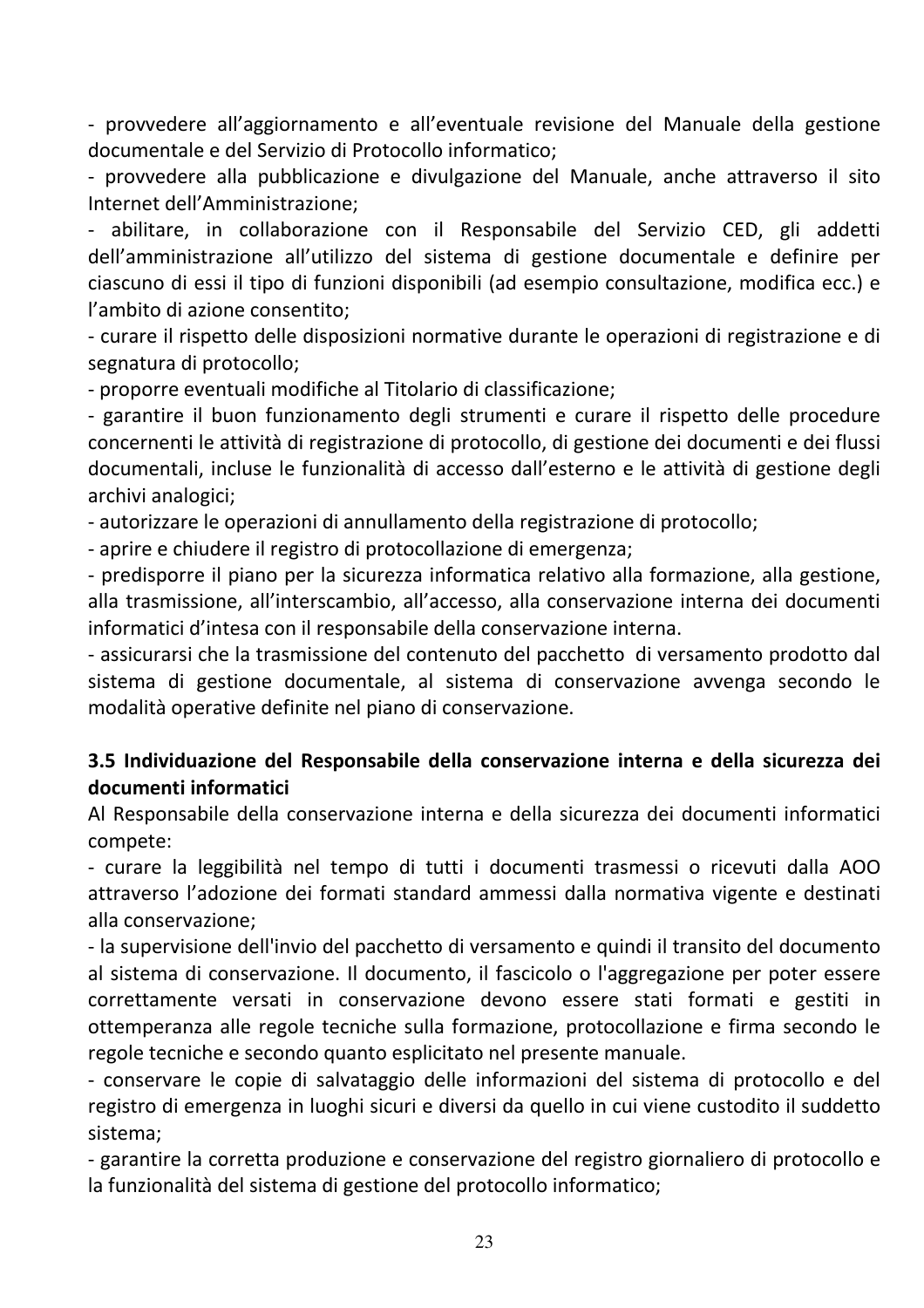- provvedere a ripristinare al più presto le funzionalità del sistema in caso di interruzioni o anomalie;

- garantire la correttezza delle fasi di salvataggio e il ripristino, secondo quanto previsto dalla normativa vigente.

- predisporre e aggiornare, in collaborazione con il Responsabile della gestione documentale il Piano di sicurezza del sistema di conservazione e del sistema di gestione informatica dei documenti.

Il Responsabile della conservazione interna e della sicurezza dei documenti informatici dovrà essere nominato, con il suo sostituto, con specifica delibera di Giunta Comunale.

#### 3.6 La classificazione dei documenti

La classificazione è un'attività di organizzazione logica di tutti i documenti correnti, protocollati e non (spediti, ricevuti, interni) secondo uno schema di voci che identificano attività e materie specifiche del soggetto produttore.

Il sistema complessivo di organizzazione dei documenti è definito nel titolario di classificazione (All. 1).

Lo scopo del titolario di classificazione è quello di guidare la sedimentazione archivistica dei documenti secondo le funzioni del soggetto. La classificazione collega ciascun documento in maniera univoca ad una precisa unità archivistica, il fascicolo.

#### 3.7 Requisiti minimi di sicurezza dei sistemi di gestione documentale e protocollo informatico

1. Il sistema di gestione documentale e protocollo informatico assicura:

a) l'univoca identificazione ed autenticazione degli utenti;

b) la protezione delle informazioni relative a ciascun utente nei confronti degli altri;

c) la garanzia di accesso alle risorse esclusivamente agli utenti abilitati;

d) la registrazione delle attività rilevanti ai fini della sicurezza svolte da ciascun utente, in modo tale da garantirne l'identificazione.

e) l'univoca identificazione dei documenti.

2. Il sistema di gestione documentale e protocollo informatico deve consentire il controllo differenziato dell'accesso alle risorse del sistema per ciascun utente o gruppo di utenti.

3. Il sistema di gestione documentale e protocollo informatico deve consentire il tracciamento di qualsiasi evento di modifica delle informazioni trattate e l'individuazione del suo autore.

4. Le registrazioni di cui ai commi 1, lettera d), e 3 devono essere protette da modifiche effettuabili senza autorizzazione.

5. Il registro giornaliero di protocollo è trasmesso entro la giornata lavorativa successiva al sistema di conservazione, garantendone l'immodificabilità del contenuto.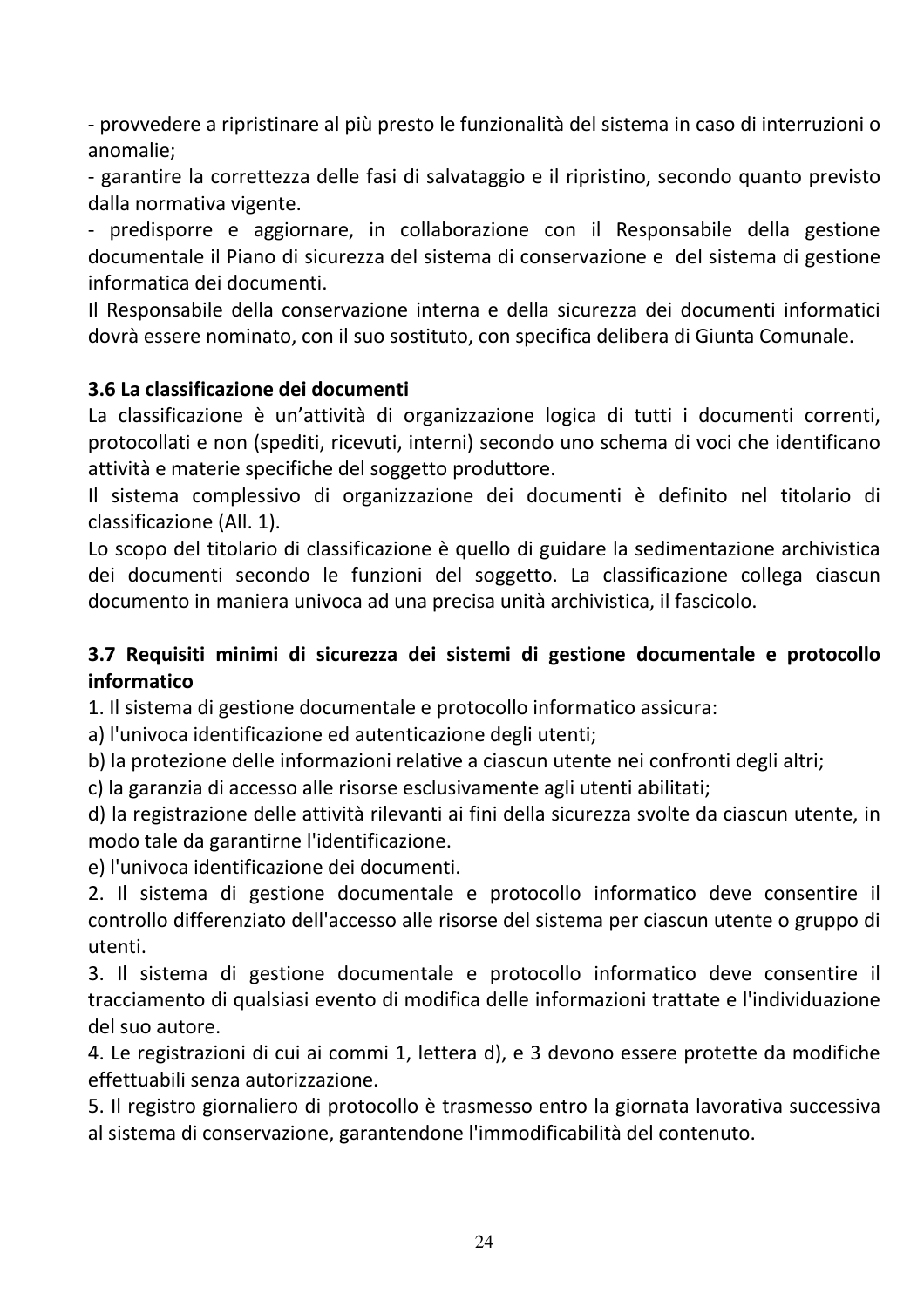#### 3.8 Tutela dei dati personali

L'amministrazione, titolare dei dati di protocollo e dei dati personali - comuni, sensibili, para sensibili e/o giudiziari - contenuti nella documentazione amministrativa di propria pertinenza, dà attuazione al dettato del decreto legislativo 30 giugno 2003 n. 196 e n. 33/2013 con atti formali aventi rilevanza interna ed esterna.

Relativamente agli adempimenti interni specifici, gli addetti autorizzati ad accedere al sistema di protocollo informatico e gestione documentale, sono formalmente incaricati.

#### 3.9 Formazione del personale

Nell'ambito delle attività di attivazione ed applicazione del sistema di gestione documentale e di workflow, l'Ente organizza percorsi formativi specifici e generali che coinvolgono il personale.

In particolare, considerato che il personale assegnato al servizio di protocollo deve conoscere sia l'organizzazione e i compiti svolti da ciascuna unità organizzativa all'interno della AOO sia gli strumenti informatici e le norme di base per la tutela dei dati personali, la raccolta, la registrazione e l'archiviazione delle informazioni, dovranno essere effettuati percorsi formativi e di aggiornamento volti ad assicurare l'operatività del personale stesso.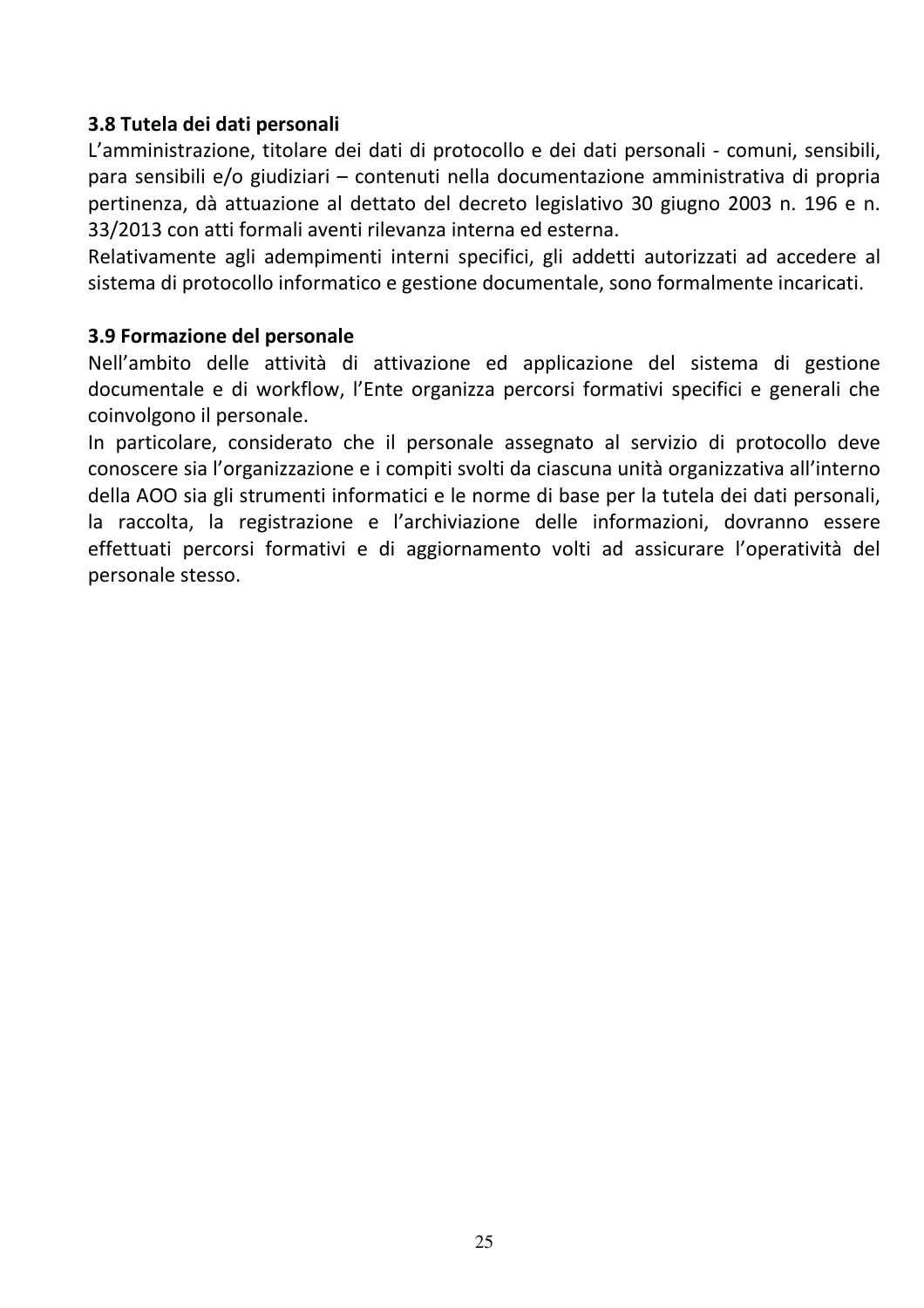# **4 DESCRIZIONE DEL FLUSSO DI ELABORAZIONE DEI DOCUMENTI**

Il presente capitolo descrive il flusso di lavorazione dei documenti ricevuti, spediti o interni, incluse le regole di registrazione per i documenti pervenuti secondo particolari modalità di trasmissione.

#### 4.1 Generalità

Per descrivere i flussi di lavorazione dei documenti all'interno della AOO si fa riferimento ai diagrammi di flussi riportati nell'allegato (12.

Essi si riferiscono, in particolare, ai documenti:

· ricevuti dalla AOO, dall'esterno (sorgente esterna dei documenti);

· inviati dalla AOO, all'esterno (sorgente interna dei documenti).

#### 4.2.1 Ricezione di documenti informatici sulla casella di posta elettronica certificata

Di norma la ricezione dei documenti informatici è assicurata tramite la casella di posta elettronica certificata.

Ogni messaggio deve riferirsi a una sola questione. Anche nel caso in cui vengano inviati contestualmente più documenti, deve essere possibile attribuire all'invio una unica protocollazione, e una unica classificazione.

L'operazione di ricezione dei documenti informatici avviene con le modalità previste dalle regole tecniche vigenti, recanti standard del formato dei documenti, modalità di trasmissione, definizioni dei tipi di informazioni minime ed accessorie comunemente scambiate tra le AOO e associate ai documenti protocollati.

I documenti ricevuti per via telematica sono resi disponibili sulla "scrivania virtuale" delle UOR attraverso il sistema di gestione documentale PeA subito dopo l'operazione di classificazione e assegnazione.

Le UOR verificano la validità della firma apposta.

#### 4.2.2 Ricezione di documenti informatici sulla casella di posta elettronica tradizionale

Nel caso in cui il messaggio venga ricevuto su una casella di posta elettronica ordinaria spettano al titolare della casella le valutazioni e le incombenze in merito alla ricevibilità. Nel caso in cui la mail debba essere registrata al Protocollo dell'Ente, l'ufficio destinatario della mail la inoltra immediatamente alla casella di posta ordinaria "Posta Interna" dopo aver specificato il mittente e l'oggetto, se necessario.

I documenti pervenuti tramite fax sono indirizzati direttamente ad una cartella di rete dell'ufficio di riferimento che valuta se inoltrarli a "Posta Interna" con le modalità di cui al comma precedente.

Le comunicazioni pervenute da altre amministrazioni, attraverso gli stessi canali, sono considerate valide ai fini del procedimento amministrativo se è possibile accertarne la provenienza, in conformità a quanto previsto dall'art. 47 del CAD.

Le UOR verificano la validità della firma apposta.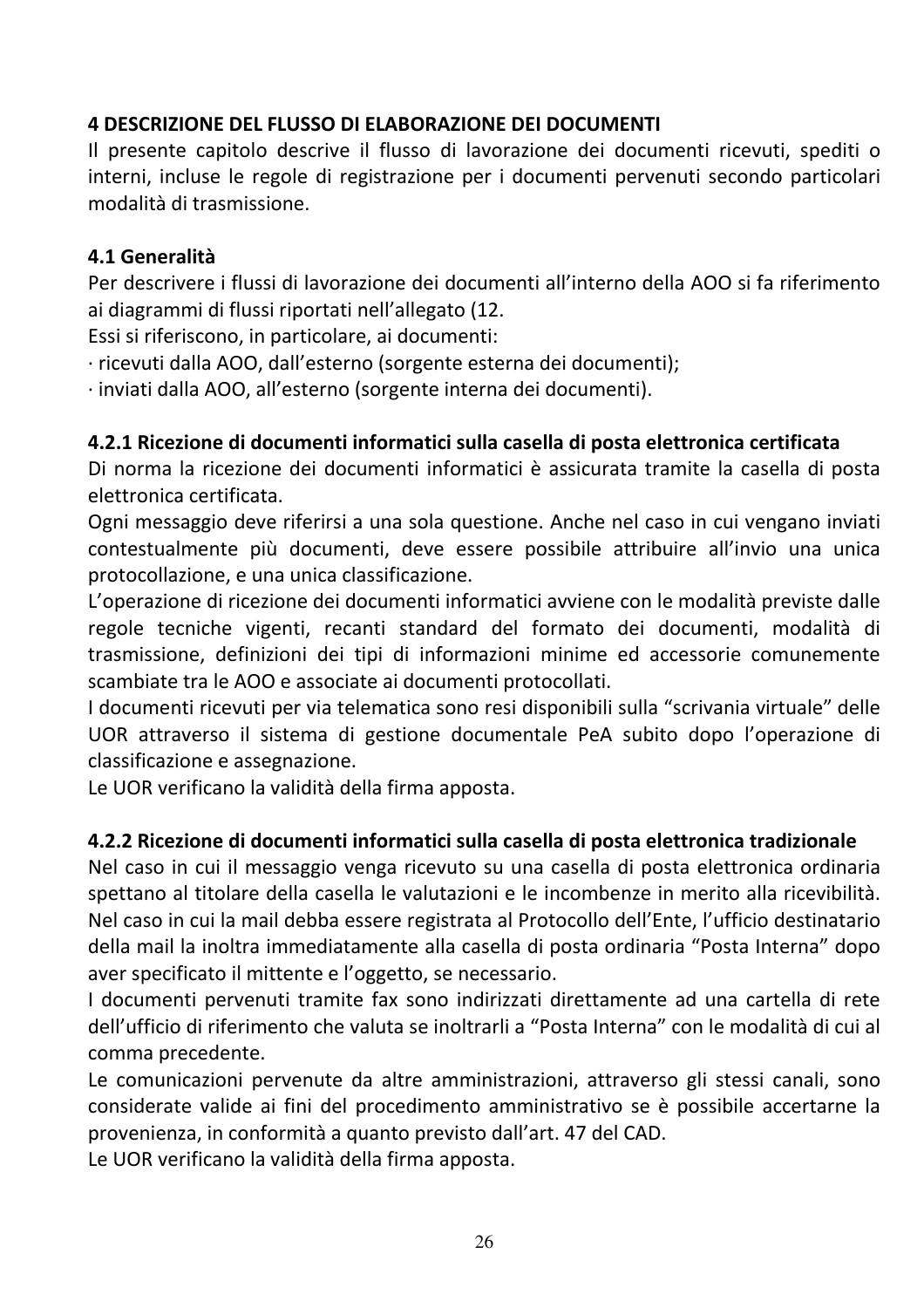#### 4.2.3 Caratteristiche dei documenti inviati telematicamente

Le istanze e le dichiarazioni inviate tramite il servizio PEC o PEO saranno considerate valide ai fini del procedimento soltanto se il documento inviato allegato alla mail corrisponderà alle caratteristiche di sicurezza, integrità, leggibilità, accessibilità e immutabilità del contenuto e della sua struttura nel tempo. Tali caratteristiche sono necessarie ai fini della garanzia del valore giuridico-probatorio del documento stesso. I documenti pertanto:

- non dovranno contenere macro istruzioni o codici eseguibili tali da attivare funzionalità che possano modificare la struttura e gli atti, i fatti o i dati in esso rappresentati (come, ad esempio, l'aggiornamento automatico di data e ora o di altre parti del documento).

- dovranno essere trasmessi con formati aperti, standard e documentati. In tal modo è possibile garantire la conservazione a lungo termine dei documenti informatici.

- non dovranno contenere riferimenti (link) a pagine o oggetti esterni al documento.

Nel caso dovessero pervenire messaggi contenenti link a pagine web l'UOR verificherà l'opportunità di "scaricare" il contenuto provvedendo ad allegarlo alla registrazione di protocollo del messaggio originale o attribuendo un numero di protocollo "interno".

#### 4.2.4 Ricezione di documenti informatici su supporti rimovibili

I documenti digitali possono essere recapitati su supporti rimovibili. L'AOO si riserva la facoltà di acquisire e trattare tutti i documenti informatici ricevuti su supporto rimovibile che riesce a verificare, decodificare e interpretare con le tecnologie a sua disposizione. Superata questa fase, il documento viene protocollato e quindi inserito nel flusso di lavorazione e sottoposto a tutti i controlli e gli adempimenti del caso.

#### 4.2.5 Ricezione di documenti informatici da portale web dell'Ente

I documenti digitali possono anche essere ricevuti dall'Ente dal sito internet istituzionale, tramite apposito servizio web. Il cittadino, dopo essersi registrato al servizio o tramite SPID, può avviare on line la procedura di erogazione dei servizi messi a disposizione dall'Ente

# 4.2.6 Ricezione di documenti cartacei a mezzo servizio postale, corriere, consegnati a mano o altro

I documenti pervenuti a mezzo posta convenzionale o tramite corriere sono consegnati all'ufficio protocollo.

I documenti consegnati a mano al personale degli uffici comunali sono verificati ed immediatamente consegnati all'ufficio protocollo che provvede alla protocollazione e all'inserimento nel sistema di gestione documentale.

Le buste o contenitori sono inizialmente esaminati per una preliminare verifica dell'indirizzo e del destinatario sugli stessi apposti.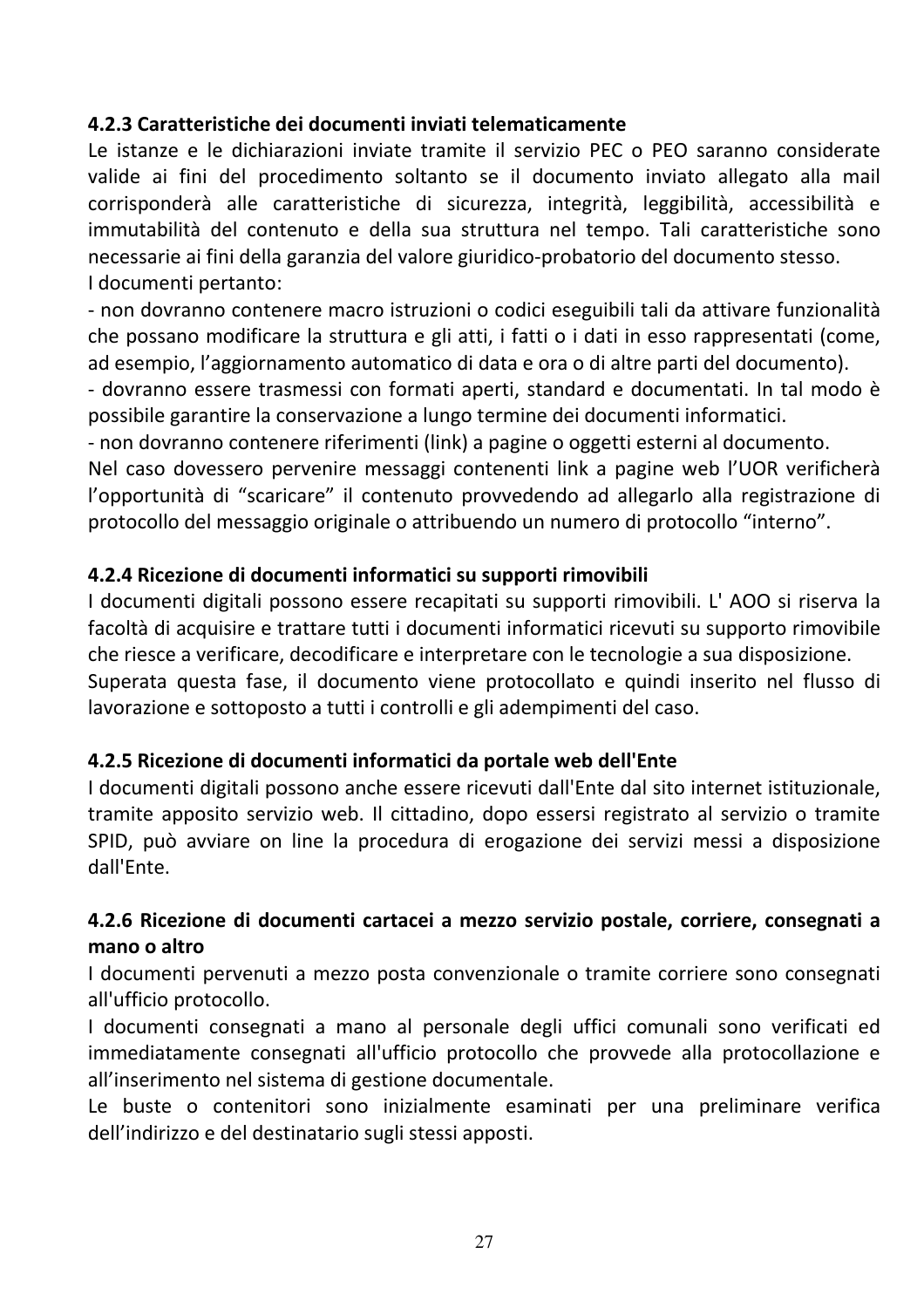Quando la corrispondenza non rientra nelle categorie "buste di gara, concorso, offerte o altro" (6.14) o "riservate/personali" (6.16), si procede all'apertura delle buste e si eseguono gli ulteriori controlli preliminari alla registrazione.

La corrispondenza in arrivo è di norma aperta il giorno lavorativo in cui è pervenuta, e contestualmente protocollata.

Tutti i documenti analogici destinati all'Ente Comune di Martellago saranno scansionati e allegati funzionalmente al sistema di gestione documentale. Le scansioni conterranno l'attestazione di conformità all'originale resa ai sensi dell'art. 22 co. 2 del CAD.

Dalla scansione saranno esclusi i documenti che pur transitando nell'Ente, che funge da sono destinati a soggetti esterni all'amministrazione (atti da notificare, tramite, passaporti, lasciapassare minore, ecc...).

I documenti analogici originali saranno comunque oggetto di conservazione.

Le ricevute di ritorno della posta raccomandata potranno essere scansionate ed inserite nel sistema di gestione documentale collegate al relativo fascicolo a cura degli uffici.

# 4.2.7 Documenti esclusi dalla protocollazione

Sono esclusi dalla registrazione di protocollo:

- bollettini ufficiali, notiziari della pubblica amministrazione;

- note di ricezione delle circolari e altre disposizioni;

- materiale statistico e certificazioni anagrafiche;

- atti preparatori interni;

- giornali, riviste, materiale pubblicitario, inviti a manifestazioni, stampe varie, plichi di libri e tutti i documenti che per loro natura non rivestono alcuna rilevanza giuridico amministrativa presente o futura (es. i messaggi di errore provenienti dalle PEC di destinazione).

- Tutti i documenti già soggetti a registrazione particolare dell'amministrazione (es. repertori).

Alcuni di questi documenti potranno essere resi disponibili alle UOR tramite il sistema di gestione documentale (appunti).

#### 4.2.8 Rilascio di ricevute attestanti la ricezione di documenti informatici

La ricezione di documenti attraverso la casella di posta certificata comporta automaticamente la notifica al mittente dell'avvenuto recapito al destinatario, assicurata dallo stesso servizio di posta certificata.

Il sistema di gestione documentale PeA consente la produzione di un messaggio automatico di risposta al processo di protocollazione dei documenti ricevuti via mail.

Il messaggio viene generato in modo automatico ed inviato in modo silente in concomitanza della assegnazione del numero di protocollo alla mail ricevuta.

Nessuna ricevuta viene di norma rilasciata o trasmessa in caso di ricezione di documenti tramite posta elettronica tradizionale, salvo specifica richiesta.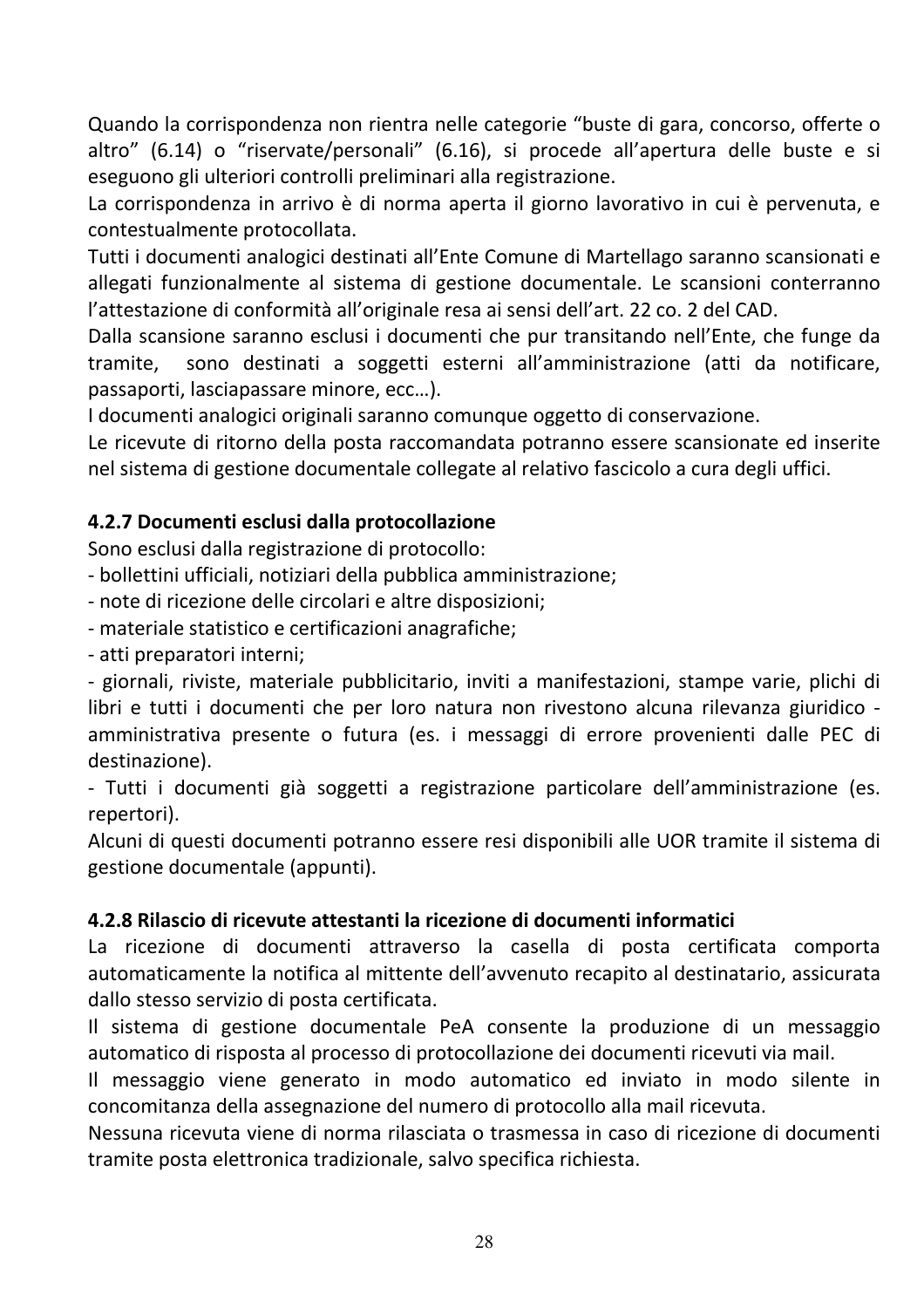#### 4.2.9 Rilascio di ricevute attestanti la ricezione di documenti cartacei

Gli addetti alla protocollazione in arrivo non rilasciano, di regola, ricevute per i documenti che non sono soggetti a regolare protocollazione. Sono di regola esclusi dalla protocollazione i documenti non indirizzati all'Ente, per i quali lo stesso funge unicamente da tramite tra il mittente e il destinatario finale.

Quando il documento cartaceo è consegnato direttamente dal mittente o da altra persona incaricata all'ufficio protocollo si rilascia una ricevuta attestante l'avvenuta consegna, l'ufficio rilascia una ricevuta generata automaticamente dal sistema di protocollo oppure può essere rilasciata copia della prima pagina del documento (o fotocopia della busta chiusa) riportante il timbro o l'etichetta con gli estremi della segnatura.

#### 4.2.10 Classificazione, assegnazione e presa in carico dei documenti

Gli addetti alla protocollazione, per i documenti da loro trattati, eseguono la classificazione sulla base del Titolario di classificazione adottato presso l'AOO (All. 1). Provvedono ad inviarli tramite il sistema documentale PeA, per competenza, all'unità organizzativa di destinazione e per conoscenza al Sindaco e al Segretario Generale. L'UOR:

· esegue una verifica formale e di congruità in base alle proprie competenze;

· in caso di errore, ritrasmette con motivazione espressa, da indicare nel campo "note" del sistema di gestione documentale, il documento all'ufficio protocollo;

· in caso di verifica positiva, esegue l'operazione di presa in carico e, di norma, di fascicolazione digitale;

· assegna le eventuali visibilità ulteriori rispetto a quelle attribuite automaticamente in base alla classificazione, consentendo di portare il documento all'attenzione di tutti i soggetti interessati, attraverso la condivisione interna del sistema documentale;

· gestisce il documento.

Terminata la fase di protocollazione, i documenti sono portati automaticamente nella disponibilità dei soggetti competenti alla loro trattazione grazie al sistema documentale  $P_{\mathsf{P}}A$ .

I documenti ricevuti dall'amministrazione in formato cartaceo, di regola acquisiti in formato immagine o altro formato standard non modificabile con l'ausilio di scanner, una volta concluse le operazioni di registrazione segnatura e assegnazione sono fatti pervenire al Servizio di competenza per via informatica attraverso il sistema di gestione documentale PeA. L'originale cartaceo viene anch'esso trasmesso alla struttura di competenza, mediante collocazione nell'apposita cartella presso l'Ufficio Protocollo.

L'unità organizzativa competente ha notizia dell'arrivo del documento direttamente sulla scrivania virtuale del sistema di gestione documentale PeA.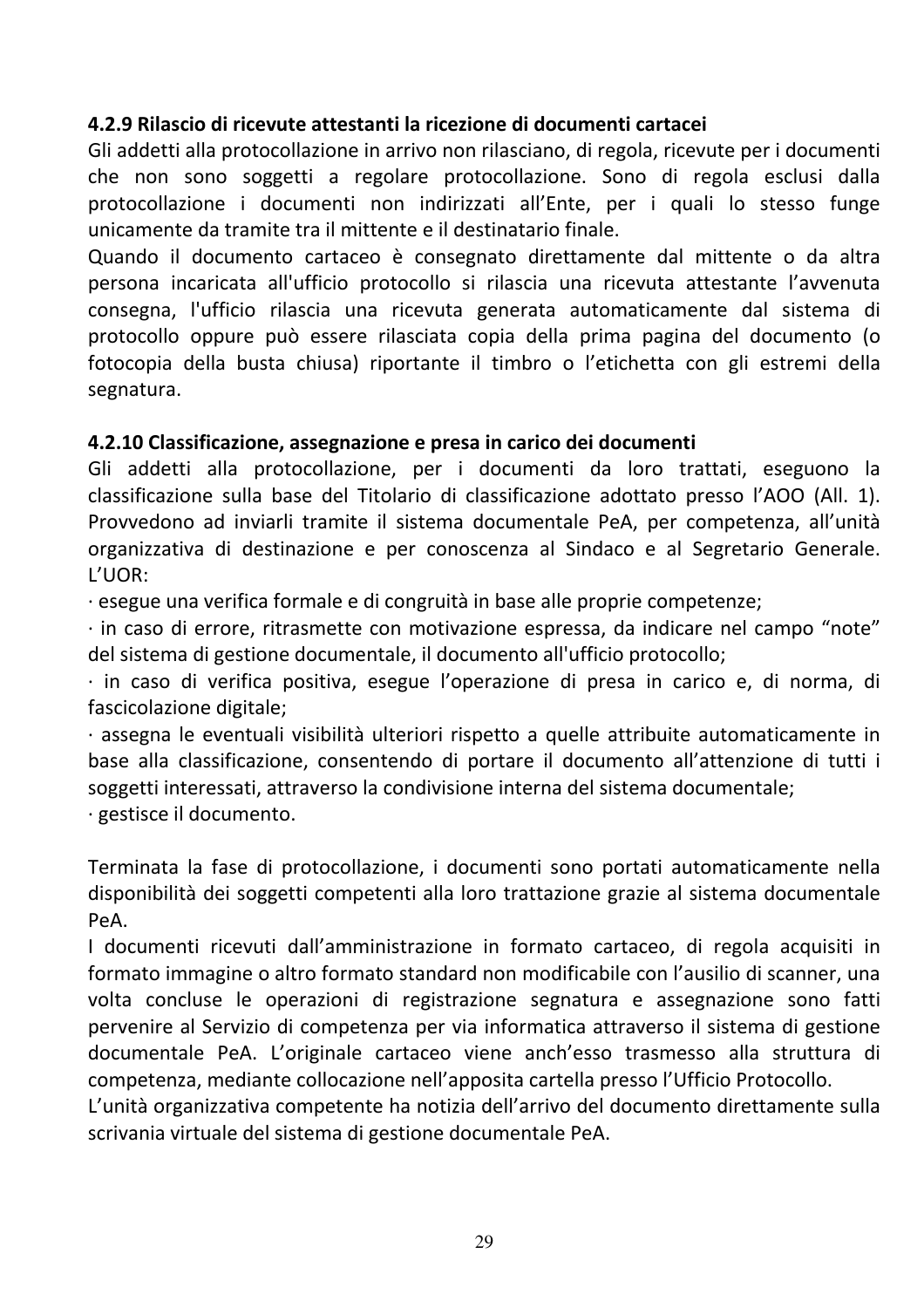#### 4.3.1 Sorgente interna dei documenti

Per documenti in partenza s'intendono quelli prodotti dal personale degli uffici dell'AOO nell'esercizio delle proprie funzioni aventi rilevanza giuridico-probatoria e destinati ad essere trasmessi a soggetti esterni all'Amministrazione.

Il documento viene predisposto in formato digitale, secondo gli standard illustrati nei precedenti capitoli, e recapitato prioritariamente tramite posta elettronica certificata.

I documenti vengono prodotti con il sistema documentale PeA in dotazione all'Ente con le modalità descritte nell'allegato 4.

#### 4.3.2 Verifica formale dei documenti

Ogni unità organizzativa è autorizzata dal RSP a svolgere l'attività di registrazione di protocollo e apposizione della segnatura per la corrispondenza in uscita. Le unità organizzative provvedono quindi ad eseguire al loro interno le verifiche di conformità della documentazione predisposta per essere trasmessa.

#### 4.3.3 Registrazione di protocollo e segnatura

La protocollazione e la segnatura della corrispondenza in partenza è effettuata direttamente dalle singole unità organizzative abilitate, in quanto collegate al sistema di protocollo informatico della AOO a cui appartengono.

#### 4.3.4 Trasmissione di documenti informatici

I documenti informatici sono trasmessi all'indirizzo elettronico dichiarato dai destinatari, ovvero abilitato alla ricezione della posta per via telematica.

Per la spedizione dei documenti informatici, l'AOO si avvale prioritariamente di un servizio di "Posta Elettronica Certificata", conforme al decreto del Presidente della Repubblica 11 febbraio 2005, n. 68, offerto da un soggetto esterno in grado di garantire la sicurezza del canale di comunicazione, e di dare certezza sulla data di spedizione e di consegna dei documenti attraverso una procedura di rilascio di ricevute di ritorno elettroniche. In particolare, la PEC è strumento ordinario di trasmissione verso i cittadini che hanno dichiarato il loro domicilio digitale, nonché verso i soggetti inseriti nell'Indice nazionale degli indirizzi PEC delle imprese e dei professionisti, o in altri indici analoghi che si rendessero disponibili in futuro.

E' ammesso il recapito tramite posta elettronica tradizionale, qualora si disponga dei necessari riferimenti relativi al destinatario.

Nel caso di trasmissione di allegati al documento che eccedano la capienza della casella di posta elettronica, è possibile utilizzare supporti rimovibili, o avvalersi di adeguati canali telematici alternativi.

La trasmissione telematica di comunicazioni che necessitano di una ricevuta di invio e di una ricevuta di consegna avviene sempre, ove tecnicamente possibile, mediante posta elettronica certificata, con effetto equivalente alla notificazione per mezzo della posta raccomandata.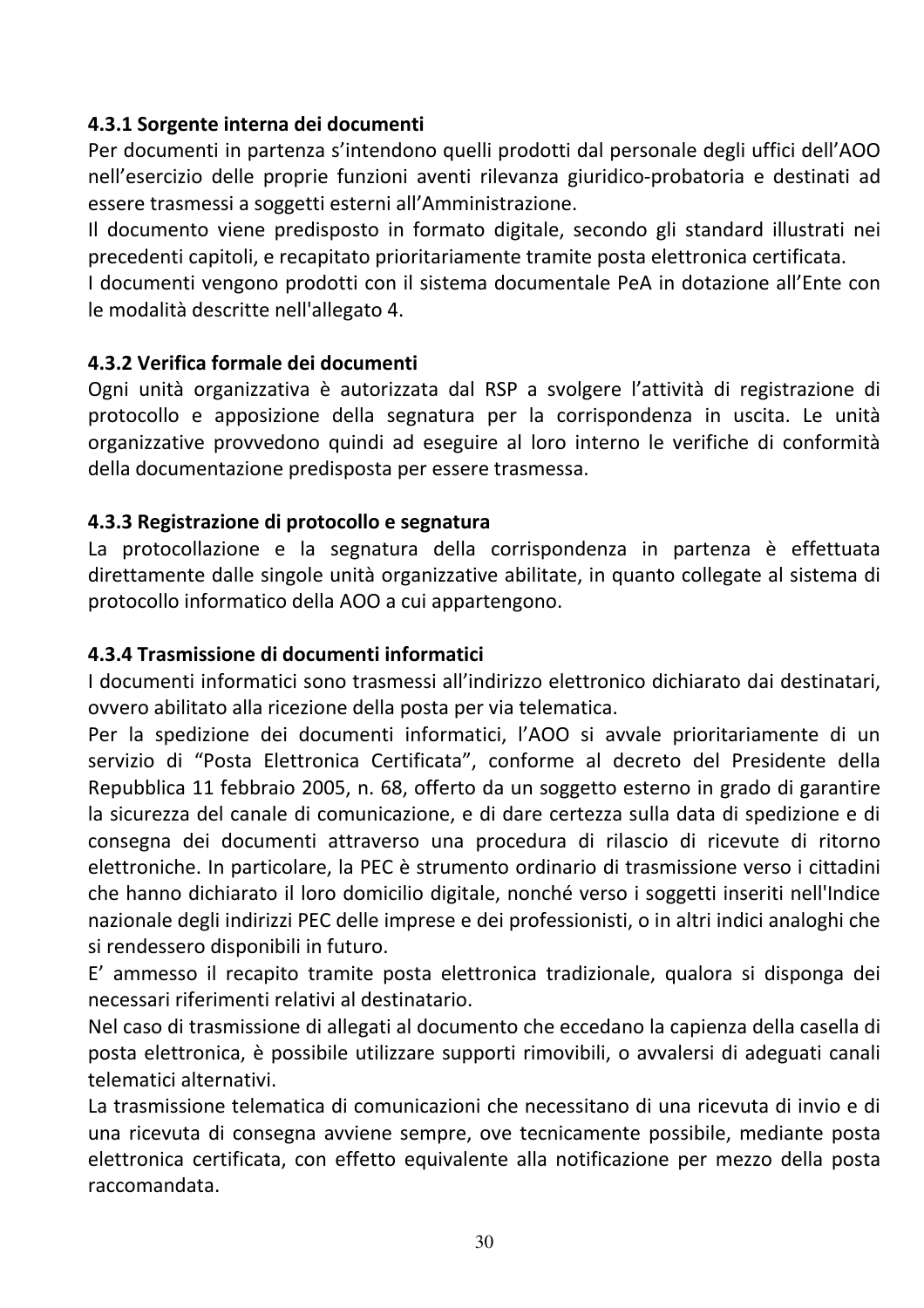#### 4.3.5 Trasmissione di documenti cartacei a mezzo posta

L'ufficio protocollo o suo delegato quale incaricato alla spedizione gestisce le operazioni di spedizione della corrispondenza predisposta dagli uffici comunali. Gli uffici comunali recapitano al protocollo la corrispondenza specificando la modalità di spedizione scelta (raccomandata semplice, raccomandata con ricevuta di ritorno, ordinaria, ecc...), entro le ore 10.30 del giorno di spedizione.

#### 4.4 Documenti informali

Si considerano documenti informali i documenti che non assumono rilievo all'interno di procedimenti (informazioni etc).

Gli scambi di documenti informali, all'interno dell'AOO o verso l'esterno, non danno luogo a protocollazione.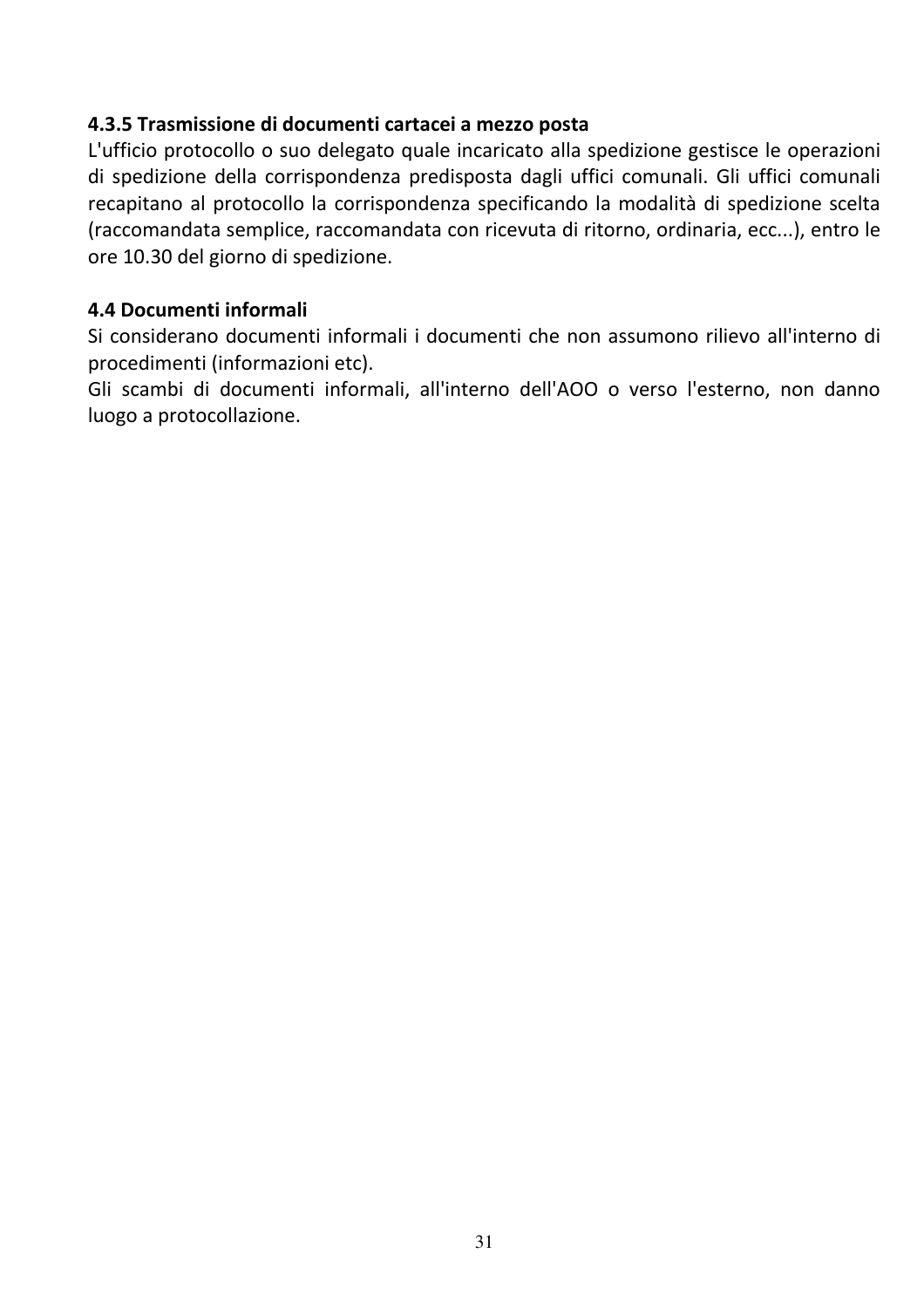# 5 SISTEMA DI CLASSIFICAZIONE, FASCICOLAZIONE DIGITALE E ARCHIVIAZIONE

Il presente capitolo illustra il sistema di classificazione dei documenti, di formazione del fascicolo digitale e di corretta gestione e formazione dell'archivio corrente e di deposito.

#### 5.1 Titolario o piano di classificazione

La classificazione dei documenti, destinata a realizzare una corretta organizzazione dei documenti nell'archivio, è obbligatoria per legge e si avvale del piano di classificazione (Titolario All. 1), cioè di quello che si suole definire "sistema precostituito di partizioni astratte gerarchicamente ordinate, individuato sulla base dell'analisi delle funzioni dell'ente, al quale viene ricondotta la molteplicità dei documenti gestiti".

Il piano di classificazione è lo schema logico utilizzato per organizzare i documenti d'archivio in base alle funzioni e alle materie di competenza dell'ente.

Il Titolario è uno strumento suscettibile di aggiornamento: esso deve infatti descrivere le funzioni e le competenze dell'ente, soggette a modifiche in forza di leggi o regolamenti.

Le modifiche al Titolario sono apportate con provvedimento esplicito della Giunta Comunale.

La revisione anche parziale del Titolario viene proposta dal RSP quando necessaria ed opportuna.

Dopo ogni modifica del Titolario, il RSP provvede ad informare tutti i soggetti abilitati all'operazione di classificazione dei documenti e a fornire loro le istruzioni per il corretto utilizzo delle nuove classifiche.

Il Titolario non è retroattivo: non si applica, cioè, ai documenti protocollati prima della sua introduzione.

Viene garantita la storicizzazione delle variazioni di Titolario e la possibilità di ricostruire le diverse voci nel tempo, mantenendo stabili i legami dei fascicoli digitali e dei documenti con la struttura del Titolario vigente al momento della produzione degli stessi. Per ogni modifica di una voce, viene riportata la data di introduzione e la data di variazione. Le variazioni sono di norma introdotte a partire dal 1° gennaio dell'anno successivo a quello di approvazione del nuovo Titolario, e valgono almeno per l'intero  $anno.$ 

Allo stato attuale il Comune di Martellago utilizza un titolario di classificazione approvato con Deliberazione di Giunta Comunale n. 198 del 25/06/2007 All. 1) Titolario di classificazione.

#### 5.2 Classificazione dei documenti

La classificazione è l'operazione finalizzata alla organizzazione dei documenti, secondo un ordinamento logico, in relazione alle funzioni e alle competenze della AOO.

Essa è generalmente strutturata a "livelli" che si articolano gerarchicamente tra loro.

Le voci di primo e secondo livello del titolario (titoli e classi) individuano le funzioni primarie e di organizzazione dell'Ente.

L'elenco dei titoli e delle classi associate è disponibile nell'allegato 1).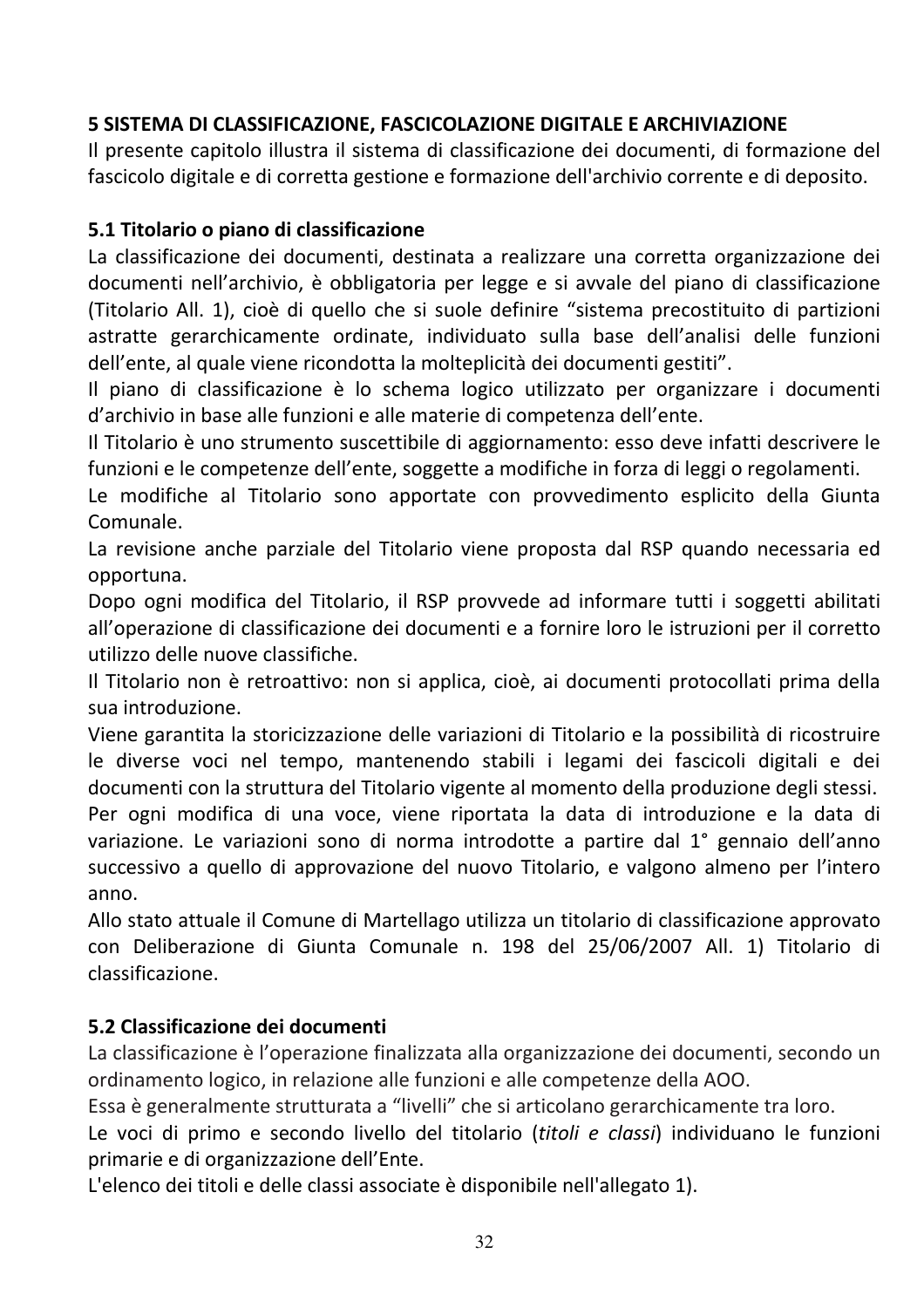I successivi livelli di classificazione (fascicoli, sub fascicoli) corrispondono a specifiche competenze che rientrano concettualmente nelle macrofunzioni descritte dai primi livelli. Le operazioni di classificazione vengono generalmente svolte in momenti diversi e da personale differente.

I primi due livelli di classificazione (titolo-classe) vengono attribuiti nella fase di protocollazione; l'individuazione dei successivi livelli (fascicolo, sub fascicolo) è invece generalmente demandata al Responsabile del procedimento o suo incaricato.

Tutti i documenti ricevuti e prodotti dall'Ente, indipendentemente dal supporto sul quale vengono formati, sono classificati in base al sopra citato titolario.

#### 5.3 La fascicolazione

I documenti ricevuti e prodotti dall'Ente sono di regola raccolti in fascicoli costituiti in modo che ciascuno rappresenti l'insieme ordinato dei documenti riferiti ad uno stesso procedimento amministrativo o, comunque, ad una stessa pratica.

I fascicoli possono essere:

- Fascicoli cartacei: laddove tutta la documentazione originale della pratica è prodotta in formato cartaceo:

- Fascicoli informatici: laddove tutta la documentazione originale della pratica è prodotta in formato elettronico;

- Fascicoli ibridi: nel caso in cui la documentazione riguardante la pratica sia stata formata da documenti prodotti, in originale, sia in formato cartaceo che in formato elettronico. In questi casi vengono prodotti due fascicoli distinti:

- un fascicolo cartaceo nel quale viene raccolta la documentazione cartacea

- un fascicolo informatico, archiviato nel sistema di gestione documentale, nel quale sono raccolti tutti i documenti prodotti in formato elettronico e i riferimenti di protocollo dei documenti prodotti in formato cartaceo o la scansione degli stessi.

I due fascicoli sono collegati tra loro e i riferimenti al fascicolo collegato sono riportati sia nella copertina del fascicolo cartaceo che nei dati di identificazione del fascicolo informatico.

Oltre ai fascicoli informatici possono essere costituiti fascicoli per serie documentale, in cui vengono aggregati documenti della stessa tipologia.

I Responsabili di Settore interni dell'AOO forniscono le indicazioni operative per la gestione dei fascicoli e assicurano che la costituzione dei fascicoli avvenga secondo modalità uniformi, sia per quanto riguarda i criteri da adottare per la denominazione della pratica al fine di identificare il fascicolo in modo univoco che di quelli adottati per la descrizione del fascicolo.

I fascicoli possono anche essere distinti in annuali e non annuali, con riferimento alla durata e alla tipologia delle pratiche.

La fascicolazione dovrà avvenire sulla base del Piano di Fascicolazione (allegato 2).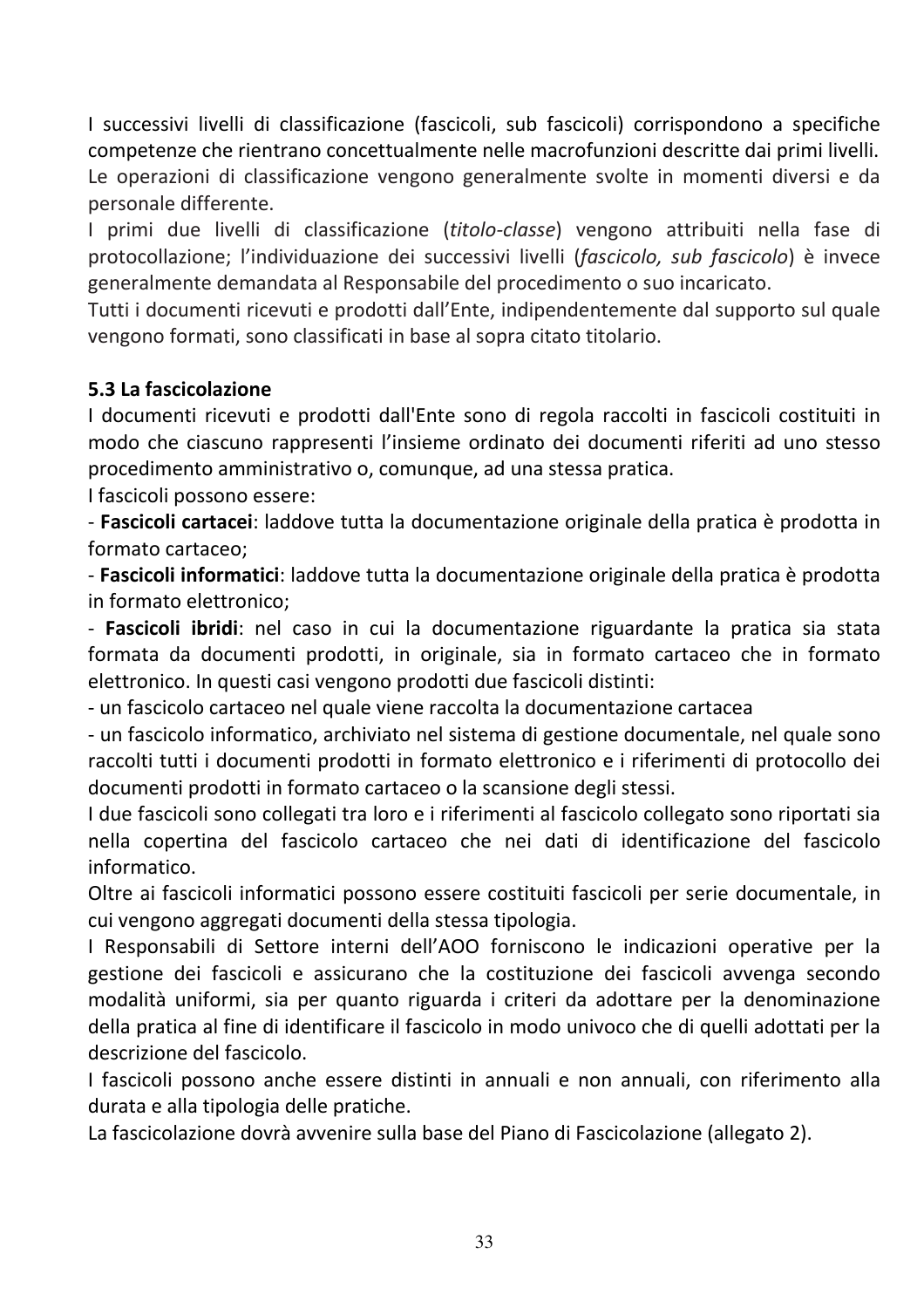#### 5.4 La fascicolazione digitale

Il fascicolo digitale corrisponde generalmente ad una "Aggregazione strutturata e univocamente identificata di atti, documenti o dati informatici, prodotti e funzionali all'esercizio di una specifica attività o di uno specifico procedimento.

La formazione dei fascicoli tiene conto di come sia opportuno allocare le risorse umane addette alle pratiche in modo da razionalizzare l'impiego delle specifiche competenze degli appartenenti ai diversi settori di attività.

Qualora un documento dia luogo all'avvio di un nuovo procedimento amministrativo, il soggetto preposto provvede all'apertura di un nuovo fascicolo/subfascicolo.

La formazione di un nuovo fascicolo/subfascicolo avviene attraverso l'operazione di "apertura" che comprende la registrazione di alcune informazioni essenziali (metadati) cosi come previsto nell'allegato 6 del D.P.C.M del 3 dicembre 2013 (regole tecniche in materia di sistema di conservazione ai sensi degli articoli 20, commi 3 e 5 -bis, 23 -ter, comma 4, 43, commi 1 e 3, 44, 44 -bis e 71, comma 1, del Codice dell'amministrazione digitale di cui al decreto legislativo n. 82 del 2005).

L'insieme minimo dei metadati attributi ai fascicoli digitali è riportato nell'allegato 11) del presente manuale.

Ogni unità organizzativa è responsabile per la creazione e la gestione dei fascicoli nell'ambito dei servizi di competenza e delle prestazioni effettuate.

I criteri di visibilità dei fascicoli digitali e dei loro relativi sottofascicoli all'interno dell'AOO sono definiti dai vari Responsabili dei Procedimenti Amministrativi.

I fascicoli possono anche essere distinti in annuali e non annuali, con riferimento alla durata e alla tipologia delle pratiche.

#### 5.4.1 Processo di assegnazione dei fascicoli digitali ai documenti

Quando un nuovo documento viene recapitato al servizio competente o creato dall'Ente, il Responsabile del procedimento stabilisce se il documento si riferisce a un nuovo affare o procedimento; in caso affermativo è necessario aprire un nuovo fascicolo, altrimenti, se il documento stesso può essere ricollegato ad un affare o procedimento in corso, viene inserito in un fascicolo digitale già esistente.

A seconda delle ipotesi, si procede come segue:

· Se il documento dà avvio ad un NUOVO PROCEDIMENTO, il soggetto preposto:

- esegue l'operazione di apertura del fascicolo/subfascicolo;

- collega il documento al nuovo fascicolo aperto;

- si occupa della gestione del documento o assegna il documento al collaboratore che dovrà istruire la pratica.

· Se il documento si ricollega ad un *affare o procedimento in corso*, l'addetto:

- seleziona il relativo fascicolo;

- collega il documento al fascicolo selezionato;

- si occupa della gestione del documento o assegna il documento al collaboratore che dovrà gestire la pratica.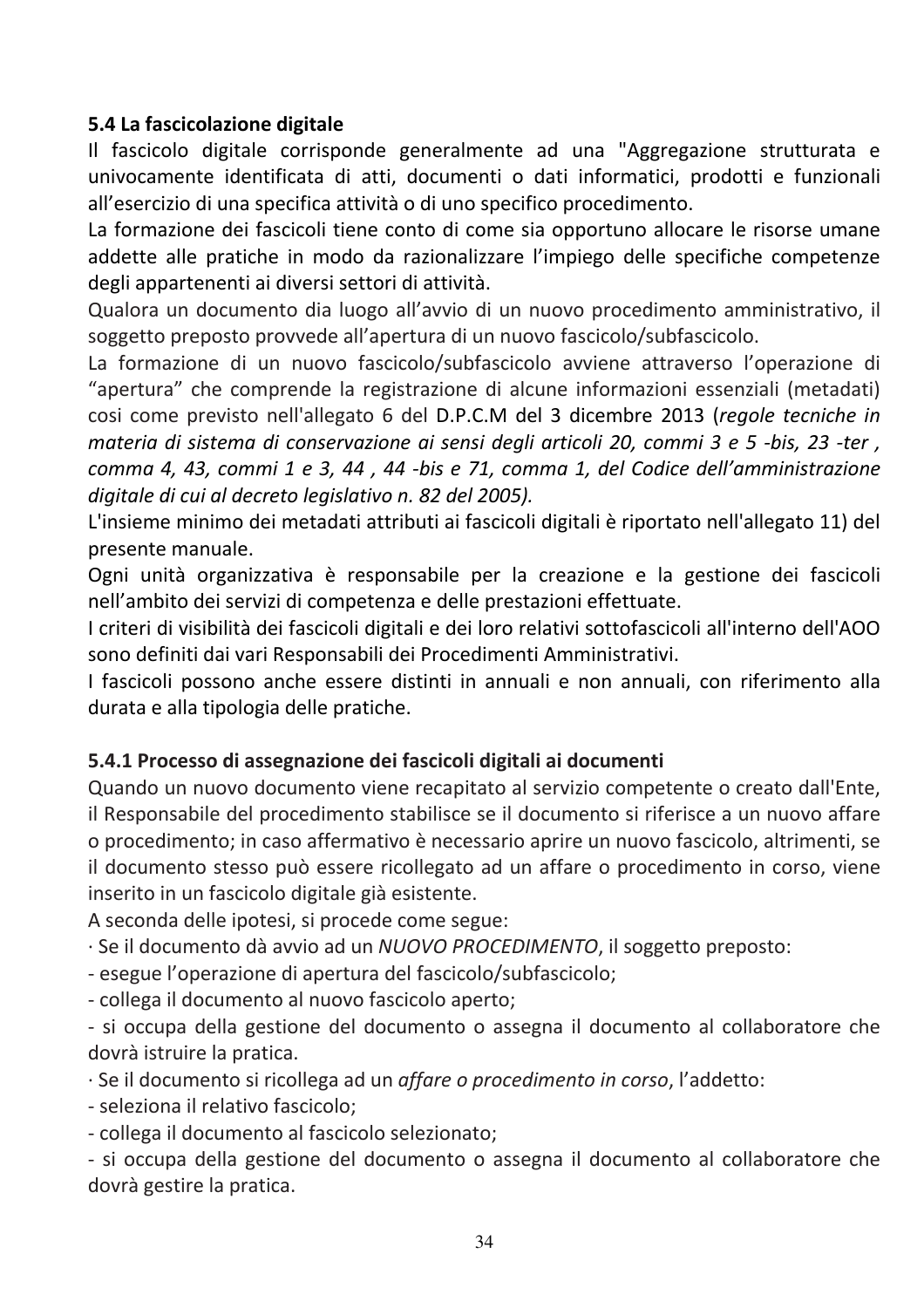# STRUTTURA DI BASE DEL SISTEMA DI FASCICOLAZIONE

| <b>Classificazione Ente</b> |          |    |         | 1° LIVELLO: Titoli (Attribuiti in fase di<br>protocollatura o automaticamente dalle<br>procedure)<br>2° LIVELLO: Classi (Attribuiti in fase di<br>protocollatura o automaticamente dalle<br>procedure) |
|-----------------------------|----------|----|---------|--------------------------------------------------------------------------------------------------------------------------------------------------------------------------------------------------------|
| Classificazione<br>servizio | definita | da | ciascun | 3° LIVELLO: Fascicoli (Attribuiti/Gestiti<br>dai servizi o automaticamente dalle<br>procedure)<br>4° LIVELLO: Sub-fascicoli (Inseriti dai<br>o automaticamente<br>dalle<br>servizi<br>procedure)       |

# 5.4.2 Fascicoli relativi ad affari o procedimenti amministrativi

Qualora un documento dia luogo all'avvio di un autonomo affare o procedimento amministrativo, il RPA assegnatario del documento stesso deve provvedere all'apertura (istruzione) di un nuovo fascicolo che comprende la registrazione di alcune informazioni essenziali:

- anno:
- indice di classificazione;
- numero del fascicolo;
- oggetto del fascicolo;
- data di apertura del fascicolo;
- durata/data di chiusura del fascicolo;
- anni di conservazione obbligatoria (All. 8);
- $-$  UOR;

- nominativo del responsabile.

Il fascicolo di norma viene aperto all'ultimo livello della struttura gerarchica del titolario. Il RPA provvede anche all'archiviazione dei documenti all'interno del fascicolo.

Qualora insorgano esigenze pratiche, il fascicolo può essere distinto in subfascicoli. I documenti sono archiviati all'interno di ciascun fascicolo o subfascicolo, secondo l'ordine cronologico di registrazione, in base cioè al numero di protocollo ad essi attribuito.

Il fascicolo viene chiuso al termine del procedimento amministrativo o all'esaurimento dell'affare. La data di chiusura si riferisce alla data dell'ultimo documento prodotto. Esso va archiviato rispettando l'ordine del repertorio, vale a dire l'anno di apertura.

#### 5.4.3 Fascicoli relativi a persone fisiche o giuridiche

Per ogni persona fisica o giuridica deve essere istruito un fascicolo nominativo.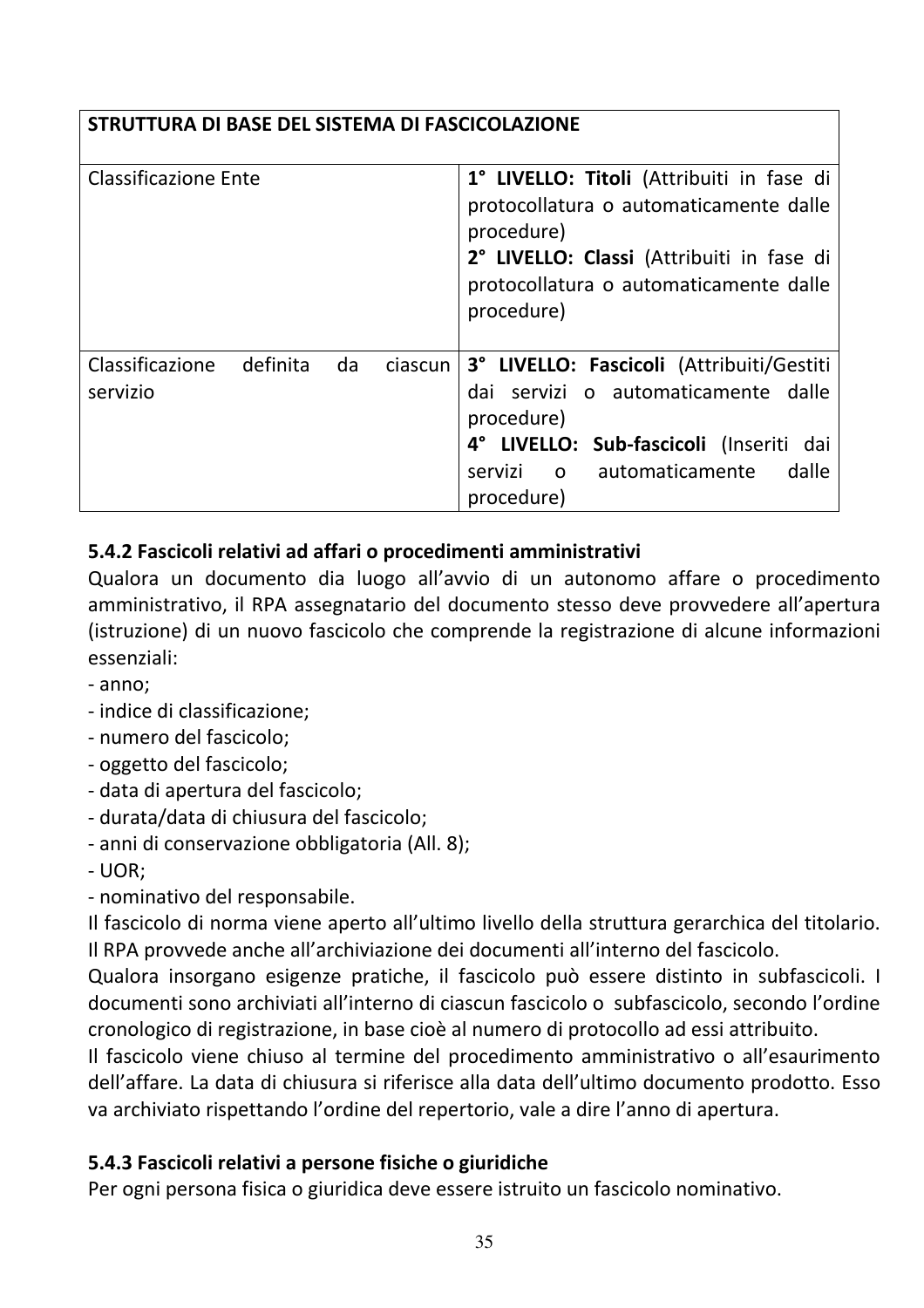Il fascicolo viene aperto al momento dell'inizio del rapporto con il Comune di Martellago e viene chiuso al momento della cessazione del rapporto. L'apertura prevede la registrazione di alcune informazioni essenziali:

- anno:

- indice di classificazione:

- indicazione della serie e del numero identificativo del fascicolo al suo interno:

-oggetto del fascicolo;

-data di apertura del fascicolo;

- durata/data di chiusura del fascicolo;

- anni di conservazione obbligatoria;

 $-$  UOR:

-nominativo del responsabile:

Il fascicolo di norma viene aperto all'ultimo livello della struttura gerarchica del titolario. Il fascicoli delle persone fisiche e giuridiche costituiscono una serie archivistica autonoma per ciascuna delle categorie di persone fisiche o giuridiche (serie fascicoli dei dipendenti, serie dei fascicoli degli assistiti, etc.). All'interno di ciascuna serie i fascicoli vanno conservati nell'ordine prestabilito secondo criteri che rispondano ad opportunità ed efficacia (es. ordine cronologico di instaurazione del rapporto, ordine alfabetico, ...).

#### 5.4.4 Modifica delle assegnazioni dei fascicoli digitali

Quando si verifica un errore nella assegnazione di un fascicolo, l'ufficio abilitato all'operazione di fascicolazione provvede a correggere le informazioni inserite nel sistema informatico.

Il sistema di gestione informatizzata dei documenti tiene traccia di questi passaggi, memorizzando per ciascuno di essi l'identificativo dell'operatore che effettua la modifica con la data e l'ora dell'operazione.

#### 5.4.5 Chiusura dei fascicoli digitali

Il fascicolo digitale viene chiuso generalmente al termine del procedimento amministrativo o all'esaurimento dell'affare.

#### 5.5 Serie archivistiche e repertori

I documenti soggetti a registrazione particolare, come i verbali, le delibere degli organi di governo dell'amministrazione, o i contratti, costituiscono una serie archivistica. Tali documenti sono organizzati nel registro di repertorio.

Per quanto concerne la gestione dei documenti informatici, ogni verbale, delibera, determinazione, decreto, ordinanza e contratto è, di norma, associato:

- al registro di repertorio con il numero progressivo di repertorio;

- al fascicolo, insieme ai documenti che afferiscono al medesimo affare o procedimento amministrativo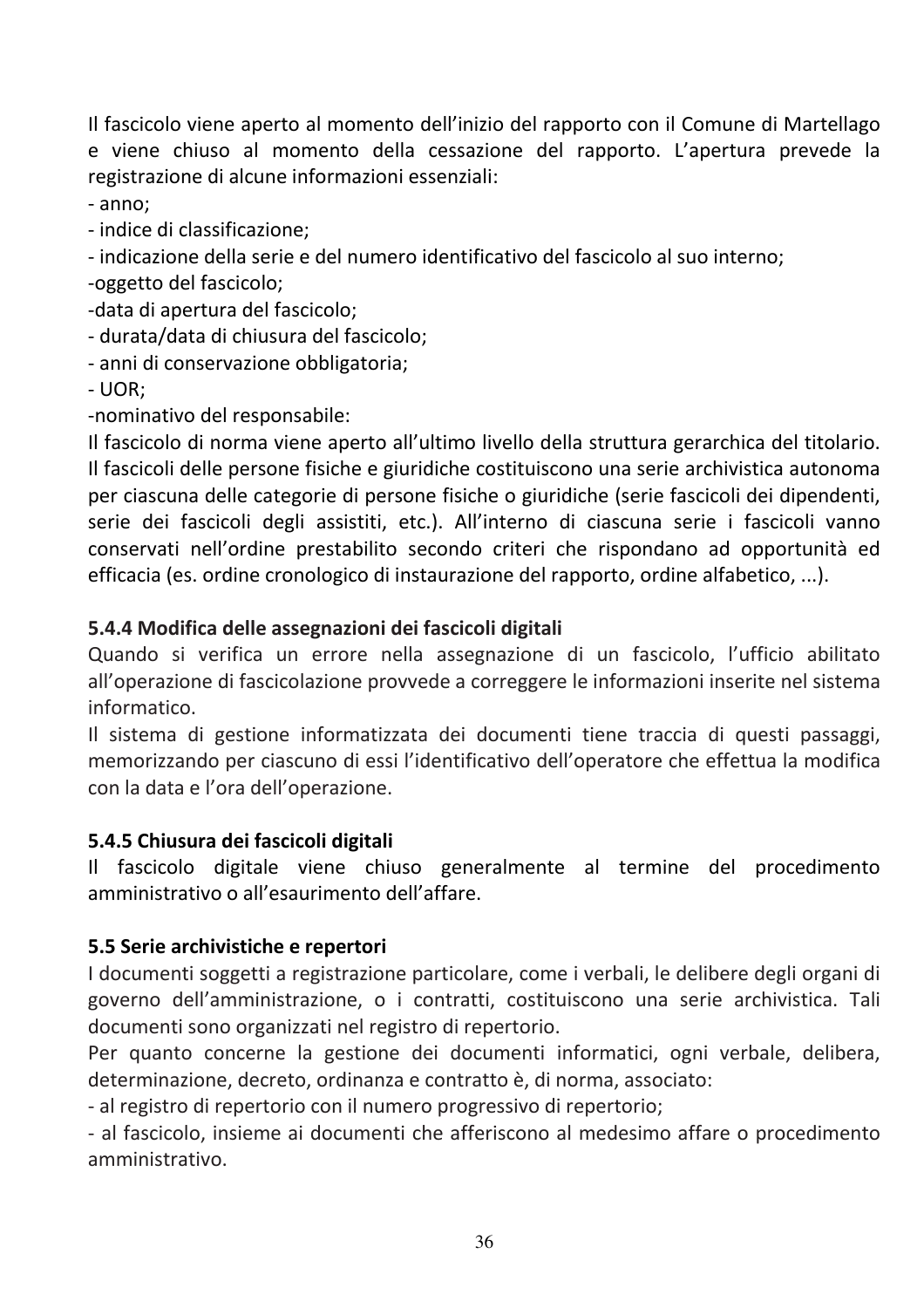Nel repertorio generale sono riportati gli elementi obbligatori del documento (data, classifica e numero di repertorio) che identificano il documento all'interno del repertorio stesso.

Il repertorio è costantemente aggiornato.

#### 5.6 Archiviazione dei documenti - Tempi, criteri e regole di selezione del sistema di classificazione

L'Archivio è il complesso dei documenti prodotti o acquisiti dall'Ente durante lo svolgimento della propria attività.

I documenti amministrativi prodotti e detenuti da questo Ente sono oggetto di tutela ai sensi dell'art.10 del Codice dei beni culturali di cui al decreto legislativo 42/2004 pertanto tutti i soggetti che agiscono nell'ambito del sistema di gestione documentale del'Ente svolgono attività archivistica.

L'Ente, ai sensi dell'art. 30 del predetto Codice, assolve all'obbligo di conservazione e ordinamento degli archivi. Ai fini di un corretto esercizio dell'azione amministrativa, i fascicoli prodotti dagli uffici dell'Ente sono raccolti in archivi che possono essere distinti in:

- archivio corrente, la parte di documentazione relativa agli affari ed ai procedimenti in corso di trattazione.

L'archiviazione corrente si identifica per i documenti e i fascicoli informatici con l'archiviazione all'interno del sistema di gestione documentale;

- archivio di deposito, la parte di documentazione di affari esauriti, non più occorrenti quindi alla trattazione degli affari in corso;

- archivio storico, la parte di documentazione relativa agli affari esauriti destinata alla conservazione perenne

La coesistenza, nell'ambito di uno stesso procedimento, di documenti di natura mista (digitali e cartacei) dà vita al cosiddetto "archivio ibrido".

Nel sistema documentale informatico basta chiudere un fascicolo per farlo passare all'archivio di deposito. I fascicoli cartacei chiusi fanno parte dell'archivio di deposito tradizionale. Tutti i fascicoli cartacei chiusi, che non servono più per la consultazione. possono essere spostati anche fisicamente nell'archivio di deposito comunale.

La gestione dei processi di selezione dei documenti dell'archivio di deposito, può condurre a due esiti tra di loro contrastanti: la conservazione permanente dei documenti che rivestono significativo valore di testimonianza storica, oltre che rilevanza giuridico probatoria, oppure lo scarto, cioè l'eliminazione irreversibile dei documenti ritenuti di valore transitorio e strumentale, da effettuare con l'autorizzazione del Soprintendente Archivistico di Venezia.

Secondo le diverse tipologie documentali gestite dall'Ente sono definiti criteri e regole di selezione al fine di individuare i documenti da scartare e quelli da conservare (Piano di conservazione - All. 8).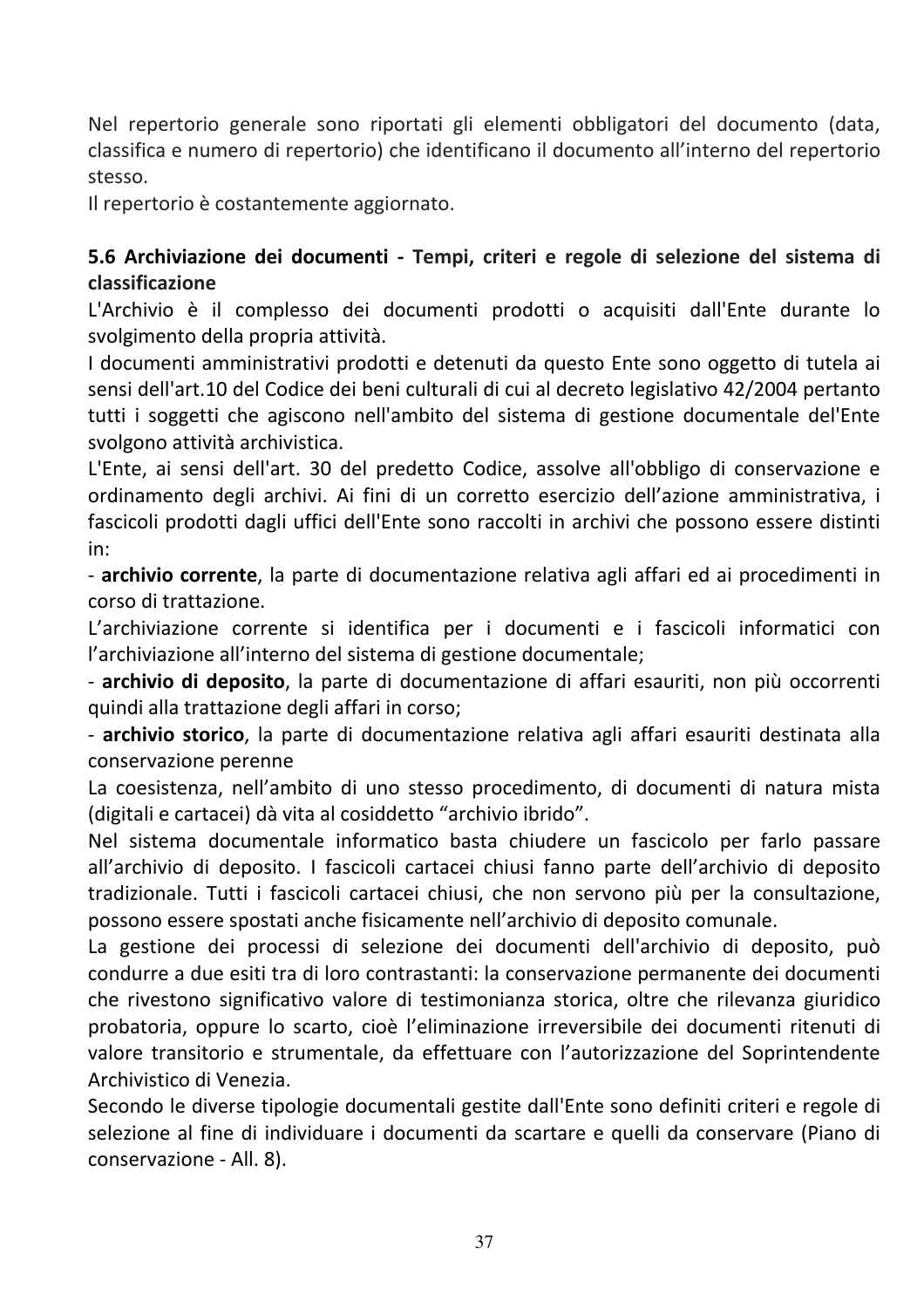Gli archivi e i singoli documenti degli enti pubblici sono beni culturali inalienabili ai sensi dell'art. 10, c. 2 del D.lgs 42/2004.

Quindi, tutti i documenti acquisiti e prodotti (compresi quelli interni) nel sistema di gestione documentale dal Comune di Martellago sono inalienabili e appartengono ad un unico complesso archivistico, che è l'archivio del Comune di Martellago.

L'archivio non può essere smembrato e deve essere conservato nella sua organicità. Lo scarto dei documenti, siano essi cartacei o informatici, è subordinato all'autorizzazione della Soprintendenza archivistica del Veneto ai sensi degli artt. 20 e 21 del D.lgs 42/2004.

Il Comune di Martellago adotta le misure previste dal D.Lgs 196/2003 a tutela delle informazioni, dei dati e dei documenti.

#### 5.6.1 Procedure di scarto

La procedura di scarto dovrà farsi sulla base delle disposizioni della Sovrintendenza Archivistica del Veneto:

- predisposizione della proposta di scarto indicando la documentazione che si intende scartare;

- presentazione di apposita istanza di autorizzazione alla Soprintendenza;

- rilascio dell'autorizzazione da parte della Soprintendenza con approvazione dell'elenco di scarto:

- Distruzione della documentazione scartata con verbalizzazione delle operazioni.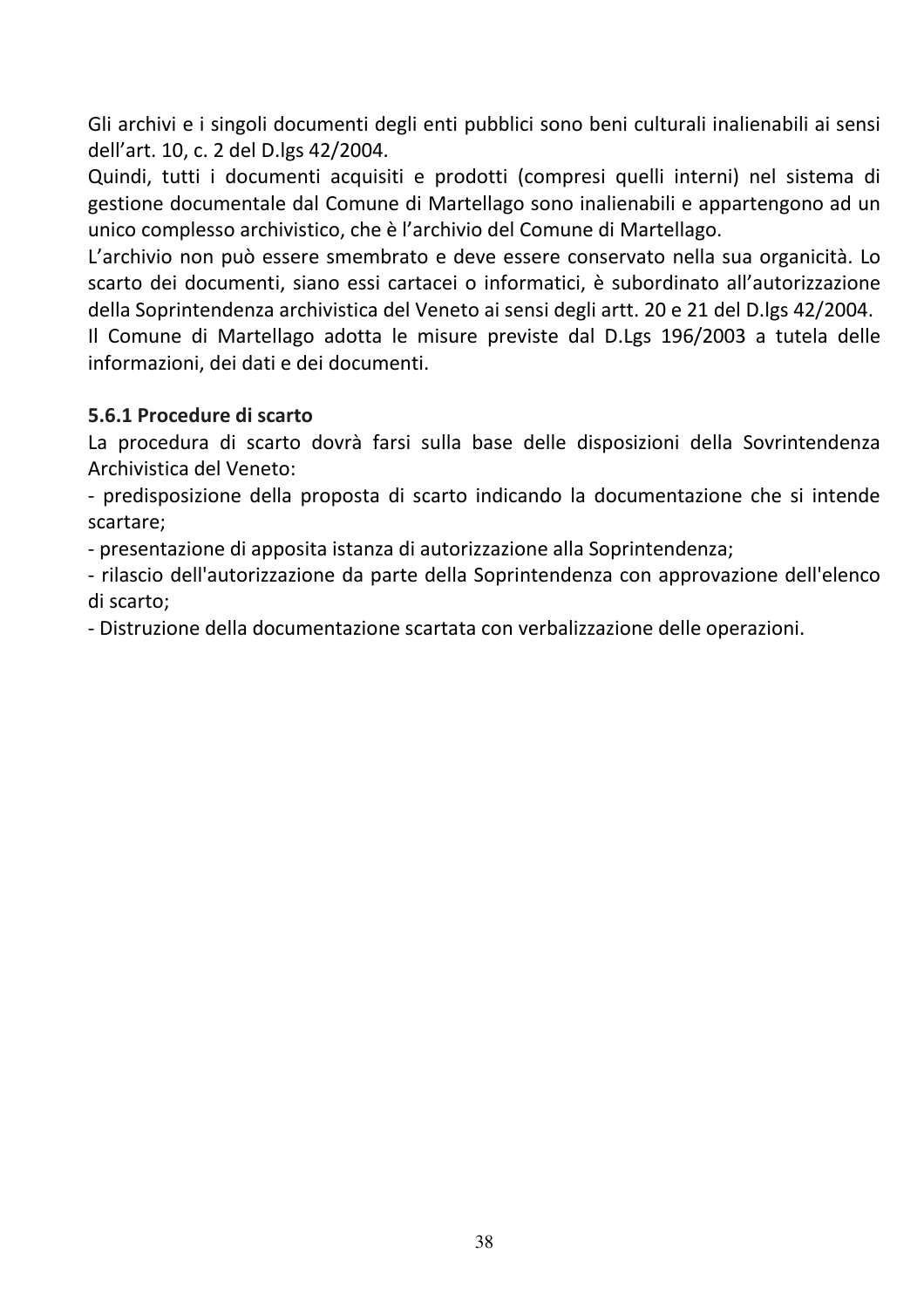# **6 GESTIONE DELLE REGISTRAZIONI DI PROTOCOLLO**

Il presente capitolo illustra le modalità di produzione delle registrazioni di protocollo informatico.

Il registro giornaliero di protocollo è trasmesso entro la giornata lavorativa successiva al sistema di conservazione, garantendone l'immodificabilità del contenuto.

# 6.1 Unicità del protocollo informatico

Nell'ambito della AOO il registro di protocollo è unico e la numerazione progressiva delle registrazioni di protocollo è unica indipendentemente dal modello organizzativo. La numerazione si chiude al 31 dicembre di ogni anno e ricomincia dal primo gennaio dell'anno successivo.

Il numero di protocollo individua un unico documento e, di conseguenza, ogni documento reca un solo numero di protocollo. Il numero di protocollo è costituito da almeno sette cifre numeriche. Non è consentita l'identificazione dei documenti mediante l'assegnazione manuale di numeri di protocollo che il sistema informatico ha già attribuito ad altri documenti, anche se questi documenti sono strettamente correlati tra loro.

Non è pertanto consentita in nessun caso la cosiddetta registrazione "a fronte", cioè l'utilizzo di un unico numero di protocollo per il documento in arrivo e per il documento in partenza.

La documentazione che non è stata registrata sul protocollo viene considerata giuridicamente inesistente presso l'amministrazione. Non è consentita la protocollazione di un documento già protocollato. Qualora ciò avvenisse per errore, la seconda protocollazione va annullata.

Il registro di protocollo è un atto pubblico originario che fa fede della tempestività e dell'effettivo ricevimento e spedizione di un documento, indipendentemente dalla regolarità del documento stesso, ed è idoneo a produrre effetti giuridici.

Il registro di protocollo è soggetto alle forme di pubblicità e di tutela di situazioni giuridicamente rilevanti previste dalla normativa vigente.

#### 6.2 Registrazione di protocollo

Di seguito vengono illustrate le regole di registrazione del protocollo valide per tutti i tipi di documenti trattati dall'AOO (ricevuti, trasmessi ed interni formali, digitali o informatici e analogici).

Su ogni documento ricevuto o spedito dall'AOO è effettuata una registrazione di protocollo con il sistema di gestione del protocollo informatico, consistente nella memorizzazione dei dati obbligatori.

Tale registrazione è eseguita in un'unica operazione, senza possibilità per l'operatore di inserire le informazioni in più fasi successive.

Ciascuna registrazione di protocollo contiene, almeno, i seguenti dati obbligatori: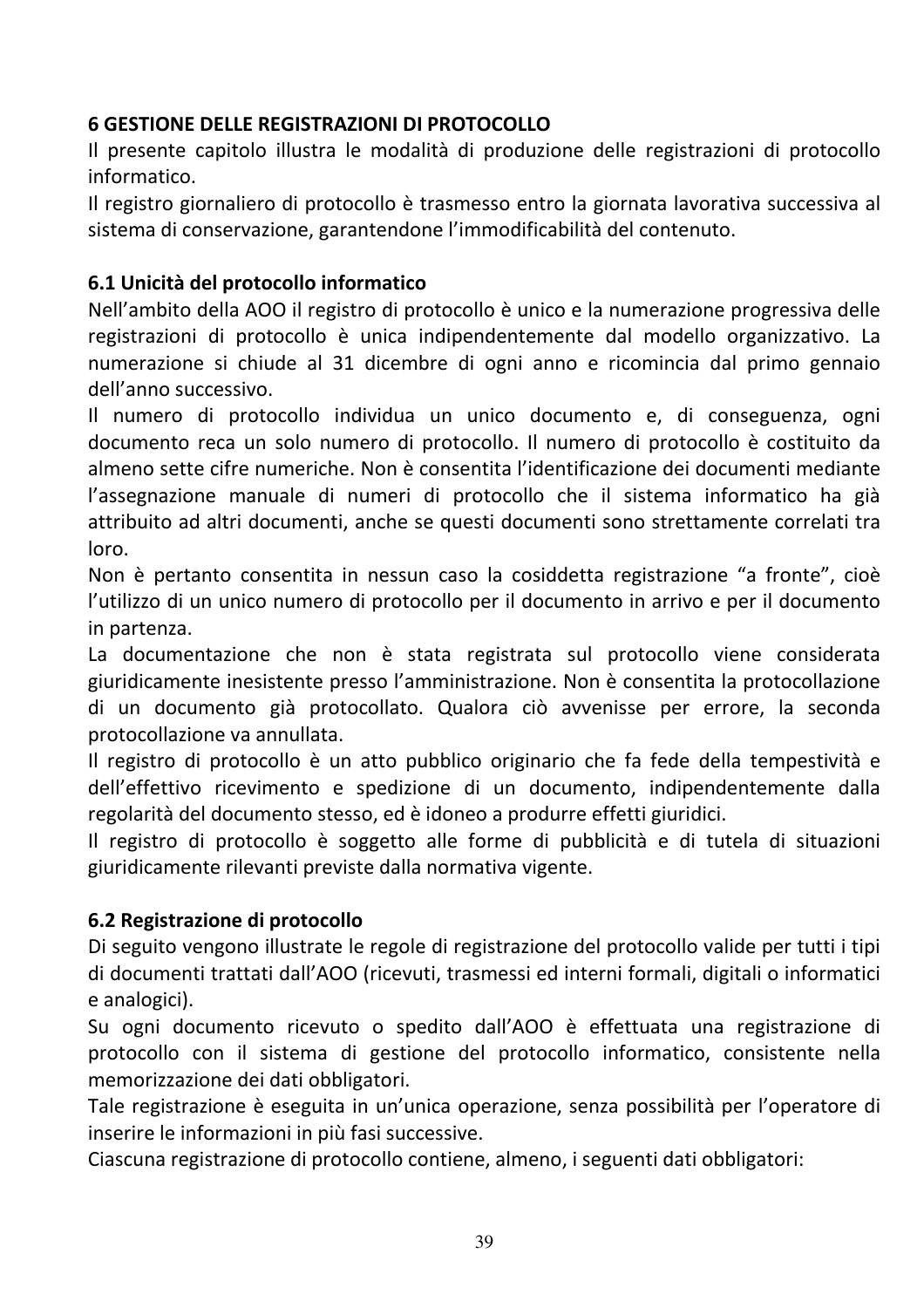· il numero di protocollo, generato automaticamente dal sistema e registrato in forma non modificabile:

· la data di registrazione di protocollo, assegnata automaticamente dal sistema e registrata in forma non modificabile;

· l'indicazione del mittente o del destinatario, registrata in forma non modificabile:

· l'oggetto del documento, registrato in forma non modificabile in base all'oggettario allegato al presente manuale (all. 9);

· la data e protocollo del documento ricevuto, se disponibili;

 $\cdot$  la classificazione:

· l'impronta del documento informatico.

Le registrazioni di protocollo, in armonia con la normativa vigente, prevedono inoltre elementi accessori, rilevanti sul piano amministrativo, organizzativo e gestionale, sempre che le rispettive informazioni siano disponibili.

#### 6.3 Elementi facoltativi delle registrazioni di protocollo

Il Responsabile del Servizio Protocollo, con proprio provvedimento e al fine di migliorare la gestione, la ricerca e la conservazione della documentazione, può modificare e integrare gli elementi facoltativi del protocollo, anche per singole categorie o tipologie di documenti.

La registrazione degli elementi facoltativi del protocollo, previa autorizzazione del Responsabile della gestione documentale e del Servizio di Protocollo informatico, può essere modificata, integrata e cancellata in base alle effettive esigenze delle unità organizzative o del servizio protocollo. I dati facoltativi sono modificabili senza necessità di annullare la registrazione di protocollo, fermo restando che il sistema informatico di protocollo registra tali modifiche.

#### 6.4 Segnatura di protocollo dei documenti

L'operazione di segnatura di protocollo è effettuata contemporaneamente all'operazione di registrazione di protocollo.

La segnatura di protocollo è l'associazione all'originale del documento, in forma permanente non modificabile, delle informazioni riguardanti il documento stesso. Essa consente di individuare ciascun documento in modo inequivocabile.

Le informazioni previste sono:

- l'identificazione in forma sintetica o estesa dell'amministrazione e dell'area organizzativa omogenea (AOO) individuata ai fini della registrazione e della gestione documentale:

- il codice identificativo dell'amministrazione;

- il codice identificativo dell'area organizzativa omogenea;

- l'anno solare di riferimento del protocollo;
- titolo e classe di riferimento:
- il numero progressivo di protocollo, costituito da almeno sette cifre numeriche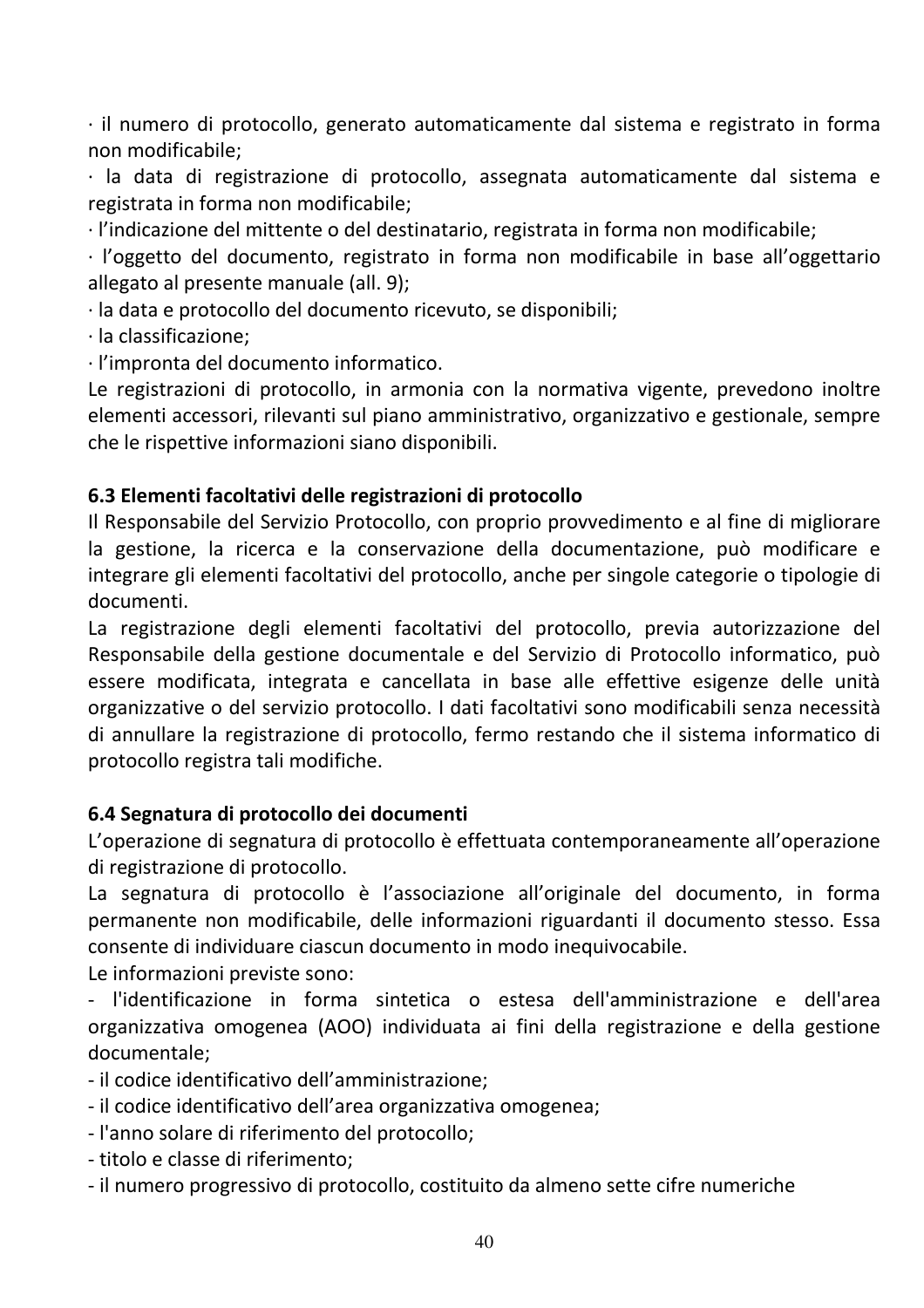- la data di protocollo

Per i documenti analogici le informazioni sopra riportate vengono riportate sul documento attraverso il timbro/etichetta di registratura di protocollo.

Per i documenti informatici tutte le informazioni sopra riportate sono generate automaticamente dal sistema e sono incluse nella segnatura informatica di ciascun messaggio protocollato (Circolare AGID 60/2013).

# 6.5 Annullamento delle registrazioni di protocollo

La necessità di modificare anche un solo campo tra quelli obbligatori e immodificabili della registrazione di protocollo per correggere errori verificatisi in sede di immissione manuale di dati o attraverso l'interoperabilità dei sistemi di protocollo mittente e destinatario, comporta l'obbligo di annullare la registrazione di protocollo.

Le informazioni relative alla registrazione di protocollo annullata rimangono memorizzate nel registro informatico del protocollo per essere sottoposte alle elaborazioni previste dalla procedura, ivi comprese le visualizzazioni e le stampe, insieme a data, ora e autore dell'annullamento e agli estremi dell'autorizzazione all'annullamento del protocollo rilasciata dal RSP.

In tale ipotesi la procedura riporta l'annotazione di annullamento. Il sistema inoltre registra l'avvenuta rettifica, la data e il soggetto che è intervenuto.

Solo il RSP è autorizzato ad annullare, direttamente o delegando gli addetti, una registrazione di protocollo. Gli annullamenti effettuati in tal modo equivalgono implicitamente ad autorizzazione.

L'annullamento di una registrazione di protocollo generale deve essere richiesto con specifica nota, adeguatamente motivata dal RPA, indirizzata al RSP.

#### 6.6 Protocollazione documenti interni formali

I documenti formali prodotti e scambiati internamente sono soggetti a protocollazione e indicati come protocolli interni. Vengono inseriti nel sistema di gestione documentale con opportuna classificazione, collegamento ai documenti o procedimenti correlati, fascicolazione e archiviazione.

#### 6.8 Registrazione differita di protocollo

Nel caso di un temporaneo ed eccezionale carico di lavoro che non permette di evadere la corrispondenza ricevuta nella medesima giornata lavorativa e qualora dalla mancata registrazione di protocollo del documento nella medesima giornata lavorativa di ricezione possa venire meno un diritto di terzi (ad esempio per la registrazione di un consistente numero di domande di partecipazione ad un concorso in scadenza), con espresso e motivato provvedimento del RSP, l'addetto al protocollo è autorizzato all'uso del protocollo differito.

Il protocollo differito consiste nel differimento dei termini di registrazione, cioè nel provvedimento con il quale vengono individuati i documenti da ammettere alla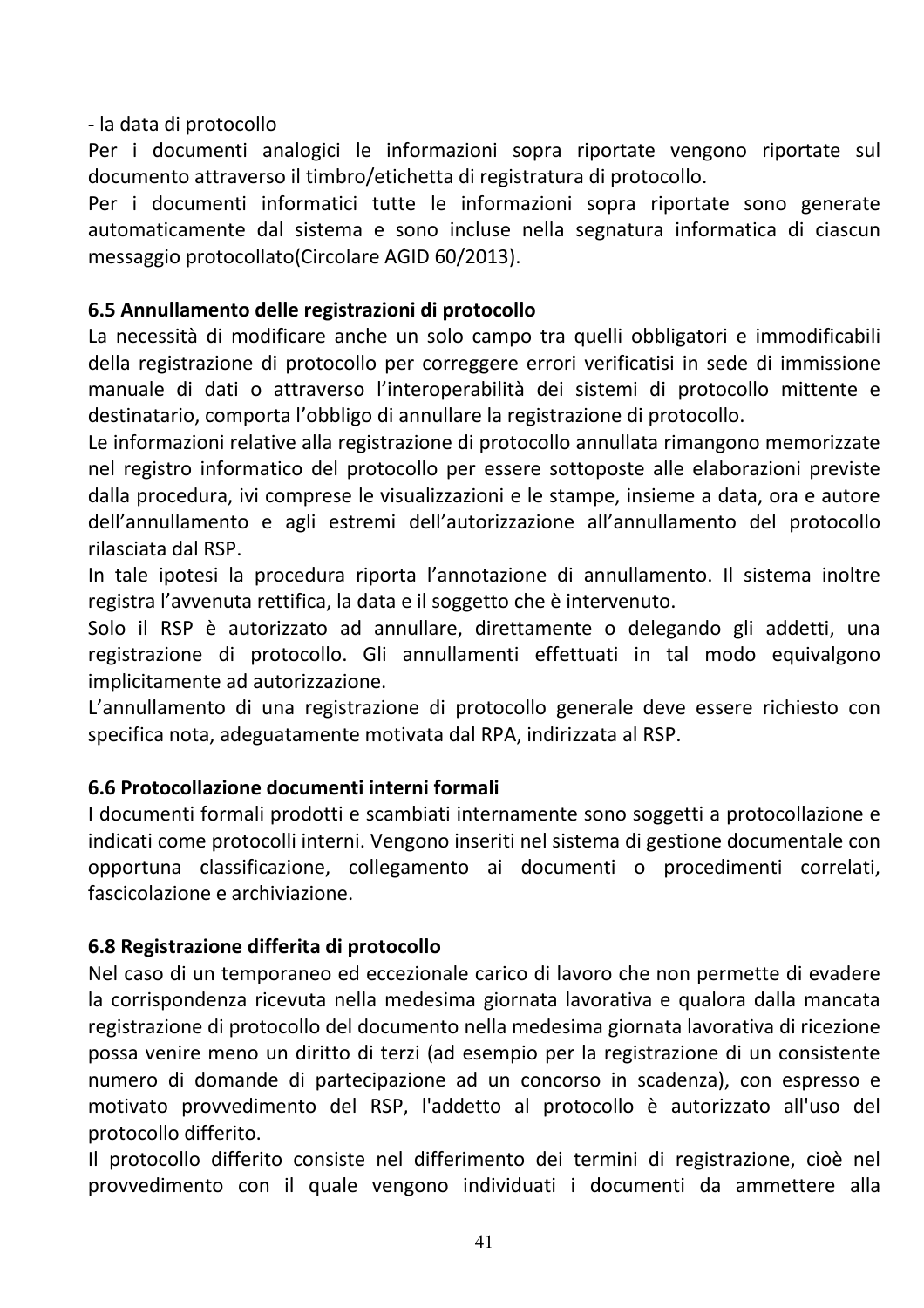registrazione differita, le cause e il termine entro il quale la registrazione di protocollo deve comunque essere effettuata.

Il protocollo differito si applica solo ai documenti in arrivo e per tipologie omogenee che l'addetto al protocollo deve descrivere nel provvedimento.

#### 6.9 Documenti riservati (Protocollo riservato)

Sono previste particolari forme di riservatezza per i documenti relativi a procedimenti disciplinari nei confronti dei dipendenti, vicende o a fatti privati, politici o giudiziari (giudizi pendenti) o documenti che richiedono, comunque, una trattazione riservata. Per tali atti sul registro di protocollo generale compare solo il numero attribuito a ciascun documento e l'annotazione "Riservato".

I documenti registrati con tali forme appartengono al cosiddetto "protocollo riservato" costituito dalle registrazioni il cui accesso è autorizzato solo alle persone espressamente abilitate. Queste ultime hanno comunque la visibilità dei soli documenti riservati trattati dall'unità di appartenenza. Le procedure adottate per la gestione dei documenti ad accesso riservato, comprese le registrazioni, la segnatura, la classificazione e la fascicolazione, sono le stesse adottate per gli altri documenti.

#### 6.10 Corrispondenza anonima

La registrazione di un documento in arrivo deve rispondere a criteri di avalutatività. L'addetto alla protocollazione deve attestare che un determinato documento è pervenuto così come lo si registra. Si tratta di una competenza di tipo notarile, attestante la certezza giuridica di data, forma e provenienza per ogni documento.

La corrispondenza anonima, pertanto, va protocollata con indicazione di "anonimo" al mittente qualora ciò sia richiesto espressamente dal RPA a cui sono state inoltrate.

Non spetta a chi protocolla un documento in arrivo effettuare verifiche sulla veridicità del documento.

#### 6.11 Corrispondenza priva di firma o con firma illeggibile

La corrispondenza priva di firma va protocollata. Si equiparano ai documenti privi di firma i documenti pervenuti con firma illeggibile.

La funzione notarile del protocollo (cioè della registratura) è quella di attestare data e provenienza certa di un documento senza interferire su di esso. Sarà poi compito del RPA, assegnatario del documento, valutare caso per caso, se il documento privo di firma o con firma illeggibile sia da ritenersi valido ai fini della sua efficacia riguardo ad un affare o un determinato procedimento amministrativo.

#### 6.12 Protocollazione di documenti digitali pervenuti erroneamente

Nel caso in cui sia protocollato un documento digitale erroneamente inviato al Comune di Martellago, l'addetto al protocollo, previa autorizzazione del RSP, provvede o ad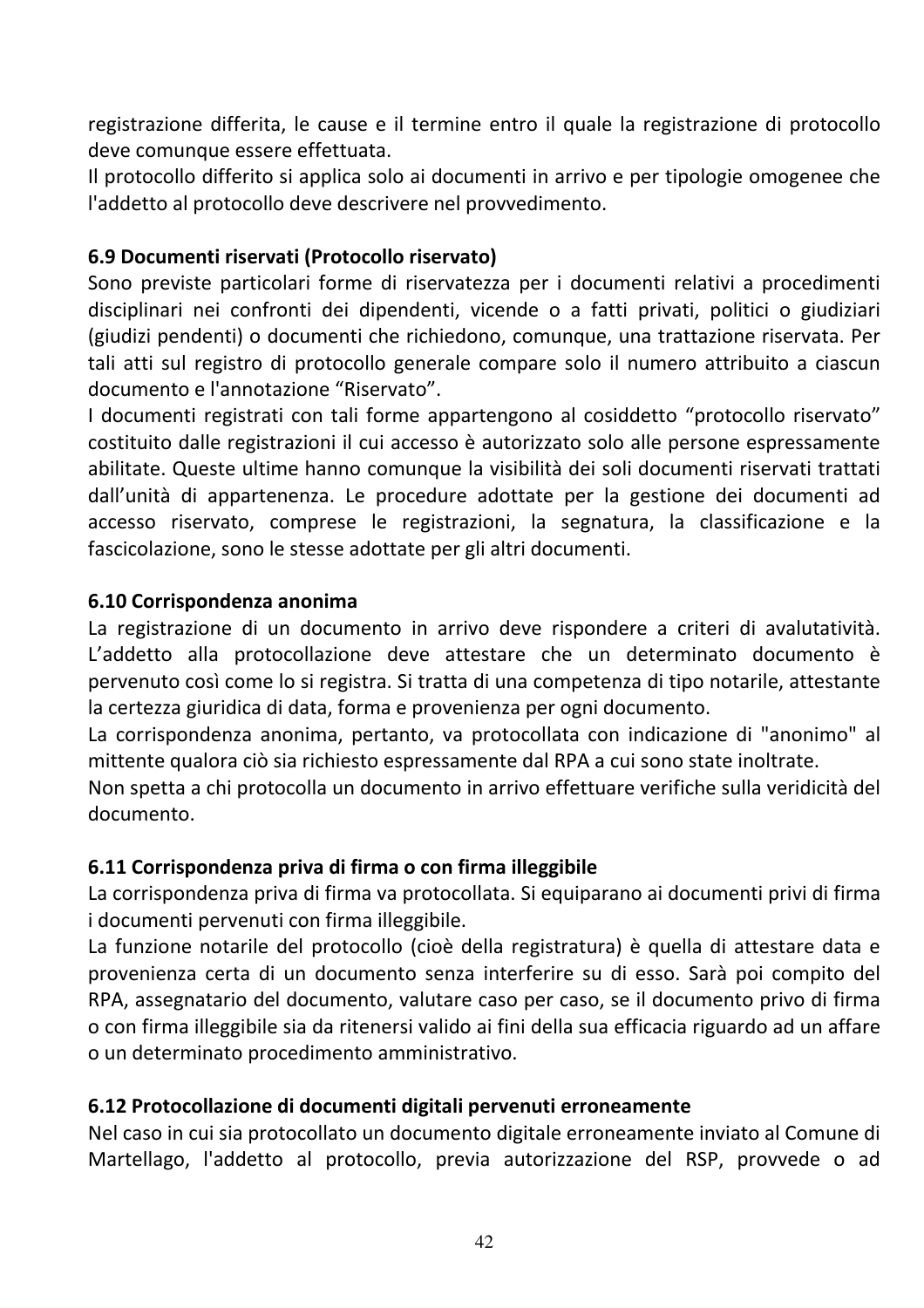annullare il protocollo stesso o a protocollare il documento in uscita indicando nell'oggetto "protocollato per errore" e rispedisce il messaggio al mittente.

#### 6.13 Ricezione di documenti cartacei o fax pervenuti erroneamente

Nel caso in cui sia protocollato un documento cartaceo erroneamente inviato all'AOO. l'addetto al protocollo, previa autorizzazione del RSP, provvede o ad annullare il protocollo stesso o a protocollare il documento in uscita, indicando nell'oggetto "protocollato per errore"; il documento oggetto della rettifica viene restituito al mittente con la dicitura "protocollato per errore".

#### 6.14 Corrispondenza personale

La corrispondenza personale non viene aperta, ma viene consegnata al destinatario, il quale, dopo averne preso visione, se reputa che i documenti ricevuti devono essere comunque protocollati perché riguardano problematiche istituzionali, provvede a trasmetterli all'Ufficio Protocollo per la protocollazione.

#### 6.15 Integrazioni documentarie

L'addetto al protocollo non è tenuto a controllare la completezza formale e sostanziale della documentazione pervenuta, ma è tenuto a registrare in ogni caso il documento e gli eventuali allegati.

Tale verifica spetta al RPA che, qualora reputi necessario acquisire documenti che integrino quelli già pervenuti, provvede a richiederli al mittente indicando con precisione l'indirizzo al quale inviarli e specificando che la mancata integrazione della documentazione pervenuta comporta l'interruzione o la sospensione del procedimento.

I documenti pervenuti ad integrazione di quelli già disponibili sono protocollati dall'Ufficio Protocollo sul protocollo generale e, a cura del RPA, sono inseriti nel relativo fascicolo.

#### 6.16 Buste di gara

La corrispondenza riportante l'indicazione "offerta", "gara d'appalto", "concorso" o simili o comunque dalla cui confezione si evinca la partecipazione ad una gara, non viene aperta ma viene protocollata in arrivo con l'apposizione del numero di protocollo e della data di registrazione direttamente sulla busta (plico o simili).

Aperta la busta (plico o simili), il RPA, addetto al singolo Ufficio interessato alla pratica, provvede a riportare il numero di protocollo e la data di registrazione già assegnati al documento, conservando la busta (plico o simili) come allegato.

Espletata la gara e trascorsi i termini di legge per eventuali ricorsi, possono essere eliminate le buste (plichi e simili).

#### 6.14 Documenti in partenza con più di tre destinatari

Qualora i destinatari siano più di tre, è autorizzata la spedizione di copie dell'originale.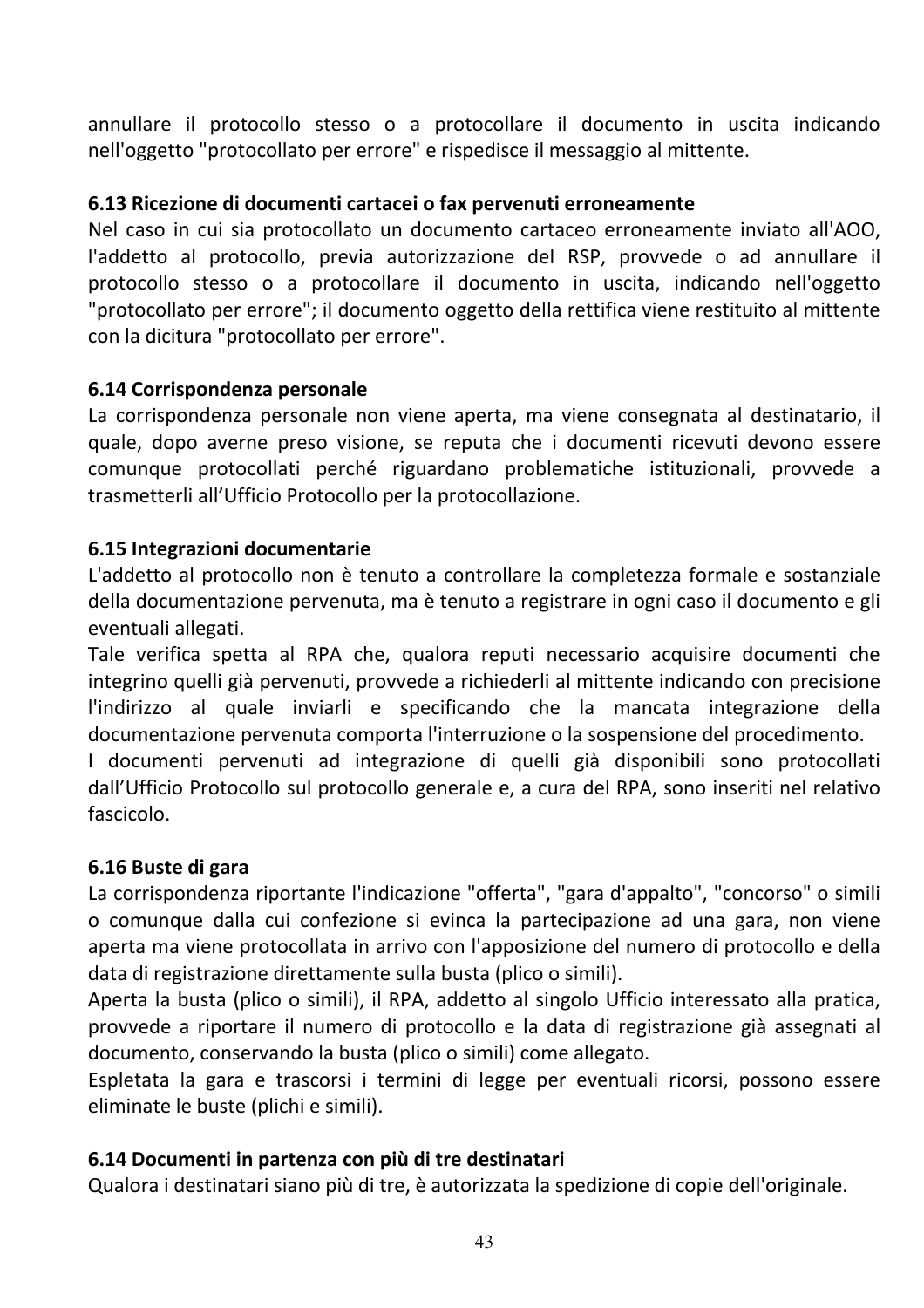Nella registrazione di protocollo va riportato il nominativo del primo destinatario. Nell'apposita sezione delle note va indicato "Altri destinatari. Vedi elenco allegato alla minuta".

L'elenco cartaceo dei destinatari va vistato dal RPA addetto all'Ufficio che spedisce la missiva, ed allegato alla minuta conservata nel fascicolo.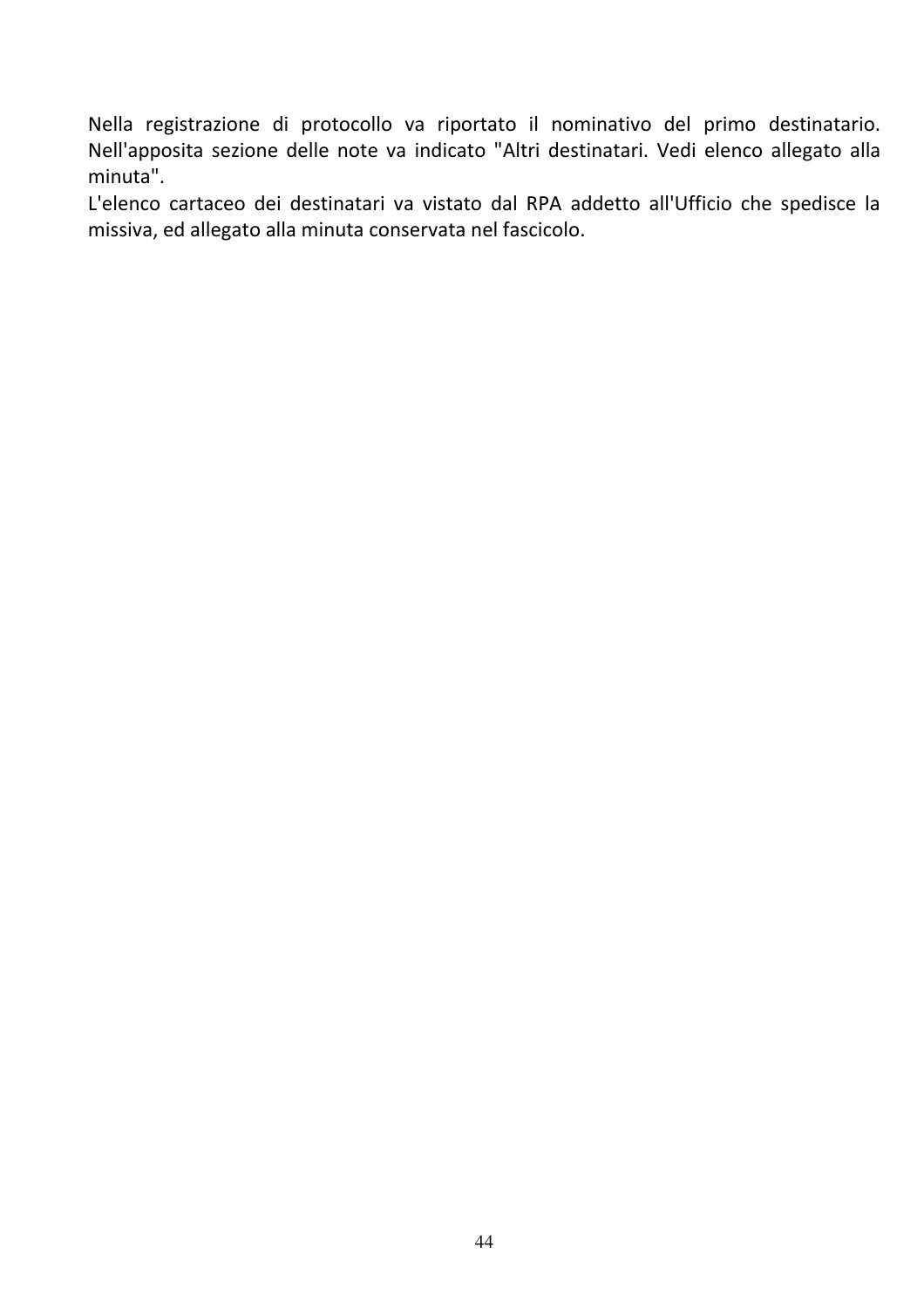# 7 IL SISTEMA DI GESTIONE DOCUMENTALE E DI PROTOCOLLAZIONE ADOTTATO **DALL'ENTE**

Il sistema di gestione documentale e di protocollazione adottato dall'Ente è basato sulla piattaforma della soluzione software PeA di Kibernetes srl. La soluzione per la protocollazione prevede un modulo che gestisce tutte le fasi di protocollazione in arrivo/partenza nonché di protocolli interni in modo totalmente integrato con il sistema documentale.

La soluzione gestisce la ricezione e trasmissione delle pec con la protocollazione e l'archiviazione nel sistema documentale in modo sicuro e non modificabile. I documenti pervenuti vengono condivisi agli uffici ed operatori destinatari e vengono tracciati nell'iter burocratico

I documenti prodotti dall'Ente vengono gestiti nell'ambito del sistema documentale sia nella fase di redazione che in quella di archiviazione, di protocollazione e di trasmissione. Il tutto il modo integrato.

#### 7.1 Descrizione funzionale ed operativa

Il presente capitolo contiene la descrizione funzionale ed operativa del sistema di protocollo informatico, gestione documentale e dei procedimenti adottato dall'Ente, con particolare riferimento alle modalità di utilizzo dello stesso.

La descrizione funzionale ed operativa del sistema di protocollo informatico vengono specificate in dettaglio all'interno dell'allegato 4.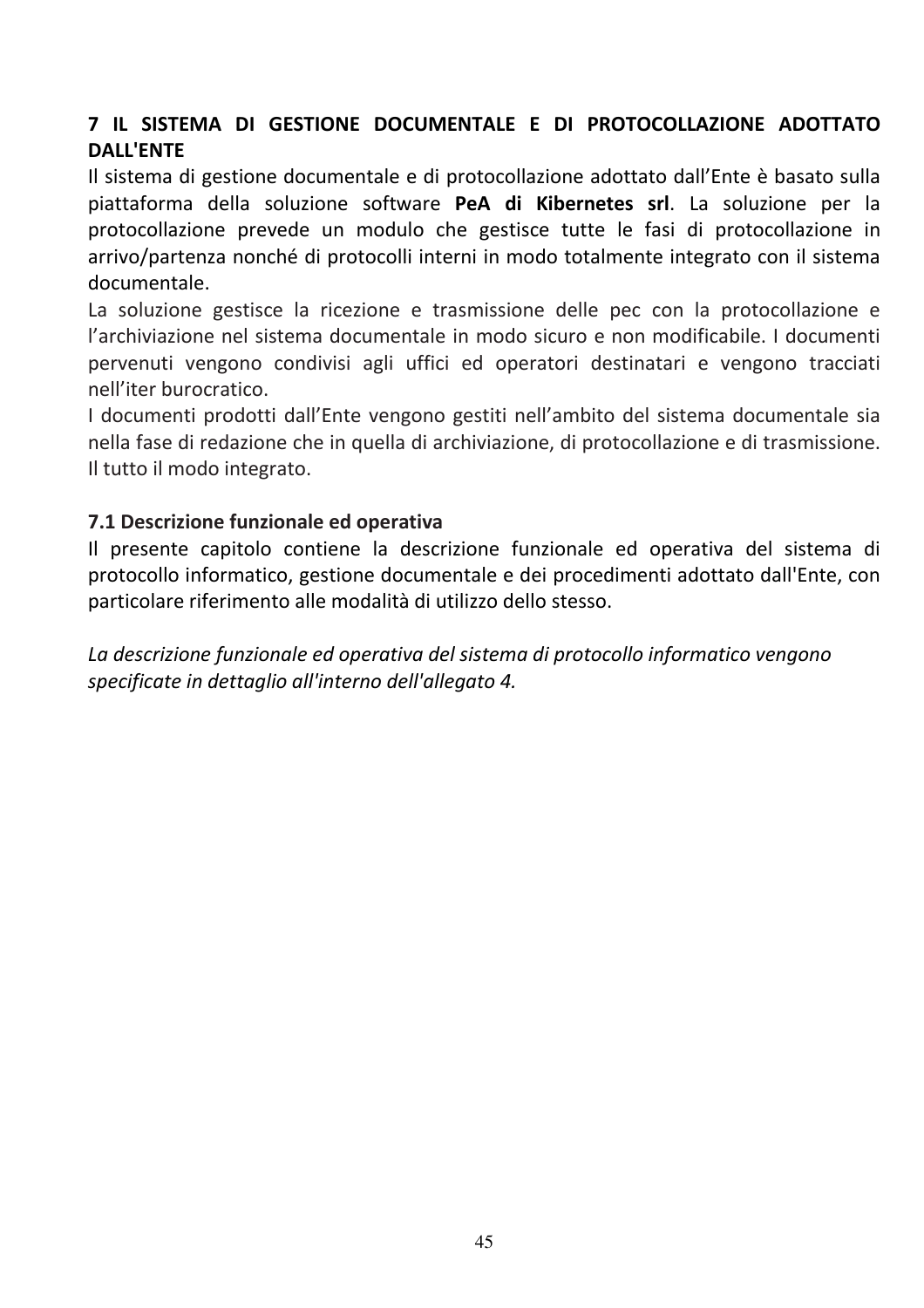#### **8 CONSERVAZIONE DEI DOCUMENTI INFORMATICI**

La conservazione può riguardare sia documenti informatici all'origine che documenti analogici convertiti in formato digitale.

#### 8.1 Principi sulla conservazione dei documenti informatici

La conservazione digitale è l'insieme delle attività e dei processi che, tramite l'adozione di regole, procedure e tecnologie, garantiscono l'accessibilità, l'utilizzabilità (leggibilità e intelligibilità), l'autenticità (identificabilità univoca e integrità) e la reperibilità dei documenti e dei fascicoli informatici con i metadati ad essi associati nel medio e nel lungo periodo, in un ambiente tecnologico presumibilmente diverso da quello originario.

Il valore legale dell'attività di conservazione è subordinato all'organizzazione del servizio e allo svolgimento dell'attività secondo le regole tecniche vigenti.

Il sistema di conservazione opera trattando dei Pacchetti informativi, contenitori che racchiudono uno o più oggetti da conservare (documenti informatici, fascicoli informatici, aggregazioni documentali informatiche) o anche i soli metadati riferiti agli oggetti da conservare.

I pacchetti informativi possono avere varia natura:

- di versamento: pacchetto inviato dal produttore del documento al sistema di conservazione secondo il formato predefinito e concordato secondo le modalità riportate nel manuale della conservazione.

Con il versamento effettuato dal RCI, il fascicolo informatico o l'aggregazione transitano dal sistema di gestione documentale al sistema di conservazione.

- di archiviazione: pacchetto informativo composto dalla trasformazione di uno o più pacchetti di versamento utilizzando le specifiche contenute nell'allegato 4 del D.P.C.M e secondo le modalità riportate nel manuale di conservazione.

- di distribuzione: pacchetto informativo inviato dal sistema di conservazione all'utente in risposta ad una sua richiesta

Il processo di conservazione si articola nelle seguenti fasi:

1) acquisizione da parte del sistema di conservazione del pacchetto di versamento per la sua presa in carico:

2) verifica che il pacchetto di versamento e gli oggetti contenuti siano coerenti con le modalità previste dal manuale di conservazione e con quanto indicato all'art. 11 del  $D.P.C.M;$ 

NB: nel caso in cui la verifica evidenzi anomalie il pacchetto di versamento viene rifiutato; 3) trasmissione del pacchetto di versamento in modalità sicura;

4) preparazione, sottoscrizione con firma digitale o firma elettronica qualificata del responsabile della conservazione e gestione del pacchetto di archiviazione sulla base delle specifiche della struttura dati contenute nell'allegato 4 del D.P.C.M. e secondo le modalità riportate nel manuale della conservazione;

5) preparazione e sottoscrizione del pacchetto di distribuzione ai fini dell'esibizione richiesta dall'utente;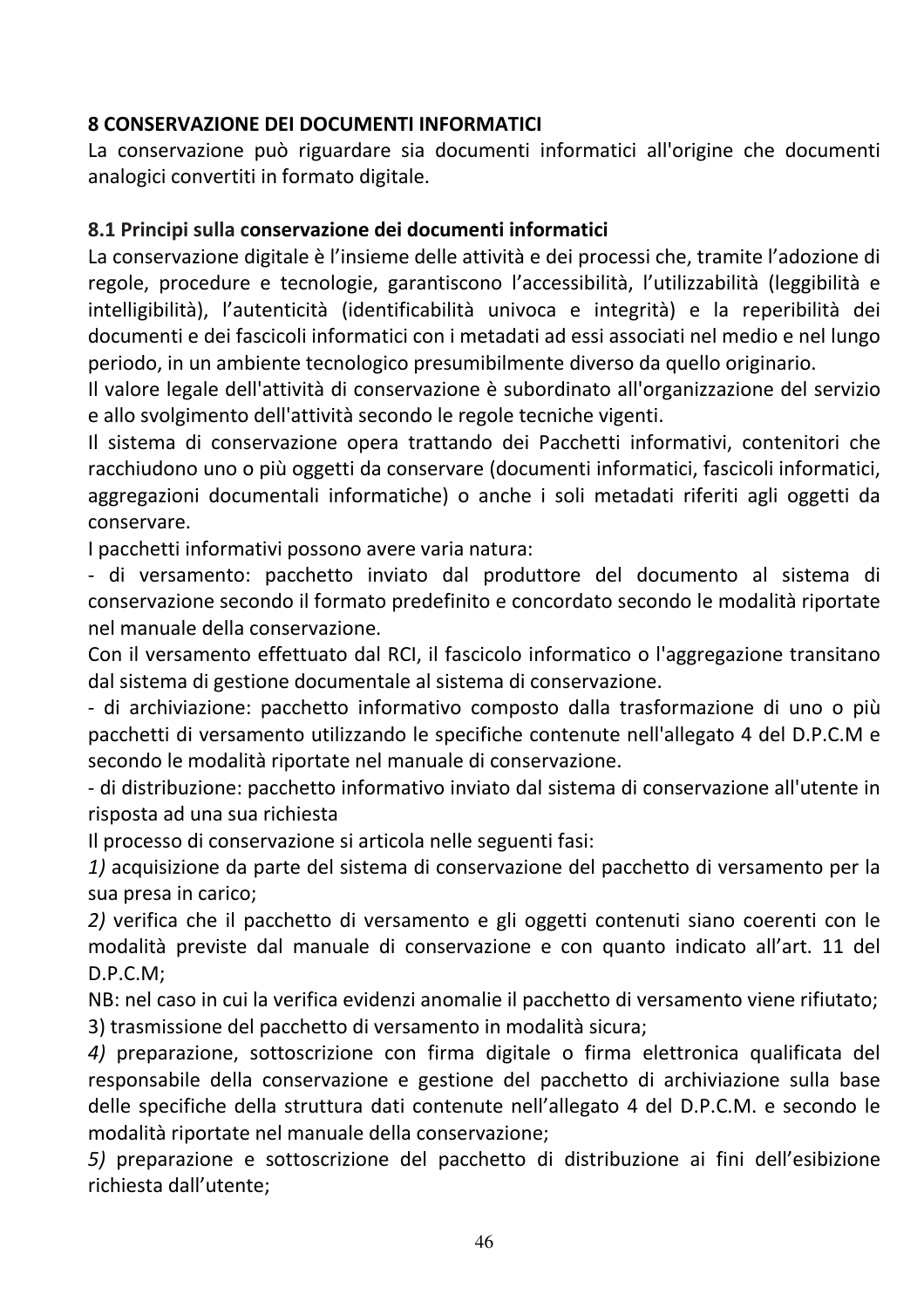6) ai fini della interoperabilità tra sistemi di conservazione, produzione dei pacchetti di distribuzione coincidenti con i pacchetti di archiviazione;

7) produzione di duplicati informatici o di copie informatiche effettuati su richiesta degli utenti in conformità a quanto previsto dalle regole tecniche in materia di formazione del documento informatico:

8) produzione delle copie informatiche al fine di adeguare il formato di cui all'art. 11 del D.P.C.M., in conformità a quanto previsto dalle regole tecniche in materia di formazione del documento informatico:

9) scarto del pacchetto di archiviazione dal sistema di conservazione alla scadenza dei termini di conservazione previsti dalla norma, dandone informativa al produttore.

#### 8.2 La conservazione dei documenti informatici dell'Ente

Il Comune di Martellago decide di affidare la gestione della conservazione ad outsourcer esterno accreditato.

Per tutti gli altri aspetti relativi alla conservazione dei documenti informatici si veda l'allegato 10) "Piano della sicurezza e della conservazione dei documenti informatici":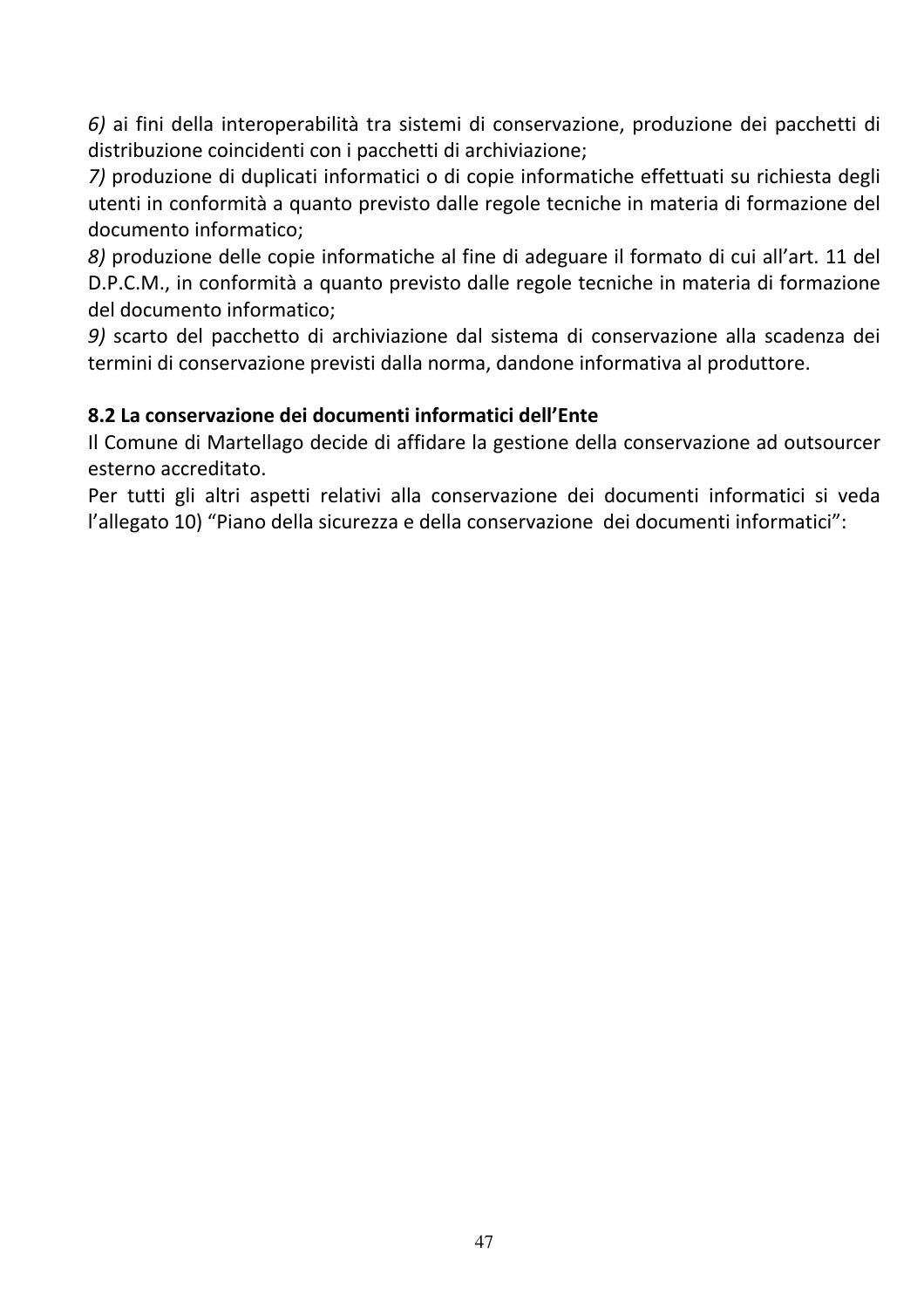#### **9 REGISTRO DI EMERGENZA**

#### 9.1 Utilizzo del registro di emergenza

Il responsabile del servizio di protocollo informatico autorizza lo svolgimento delle operazioni di registrazione di protocollo sull'apposito registro di emergenza, ogni qualvolta per cause tecniche non sia possibile utilizzare il sistema.

Il registro di emergenza è unico ed è gestito dall'Ufficio Protocollo. Tutti i servizi comunali, in caso di necessità, fanno quindi riferimento a questo ufficio per ottenere l'assegnazione di un numero di protocollo di emergenza, in entrata o in uscita.

Il registro di emergenza si rinnova ogni anno solare, pertanto inizia il primo gennaio e termina il 31 dicembre di ogni anno.

Si applicano le seguenti modalità di registrazione e di recupero dei dati:

· sul registro di emergenza sono riportate le cause, la data e l'ora di inizio dell'interruzione nonché la data e l'ora del ripristino della funzionalità del sistema;

· per ogni giornata di registrazione in emergenza è riportato sul registro il numero totale di operazioni registrate;

 $\cdot$  la sequenza numerica utilizzata su un registro di emergenza, anche a seguito di successive interruzioni, garantisce comunque l'identificazione univoca dei documenti registrati nell'ambito del sistema documentario dell'AOO;

· le informazioni relative ai documenti protocollati in emergenza sono inserite immediatamente nel sistema di protocollo informatico ripristinato;

· durante la fase di ripristino, a ciascun documento registrato in emergenza viene attribuito un numero di protocollo del sistema informatico ordinario, annotando nella scheda di protocollo gli elementi necessari a mantenere stabilmente la correlazione univoca con il numero attribuito in emergenza.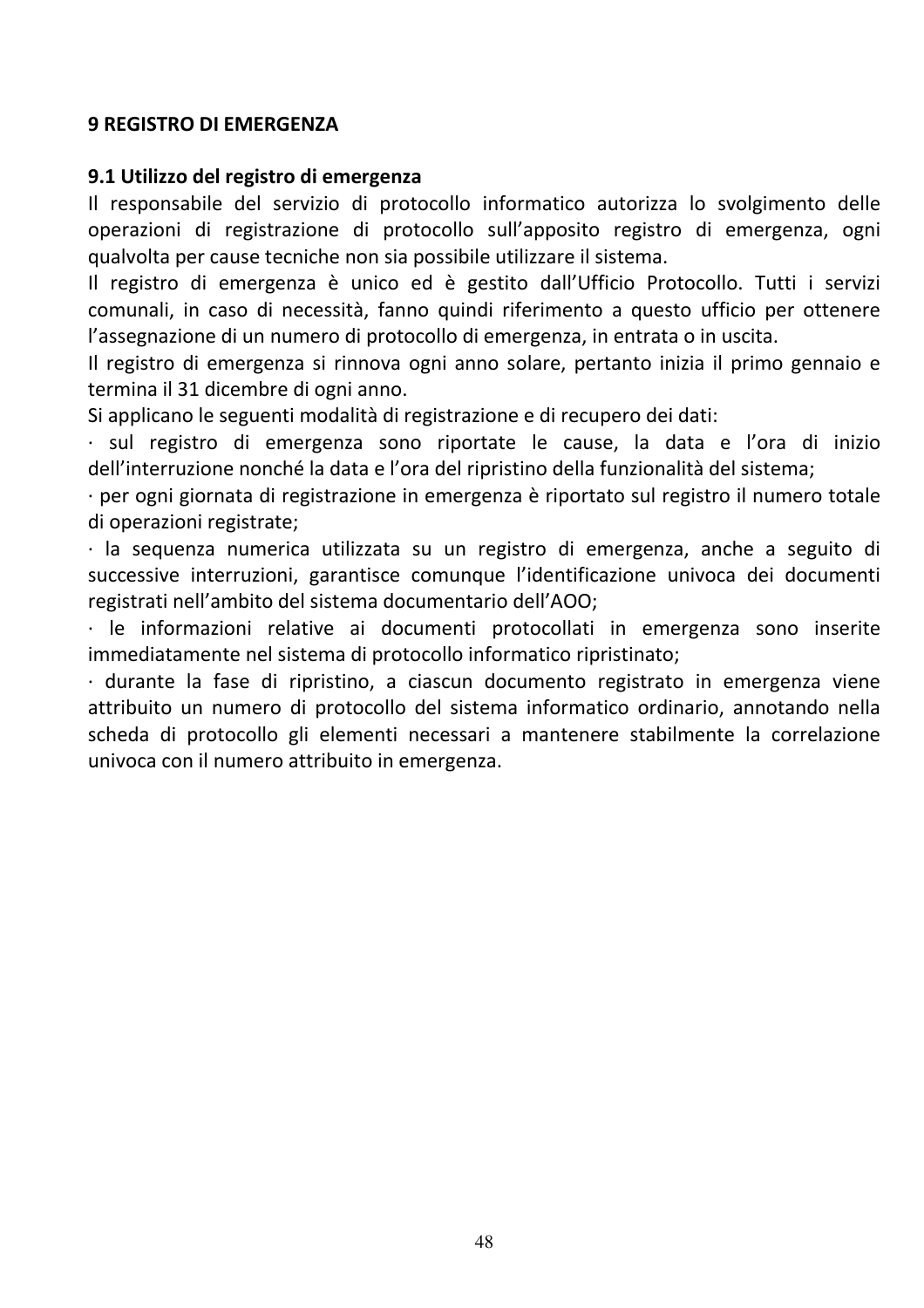#### **10 SICUREZZA**

La sicurezza e l'integrità dei dati di protocollo e dei documenti elettronici archiviati sono garantiti dall'applicazione informatica adottata dall'Ente.

Il piano di sicurezza informatica del sistema informativo dell'amministrazione è allegato al presente manuale allegato 10) "Piano della sicurezza e della conservazione dei documenti informatici" predisposto d'intesa con il RC.

Il presente capitolo riporta le misure di sicurezza adottate specifiche per l'infrastruttura di protocollo informatico anche in relazione alle norme sulla protezione dei dati personali.

#### 10.1 Obiettivi

La politica in merito alla sicurezza di questo Ente è finalizzata a assicurare che:

· i documenti e le informazioni trattati dall'amministrazione/AOO siano resi disponibili, integri e riservati:

· i dati personali comuni, sensibili e/o giudiziari vengano custoditi in modo da ridurre al minimo, mediante l'adozione di idonee e preventive misure di sicurezza, i rischi di distruzione o perdita, anche accidentale, di accesso non autorizzato o di trattamento non consentito o non conforme alle finalità della raccolta, in relazione alle conoscenze acquisite in base al progresso tecnico, alla loro natura e alle specifiche caratteristiche del trattamento

A tale fine l'Ente definisce:

· le politiche generali e particolari di sicurezza da adottare all'interno della AOO;

· le modalità di accesso al servizio di protocollo, di gestione documentale ed archivistico;

· gli interventi operativi adottati sotto il profilo organizzativo, procedurale e tecnico, con particolare riferimento alle misure minime di sicurezza, di cui al disciplinare tecnico richiamato nell'allegato b) del decreto legislativo 30 giugno 2003, n. 196 - Codice in materia di protezione dei dati personali, in caso di trattamento di dati personali;

· i piani specifici di formazione degli addetti;

· le modalità con le quali deve essere effettuato il monitoraggio periodico dell'efficacia e dell'efficienza delle misure di sicurezza.

#### 10.2 Misure di sicurezza

L'Ente adotta le misure tecniche e organizzative di seguito specificate, al fine di assicurare la sicurezza dell'impianto tecnologico dell'AOO, la riservatezza delle informazioni registrate nelle banche dati, l'univoca identificazione degli utenti interni ed esterni:

· protezione periferica della Intranet dell'amministrazione/AOO;

· protezione dei sistemi di acceso e conservazione delle informazioni;

· assegnazione ad ogni utente del sistema di gestione del protocollo e dei documenti, di una credenziale di identificazione pubblica (user ID), di una credenziale riservata di autenticazione (password) e di un profilo di autorizzazione;

· cambio delle password con frequenza prestabilita durante la fase di esercizio;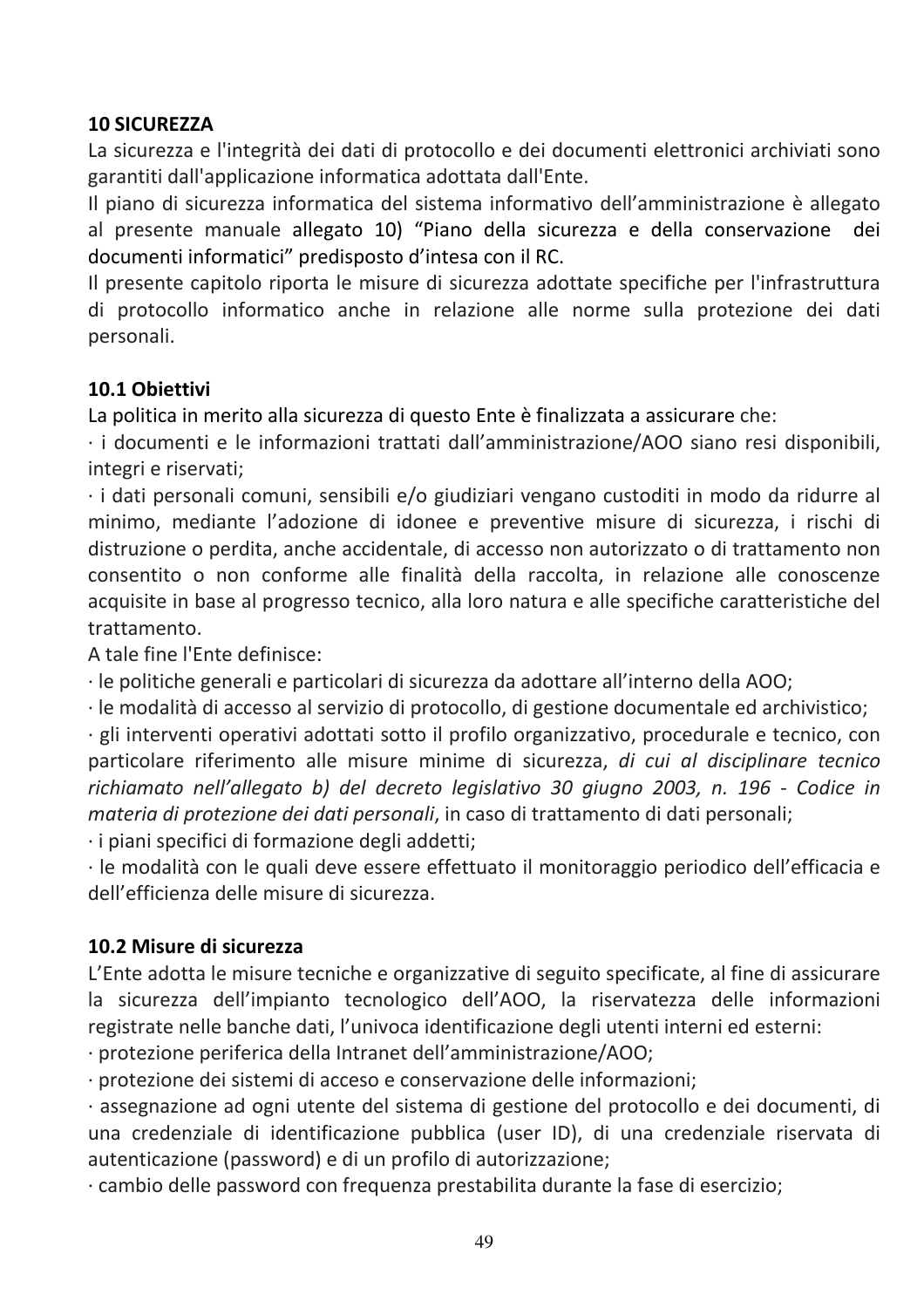· piano di continuità del servizio con particolare riferimento, sia alla esecuzione e alla gestione delle copie di riserva dei dati e dei documenti da effettuarsi con frequenza giornaliera, sia alla capacità di ripristino del sistema informativo in caso di disastro;

· conservazione delle copie di riserva dei dati e dei documenti, in locali diversi e se possibile lontani da quelli in cui è installato il sistema di elaborazione di esercizio che ospita il Sistema di gestione documentale;

· gestione delle situazioni di emergenza informatica attraverso la costituzione di un gruppo di risorse interne qualificate (o ricorrendo a strutture esterne qualificate);

· impiego e manutenzione di un adeguato sistema antivirus e di gestione dei "moduli" (patch e service pack) correttivi dei sistemi operativi;

· cifratura o uso di codici identificativi (o altre soluzioni ad es. separazione della parte anagrafica da quella "sensibile") dei dati sensibili e giudiziari contenuti in elenchi, registri o banche di dati, tenuti con l'ausilio di strumenti elettronici, allo scopo di renderli temporaneamente inintelligibili anche a chi è autorizzato ad accedervi e permettendo di identificare gli interessati solo in caso di necessità;

· impiego delle misure precedenti anche nel caso di supporti cartacei di banche dati idonee a rilevare lo stato di salute e la vita sessuale;

· archiviazione giornaliera, in modo non modificabile, delle copie del registro di protocollo, dei file di log di sistema, di rete e applicativo contenenti le informazioni sulle operazioni effettuate da ciascun utente durante l'arco della giornata, comprese le operazioni di backup e manutenzione del sistema. I dati personali registrati nel log del sistema operativo, del sistema di controllo degli accessi e delle operazioni svolte con il sistema di protocollazione e gestione dei documenti utilizzato saranno consultati solo in caso di necessità dal RSP e dal titolare dei dati e, ove previsto dalle forze dell'ordine.

#### 10.3 Credenziali di accesso al sistema documentale

Il controllo degli accessi è il processo che garantisce l'impiego degli oggetti/servizi del sistema informatico di gestione documentale e protocollo informatico nel rispetto di modalità prestabilite.

Il processo è caratterizzato da utenti che accedono ad oggetti informatici (applicazioni, dati, programmi) mediante operazioni specifiche (lettura, aggiornamento, esecuzione).

Gli utenti del programma di gestione documentale e protocollo, in base alle rispettive competenze, dispongono di autorizzazioni di accesso differenziate.

Ad ogni utente è assegnata:

· una credenziale di accesso, costituita da una componente pubblica che permette l'identificazione dell'utente da parte del sistema (userID), e da una componente privata o riservata di autenticazione (password);

· una autorizzazione di accesso (profilo) che limita le operazioni di protocollo, gestione documentale e workflow effettuabili alle sole funzioni necessarie.

La visibilità normalmente attribuita ad un utente si limita alla documentazione relativa ai servizi di competenza.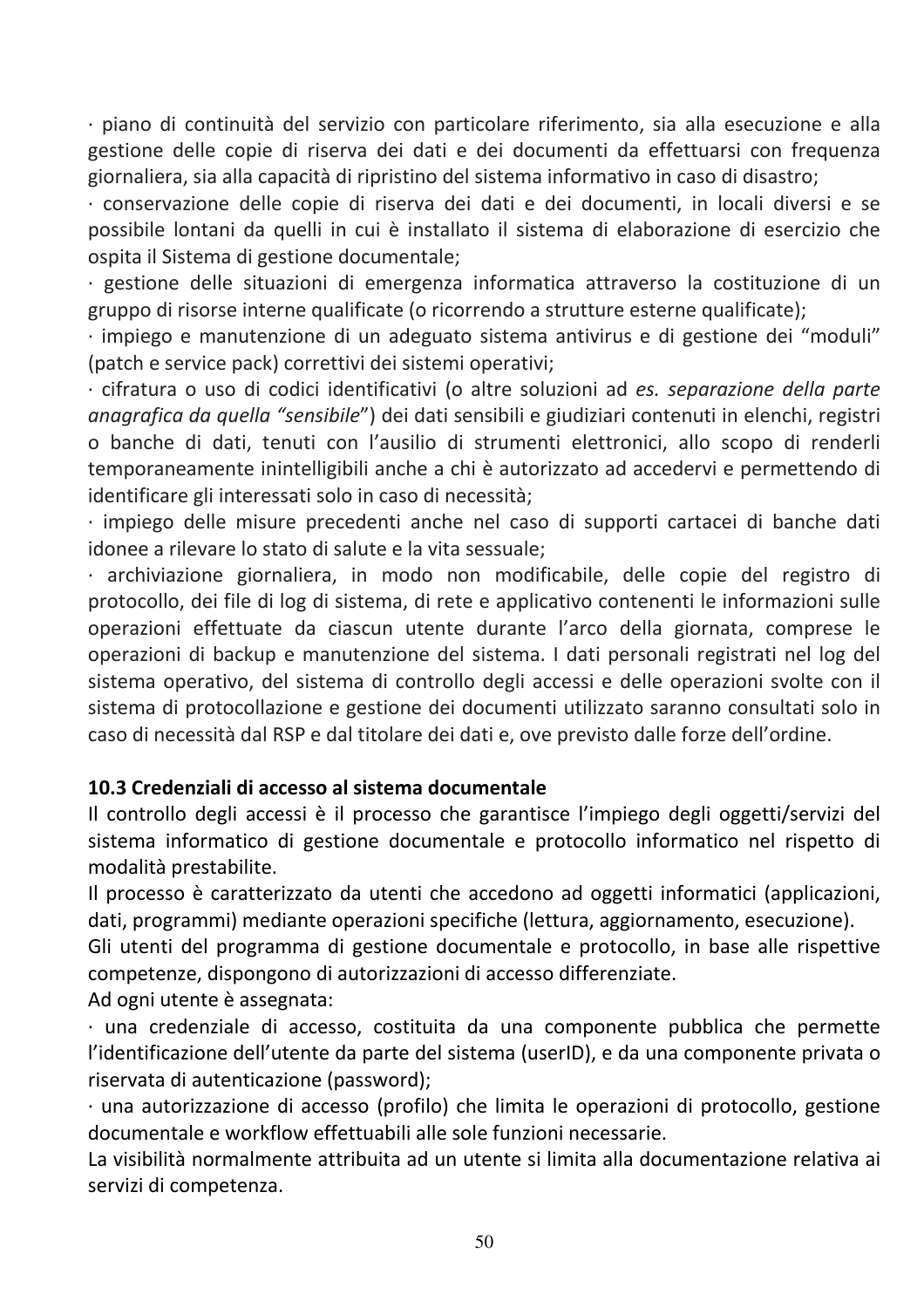La visibilità su altri documenti può essere attribuita dal responsabile della pratica o del procedimento.

L'accesso diretto alla banca dati, l'inserimento di nuovi utenti, la modifica dei diritti e le impostazioni sui documenti sono consentiti esclusivamente agli amministratori del sistema.

I diversi livelli di autorizzazione sono assegnati agli utenti dal RSP in collaborazione con il Servizio CED, in base alle indicazioni fornite dai Responsabili dei servizi di appartenenza.

Gli accessi esterni a documenti, dati e informazioni non divulgabili sono subordinati alla registrazione sul sistema e al possesso di apposite credenziali, rilasciate previa identificazione diretta da parte di un dipendente abilitato.

Gli accessi esterni a documenti, dati e informazioni divulgabili sono consentiti anche senza autenticazione all'accesso, garantendo comunque il diritto alla riservatezza e all'oblio, e la tutela dei dati personali in conformità alle disposizioni vigenti.

Gli accessi esterni vengono di norma gestiti attraverso il sito web dell'Ente. I dati in libera consultazione vengono esposti in formato aperto (con dovute eccezioni, indotte anche da considerazioni di carattere tecnico, organizzativo o gestionale) che ne consentano il riutilizzo.

# 10.4 Sicurezza nella formazione dei documenti

Le risorse strumentali e le procedure utilizzate per la formazione dei documenti informatici garantiscono o garantiranno:

· l'identificabilità del soggetto che ha formato il documento e l'amministrazione/AOO di riferimento:

· la sottoscrizione dei documenti informatici, quando prescritta, con firma digitale ai sensi delle vigenti norme tecniche:

· l'idoneità dei documenti ad essere gestiti mediante strumenti informatici e ad essere registrati mediante il protocollo informatico;

· l'accesso ai documenti informatici tramite sistemi informativi automatizzati;

· la leggibilità dei documenti nel tempo;

· l'interscambiabilità dei documenti all'interno della stessa AOO e con AOO diverse.

I documenti sono prodotti con l'ausilio dell'applicativo specificato nell'allegato 4 che possiede i requisiti di leggibilità, interscambiabilità, non alterabilità, immutabilità nel tempo del contenuto e della struttura. Si adottano preferibilmente i formati PDF/A, XML, TIFF.

I documenti informatici prodotti dall'AOO con altri prodotti di text editor sono convertiti, prima della loro sottoscrizione con firma digitale, nei formati standard (PDF/A, XML e TIFF) come previsto dalle regole tecniche per la conservazione dei documenti, al fine di garantire la leggibilità per altri sistemi, la non alterabilità durante le fasi di accesso e conservazione e l'immutabilità nel tempo del contenuto e della struttura del documento. Per attribuire in modo certo la titolarità del documento, la sua integrità e, se del caso, la riservatezza, il documento è sottoscritto con firma digitale.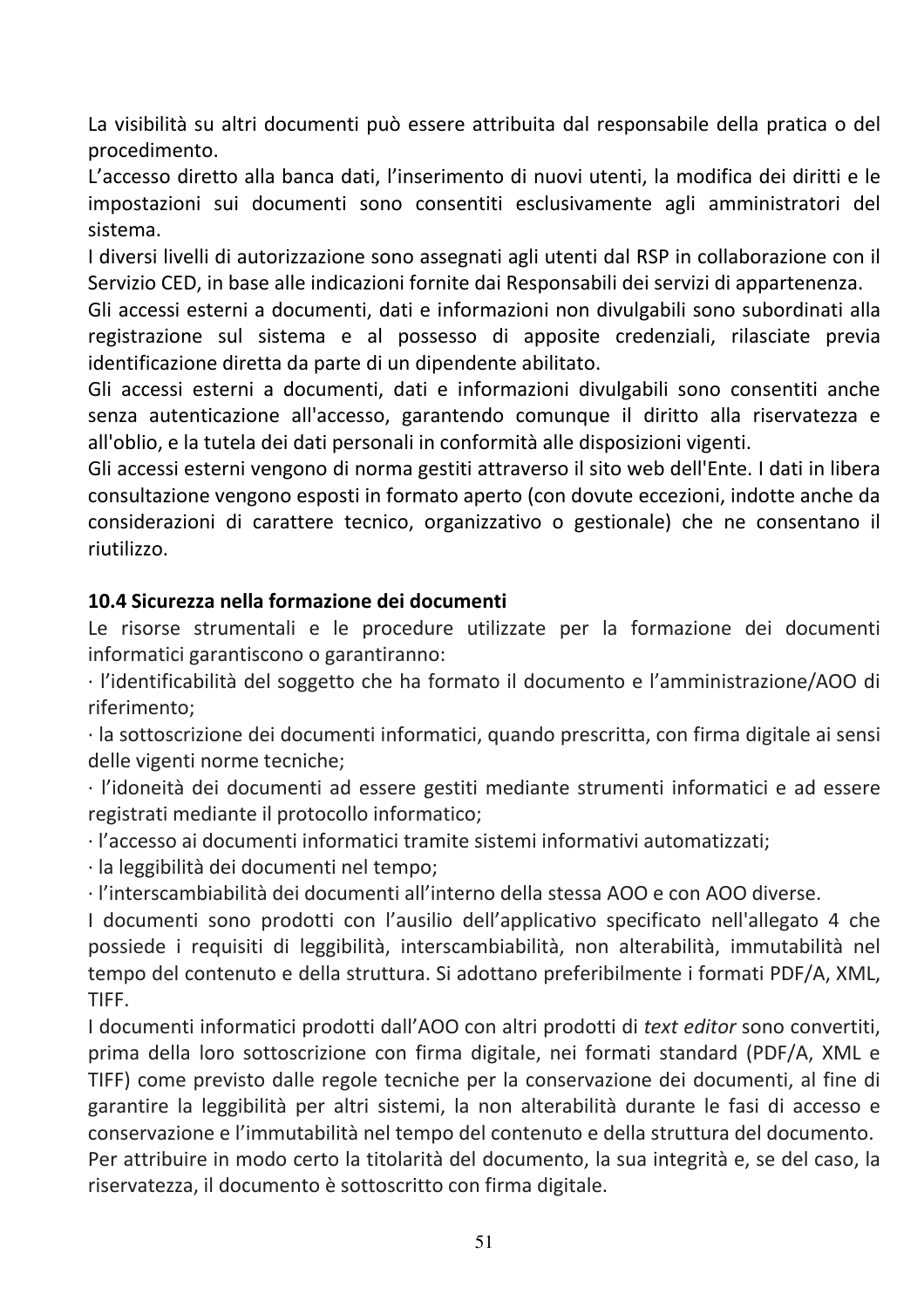Per attribuire una data certa a un documento informatico prodotto all'interno di una AOO, si applicano le regole per la validazione temporale e per la protezione dei documenti informatici.

L'esecuzione del processo di marcatura temporale avviene utilizzando le procedure previste dal certificatore accreditato, con le prescritte garanzie di sicurezza: i documenti così formati, prima di essere inviati a qualunque altra stazione di lavoro interna all'AOO, sono sottoposti ad un controllo antivirus onde eliminare qualunque forma di contagio che possa arrecare danno diretto o indiretto all'amministrazione/AOO.

#### 10.5 Trasmissione ed interscambio dei documenti informatici

Gli addetti alle operazioni di trasmissione per via telematica di atti, dati e documenti formati con strumenti informatici non possono prendere cognizione della corrispondenza telematica, duplicare con qualsiasi mezzo o cedere a terzi, a qualsiasi titolo, informazioni anche in forma sintetica o per estratto sull'esistenza o sul contenuto di corrispondenza, comunicazioni o messaggi trasmessi per via telematica, salvo che si tratti di informazioni che, per loro natura o per espressa indicazione del mittente, sono destinate ad essere rese pubbliche.

Come previsto dalla normativa vigente, i dati e i documenti trasmessi per via telematica sono di proprietà del mittente sino a che non sia avvenuta la consegna al destinatario.

Al fine di tutelare la riservatezza dei dati personali, i dati, i certificati ed i documenti trasmessi all'interno della AOO o ad altre pubbliche amministrazioni, contengono soltanto le informazioni relative a stati, fatti e qualità personali di cui è consentita la diffusione e che sono strettamente necessarie per il perseguimento delle finalità per le quali vengono trasmesse.

Il server di posta certificata del fornitore esterno (provider) di cui si avvale l'amministrazione,  $(0,$ in alternativa, del servizio disponibile all'interno dell'amministrazione/AOO) oltre alle funzioni di un server SMTP tradizionale, volge anche le seguenti operazioni:

· accesso all'indice dei gestori di posta elettronica certificata allo scopo di verificare l'integrità del messaggio e del suo contenuto;

· tracciamento delle attività nel file di log della posta;

· gestione automatica delle ricevute di ritorno.

Lo scambio per via telematica di messaggi protocollati tra AOO di amministrazioni diverse presenta, in generale, esigenze specifiche in termini di sicurezza, quali quelle connesse con la protezione dei dati personali, sensibili e/o giudiziari come previsto dal decreto legislativo del 30 giugno 2003, n. 196.

Per garantire alla AOO ricevente la possibilità di verificare l'autenticità della provenienza, l'integrità del messaggio e la riservatezza del medesimo, viene utilizzata la tecnologia di firma digitale a disposizione delle amministrazioni coinvolte nello scambio dei messaggi.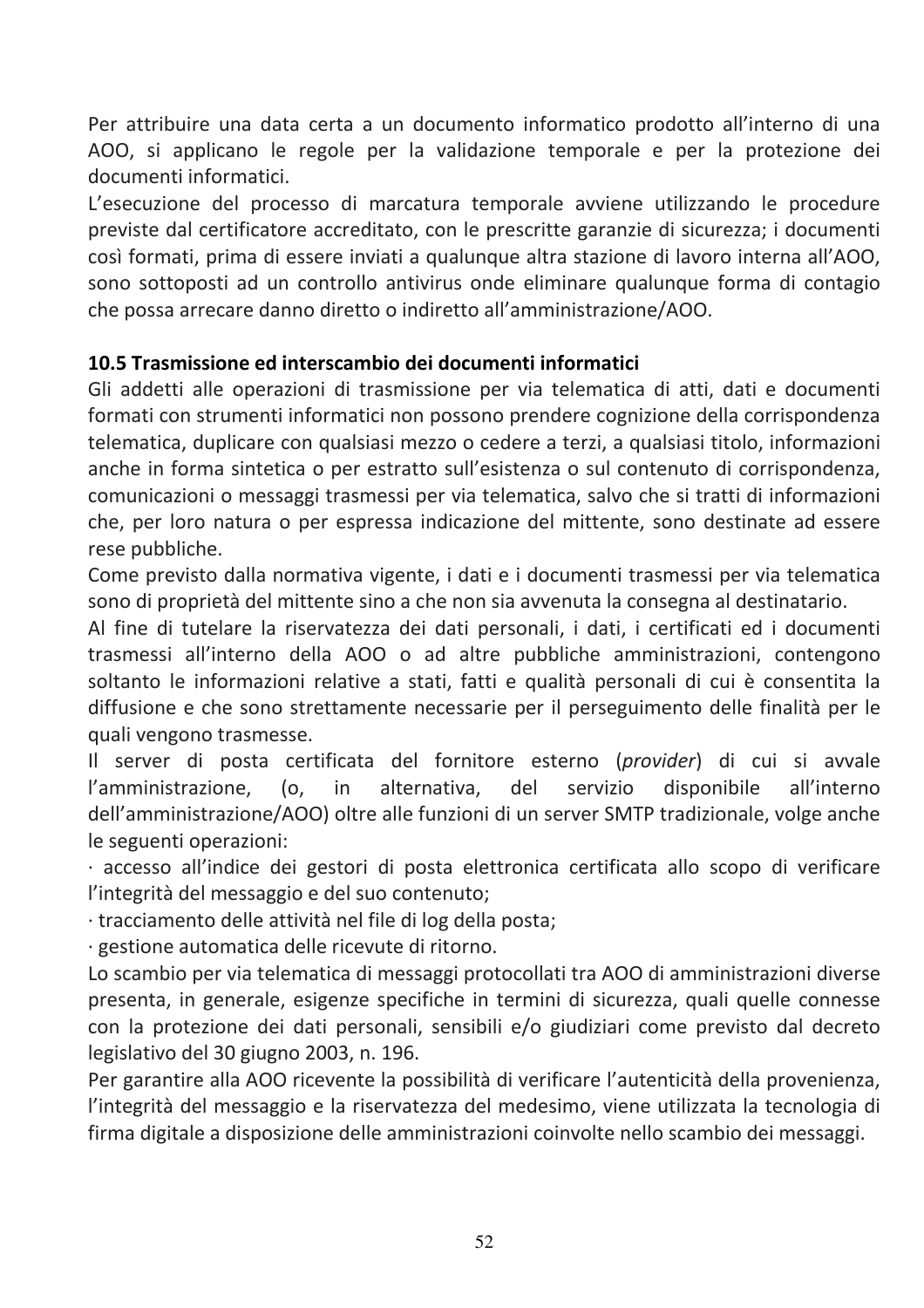#### 10.6 Accesso ai documenti informatici

Il controllo degli accessi è assicurato utilizzando le credenziali di accesso ed un sistema di autorizzazione basato sulla profilazione degli utenti in via preventiva.

La profilazione preventiva consente di definire le abilitazioni/autorizzazioni che possono essere effettuate/rilasciate ad un utente del servizio di protocollo e gestione documentale

Ciascun utente del sistema di gestione documentale può accedere solamente ai documenti che sono stati assegnati alla sua UOR, o agli Uffici Utente (UU) ad esso subordinati.

Il sistema consente altresì di associare un livello differente di riservatezza per ogni tipo di documento trattato dall'amministrazione. I documenti non vengono mai visualizzati dagli utenti privi di diritti di accesso, neanche a fronte di una ricerca generale nell'archivio.